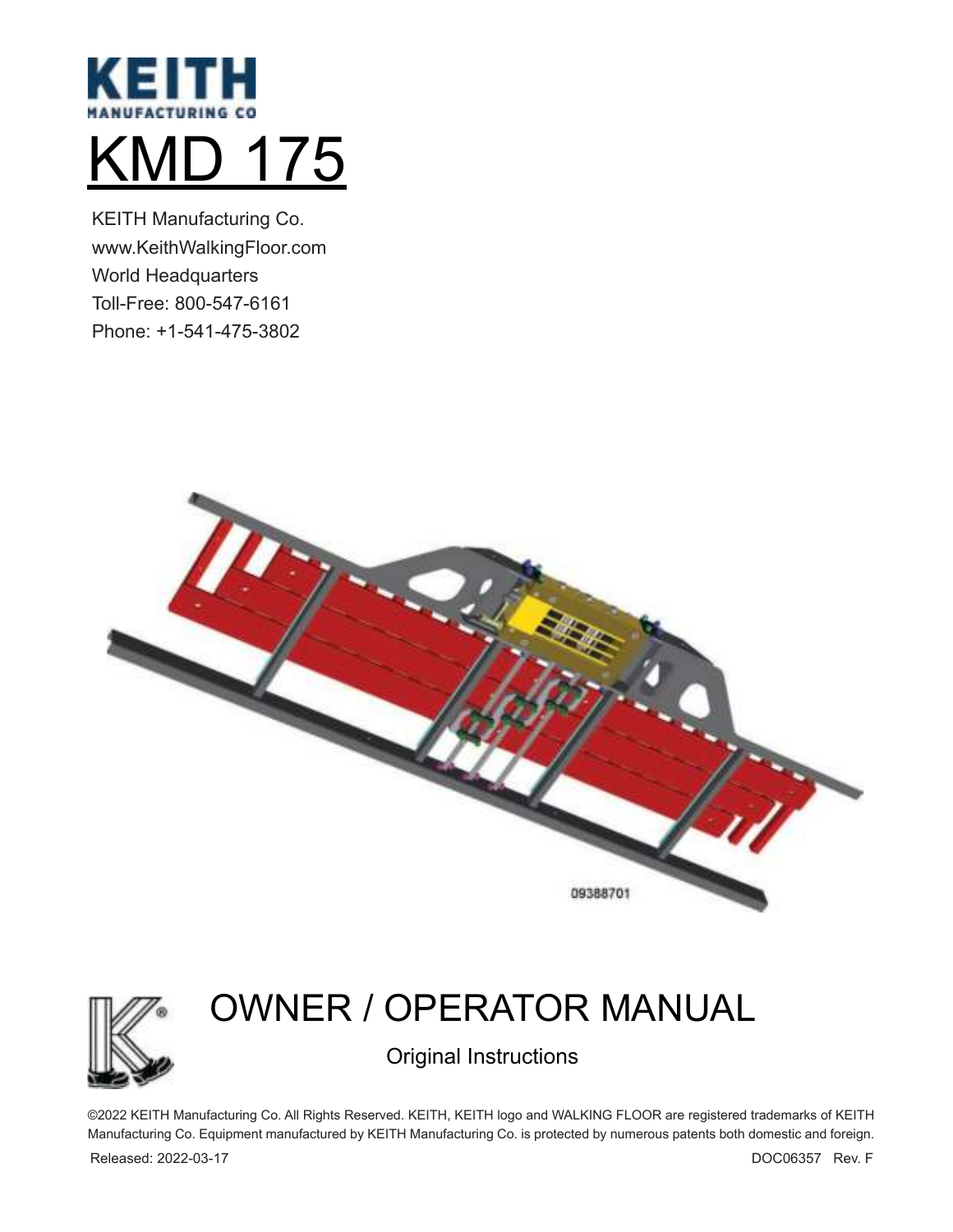## **Table of Contents**

| Introduction                                                                                  | Ш                         |
|-----------------------------------------------------------------------------------------------|---------------------------|
| Declaration of Incorporation                                                                  | iv                        |
| KEITH <sup>®</sup> WALKING FLOOR <sup>®</sup> Unloading System Limited Warranty               | $\overline{\mathsf{v}}$   |
| <b>Warranty Registration Card</b>                                                             | vii                       |
| 1.0<br>Safety                                                                                 | 1                         |
| 1.1 General Safety                                                                            |                           |
| 1.1.1 Intended Function and Expected Use:                                                     | 1                         |
| 1.1.2<br>Improper Use                                                                         | 1                         |
| 1.1.3 Training                                                                                | $\overline{2}$            |
| 1.1.4 Personal Protective Equipment                                                           | $\overline{\phantom{0}2}$ |
| 1.1.5 Airborne Noise Emission                                                                 | $\overline{2}$            |
| 1.1.6<br>Temperature                                                                          | $\overline{2}$            |
| 1.1.7 Lighting                                                                                | $\frac{2}{\pi}$           |
| 1.1.8 Movement Around the System                                                              | $\overline{2}$            |
| 1.1.9 Hydraulic Oil Safety                                                                    | $\overline{3}$            |
| 1.2 Design / Installation Safety Manuscriptum Australian Inc. 2. Design / Installation Safety | 3                         |
| 1.2.1 Kit Components                                                                          | $\overline{3}$            |
| Installation<br>1.2.2                                                                         | $\overline{3}$            |
| 1.2.3 Danger Zones                                                                            | $\overline{3}$            |
| 1.2.4 Electric Components and Installation                                                    | $\frac{3}{2}$             |
| 1.2.5 Hydraulics                                                                              | 3                         |
| 1.2.6 Controls                                                                                | $\frac{4}{2}$             |
| 1.3 Marking of Machinery                                                                      | 5                         |
| 1.3.1 Safety Decals                                                                           | $\overline{5}$            |
| 1.3.2 Serial Plate                                                                            | 8                         |
| Specifications<br>2.0                                                                         | 9                         |
| 2.1 Hydraulic Drive Unit                                                                      | 9                         |
| 2.2 General Wet Kit Specifications                                                            | 10                        |
| 2.3 Wet Kit Diagram                                                                           | 11                        |
| Operation<br>3.0                                                                              | 12                        |
| 3.1 How It Works                                                                              | 12                        |
| Oil Flow Diagrams<br>3.2                                                                      | 13                        |
| <b>Component Location Guide</b><br>3.3                                                        | 15                        |
| 3.4 Component Descriptions                                                                    | 16                        |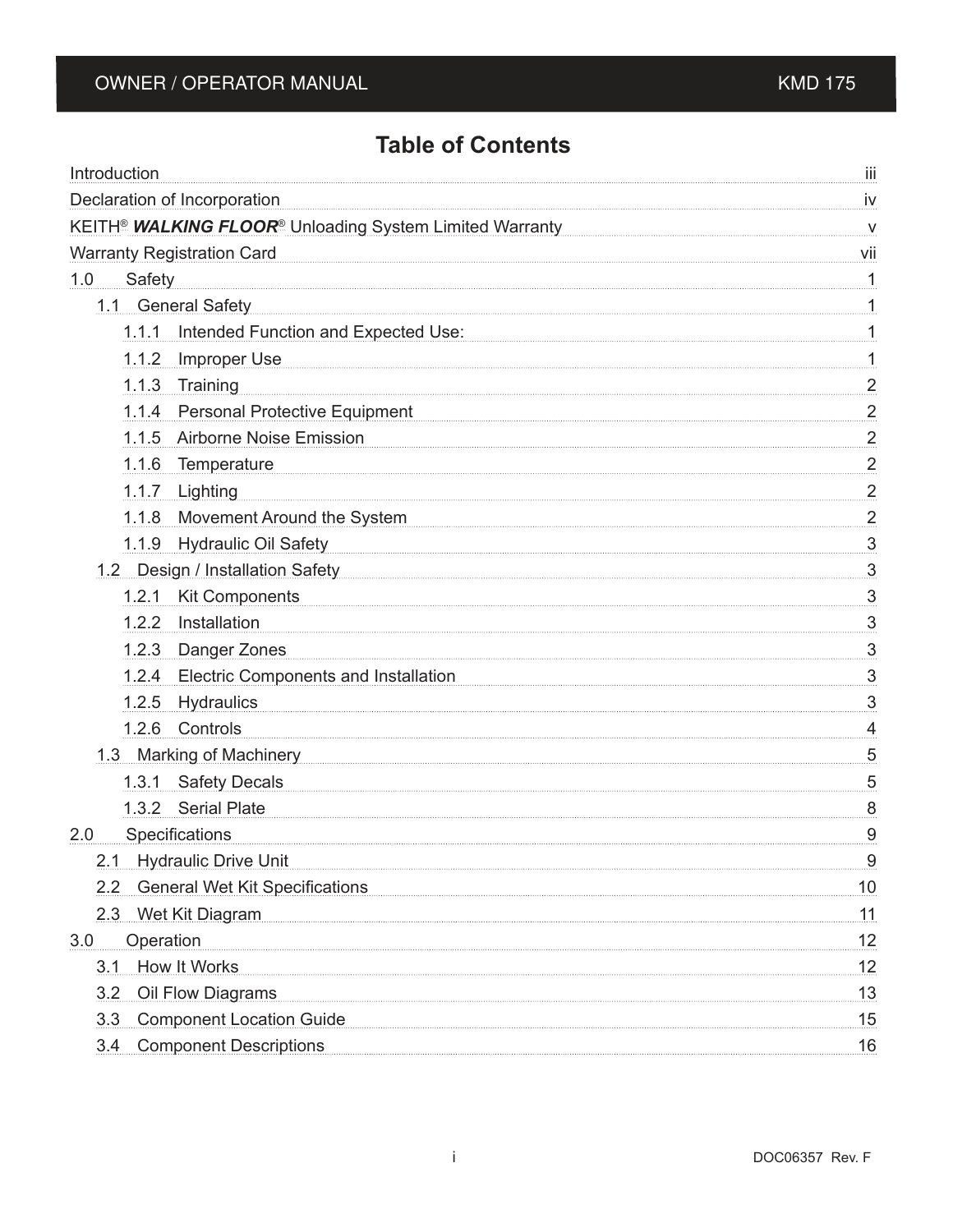| 3.5 Start Up                                                                        | 17     |
|-------------------------------------------------------------------------------------|--------|
| 3.5.1 Before Initial Start-Up                                                       | 17     |
| <b>Operating</b><br>3.5.2 After initial 6 working hours (first week of operation)   | 17     |
| <i><b>Instructions</b></i><br>3.6 Pre-Trip Checklist                                | 17     |
| 3.7 Standard Operating Procedures                                                   | 18     |
| <b>Manual Controls</b><br>3.7.1                                                     | 18     |
| 3.7.2 Electric On/Off, Manual Load/Unload - Wireless Remote Control - Type I        | 19     |
| 3.7.3 Electric On/Off & Electric Load/Unload - Wireless Remote Control - Type I     | 22     |
| Electric On/Off & Electric Load/Unload - Wireless Remote Control - Type II<br>3.7.4 | 25     |
| 3.7.5 Electric On/Off & Electric Load/Unload - Cabled Pendant - Type I              | 28     |
| 3.7.6 Electric On/Off & Electric Load/Unload - Cabled Pendant - Type II             | 29     |
| 3.7.7 Manual Override of Electric Controls (if equipped)                            | 30     |
| Maintenance<br>4.0                                                                  | $32\,$ |
| 4.1 Life Extending Practices                                                        | 32     |
| 4.2 Preventative Maintenance                                                        | 32     |
| 4.2.1 Monthly Service (25 operating hours)                                          | 32     |
| 4.2.2 6-Month Service (150 operating hours)                                         | 32     |
| 4.3 Bolt Torque Requirements                                                        | 33     |
| 4.4 Cross-Drive Wear Component Diagram                                              | 34     |
| 4.5 Flooring Wear Component Diagrams                                                | 35     |
| Troubleshooting<br>5.0                                                              | 36     |
| 5.1 Check List                                                                      | 36     |
| Problem / Solution - Troubleshooting<br>5.2                                         | 36     |
| 5.3 Adjustments & Repairs                                                           | 38     |
| 5.3.1 Check Valve Replacement                                                       | 38     |
| 5.3.2 Cylinder Pack Replacement                                                     | 39     |
| 5.4 Technical Support                                                               | 42     |
| Contact Information - KEITH Manufacturing Co.<br>6.0                                | 42     |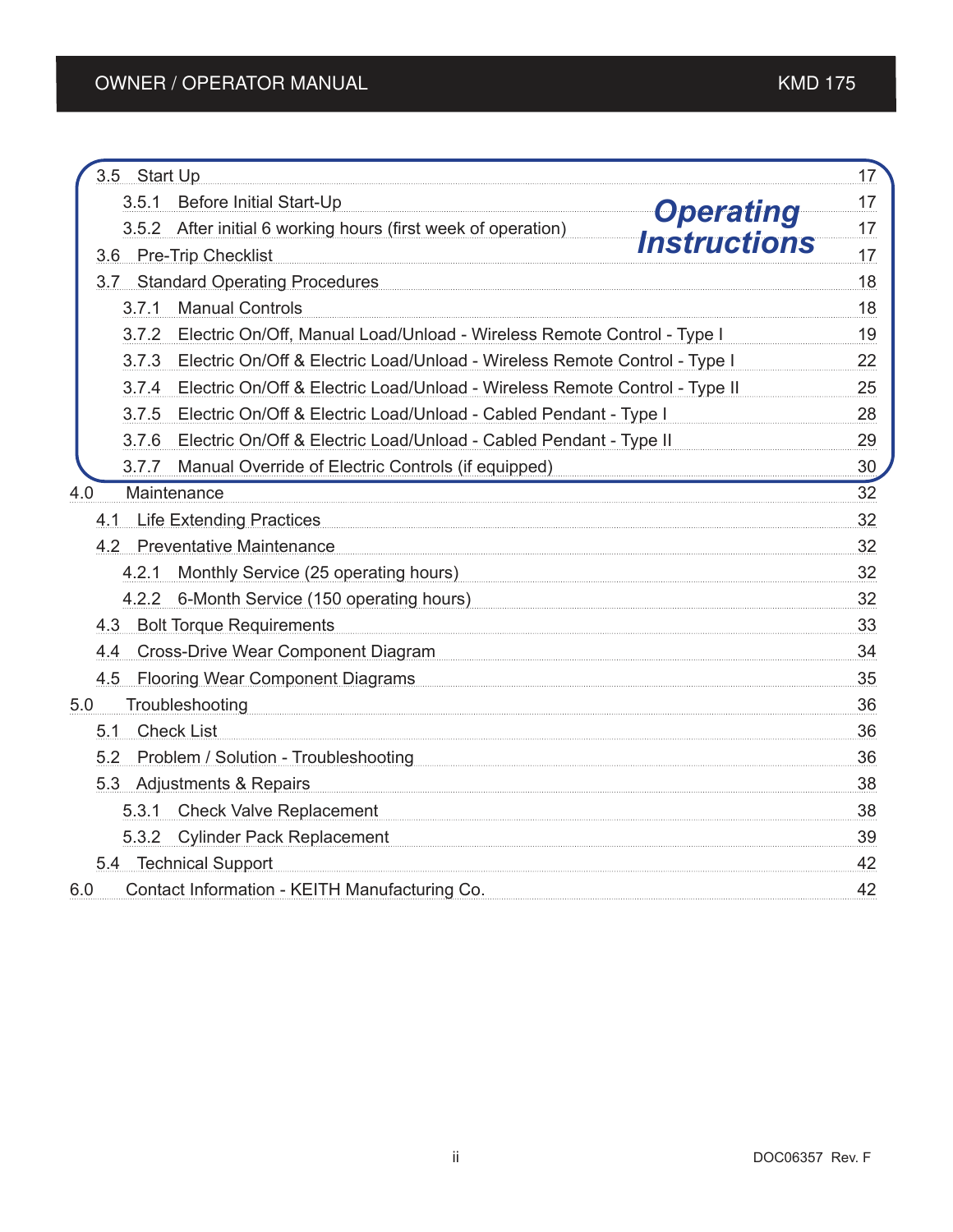## **Introduction**

We at KEITH Manufacturing Co. are very happy you have decided to equip your trailer with the KEITH<sup>®</sup> WALKING FLOOR<sup>®</sup> system. We take great pride in manufacturing the simplest, lowest maintenance selfunloading system available. Installing the KEITH® *WALKING FLOOR*® system in your trailer provides you with the versatility to load or unload virtually any type of material.

The following pages contain information on the operation of your KEITH<sup>®</sup> WALKING FLOOR<sup>®</sup> system. Further support and safety documents (manuals, brochures, and product specs) can be viewed or downloaded from our website at www.KeithWalkingFloor.com.

In addition, we have provided general information on the type of hydraulic wet kit that will be needed to operate your system. Please contact a KEITH sales representative or visit our website for more specific recommendations regarding pumps, filters, pressure relief valves and approved equivalent equipment. It is critical to adhere to the outlined hydraulic wet kit specifications. Failure to follow the guidelines concerning required operation pressures can lead to system failure due to excessive heat buildup.

Please review the entire manual before operating the KEITH® *WALKING FLOOR*® system. If you have any questions, please call 541-475-3802 or email Sales@KeithWalkingFloor.com where our support team will happily assist you.

Thank you again for putting your trust in our company!

Sincerely,

forter ark-

R. Mark Foster President

DOC06344 Rev A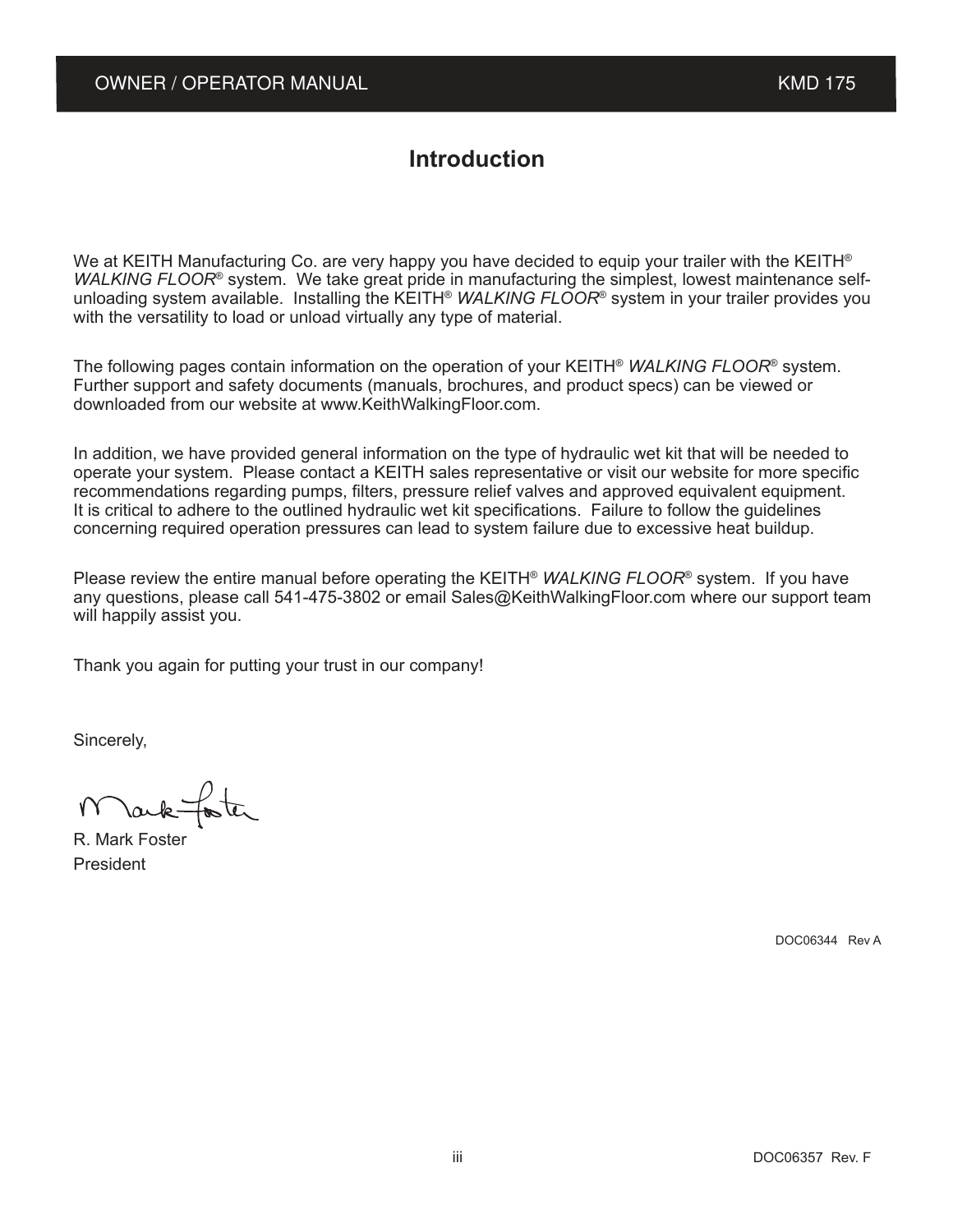## **Declaration of Incorporation**

Manufacturer:

KEITH Manufacturing Co. 401 NW Adler Street Madras, OR 97741 USA

Hereby declares that the following partly complete machinery,

KMD-175 system mobile kit, serial numbers from year 2013 onward

Complies with the following essential health and safety requirements of Directive 2006/42/EC: 1, 2, 3, 4, 1.1.1, 1.1.2, 1.1.3, 1.1.5, 1.1.6, 1.1.7, 1.3.1, 1.3.2, 1.3.4, 1.3.6, 1.3.9, 1.5.3, 1.5.4, 1.5.5, 1.5.6, 1.5.8, 1.5.9, 1.5.15, 1.6.1, 1.6.2, 1.6.4, 1.7.1, 1.7.1.1, 1.7.2

The relevant technical documentation is compiled in accordance with part B of annex VII.

In response to a reasoned request by national authorities, relevant information on the partly complete machinery will be transmitted as hard copies or digital files, unconstrained by intellectual property rights.

This partly completed machinery must not be put into service until the final machinery into which it is to be incorporated has been declared in conformity with the provisions of Directive 2006/42/EC.

The person authorized to compile the technical file is:

KEITH WALKING FLOOR Europe Harselaarsweg 113 3771 MA Barneveld The Netherlands

 $\frac{11 \text{ l} \text{a} \cdot \text{c}}{1}$ 

R. Mark Foster President

Madras, Oregon, USA December 3, 2013

DOC06197 Rev A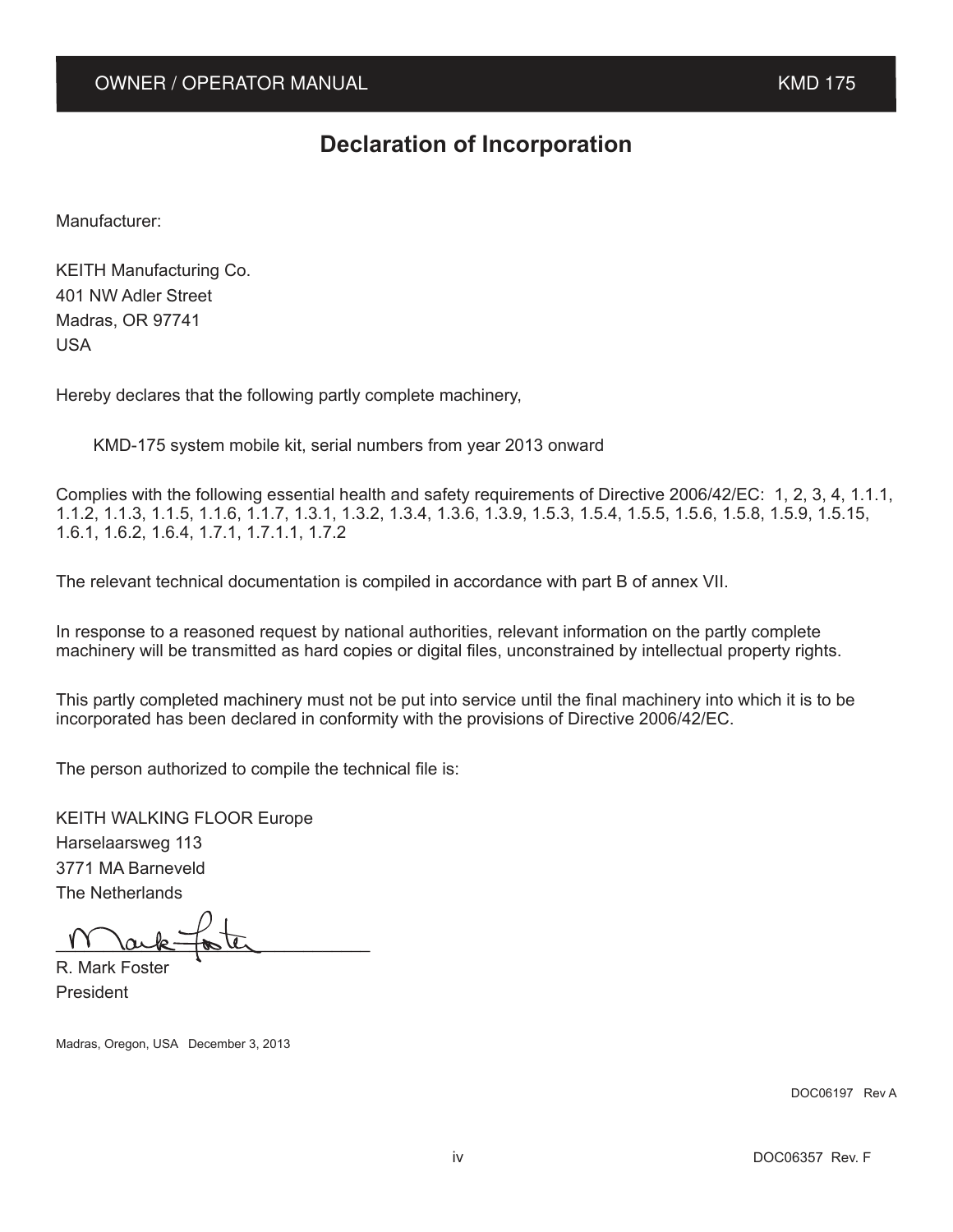## **KEITH®** *WALKING FLOOR***® Unloading System Limited Warranty**

#### **1 Year Limited Warranty & 2 Year Limited Hydraulic Warranty**

**KEITH Manufacturing Co.** hereby warrants, to the first owner of a new **KEITH® Unloading System** from the factory or selling distributor, that the product shall be free from defects in material and workmanship for a period of **one year** after delivery or sale to the first registered owner. The **hydraulic drive system** has a **two year**  limited warranty on all hydraulic parts and components. This warranty does not cover normal wear and tear and maintenance. A warranty card must be filled out and returned to KEITH Manufacturing Co. to activate this warranty.

**Unloading system must only be used as recommended by KEITH Manufacturing Co.** for normal use and service. This means the loading and/or unloading of uniformly distributed, non-corrosive material, properly restrained and secured, on properly maintained public roads, with gross vehicle weights not in excess of factory rated capacity. For stationary installations, normal use and service means the conveying of uniformly distributed, noncorrosive materials, with weights not in excess of factory rated capacity. The system must be installed according to **KEITH Manufacturing Co.** installation instructions. Preventative maintenance must be performed at regular intervals as specified in **KEITH Manufacturing Co.** manuals. *See below for circumstances that void the KEITH limited warranty.*

**Sole and Exclusive Remedy:** If the product covered hereby fails to conform to the above stated warranty, **KEITH Manufacturing Co.'s** sole liability under this warranty and the owner's sole and exclusive remedy is limited to repair or replacement of the defective part(s) at a facility authorized by **KEITH Manufacturing Co.**

**THE WARRANTY SET FORTH ABOVE IS EXPRESSLY MADE IN LIEU OF ANY OTHER WARRANTIES, EXPRESS, IMPLIED, OR STATUTORY. KEITH MANUFACTURING CO. MAKES NO WARRANTIES OF FITNESS FOR A PARTICULAR PURPOSE OR WARRANTIES OF MERCHANTABILITY. FURTHER, KEITH MANUFACTURING CO. WILL NOT BE LIABLE FOR INCIDENTAL OR CONSEQUENTIAL DAMAGES SUCH AS, BUT NOT LIMITED TO, THE LOSS OF USE OF THE PRODUCT, DAMAGE TO THE PRODUCT, ATTORNEY'S FEES AND THE LIABILITY IN RESPECT TO ANY OTHER REASON.**

**TORT DISCLAIMER: KEITH MANUFACTURING CO. EXCLUDES ANY LIABILITY IN TORT WITH RESPECT TO THEIR PRODUCTS, INCLUDING ANY LIABILITY BASED ON STRICT LIABILITY IN TORT AND NEGLIGENCE.**

**If This Warranty Violates Law:** To the extent any provision of this warranty, contravenes the law of any jurisdiction, that provision shall be inapplicable in such jurisdiction and the remainder of the warranty shall not be affected thereby.

#### **Warranty Return Policy**

Any defective part(s) must be shipped freight prepaid to the nearest **KEITH** facility. Please contact **KEITH** for additional information on proper locations. Before returning any item for repair or replacement, contact **KEITH Manufacturing Co.** at 1-800-547-6161 or TechDept@KeithWalkingFloor.com for a "Returned Goods Authorization" (RGA) number. Make sure the RGA number is on the outside of the shipping carton and all paperwork is included.

#### **The following information is needed:**

- a. Company name e. Part number
	-
- b. Contact name f. Quantity
- 
- c. Address g. Reason for return
- 
- d. Phone number h. Customer's account number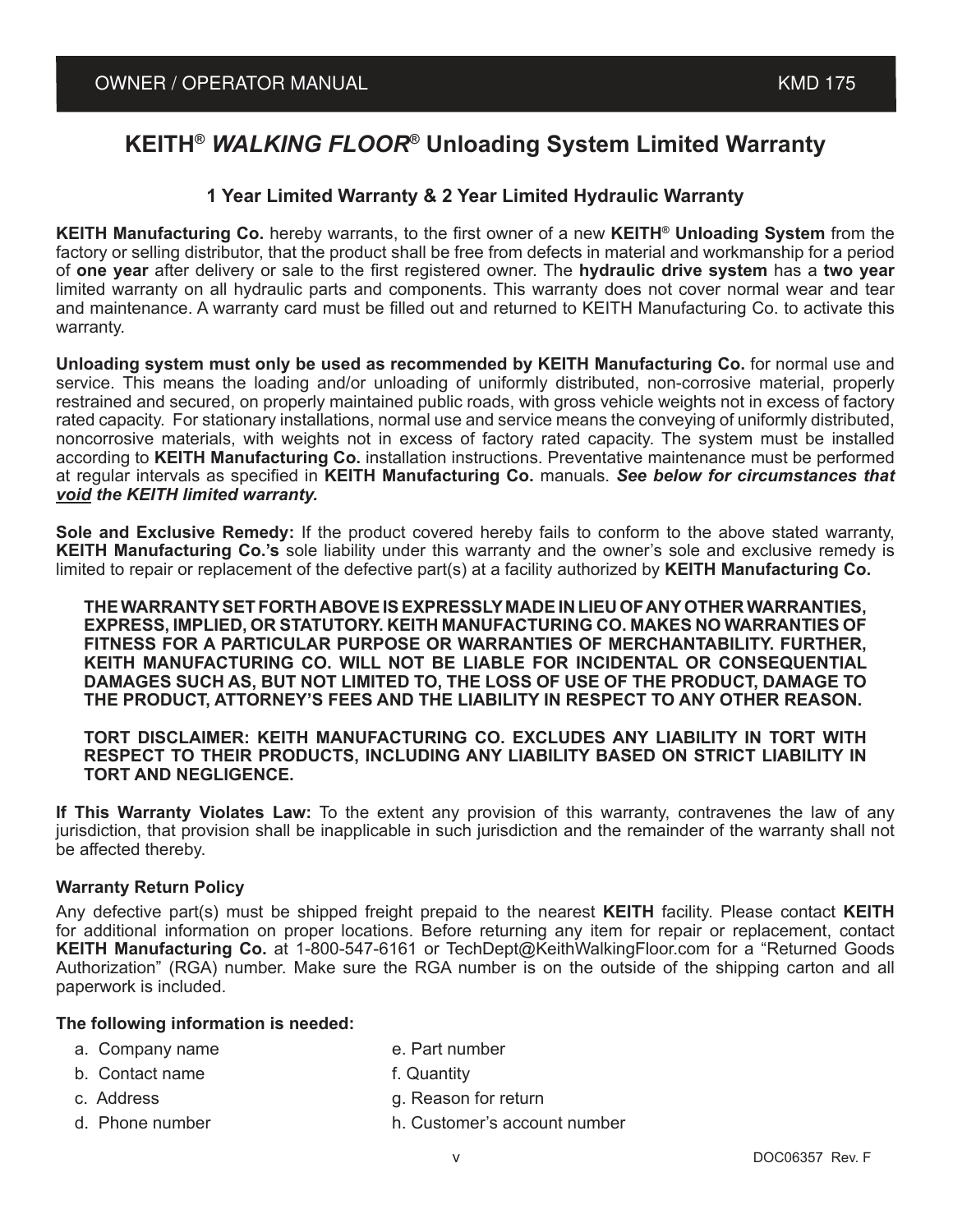#### **The following circumstances void the KEITH Limited Warranty:**

- Unloading system is not installed properly.
- Wet kit is not as recommended by KEITH or using an end dump or dump truck wet kit.
- Malfunction or problems caused by equipment which was not supplied by KEITH.
- Malfunction caused by improper repair work or repair work which is carried out by third parties.
- Malfunction caused using contaminated oil or oil of the wrong type.
- Malfunction caused by excessive heat over 140  $\degree$ F [60  $\degree$ C] due to a bad hydraulic pump on the truck or hydraulic wet kit or improper operation of the unloading system, for example, not fully opening and closing the ball valve.
- Defects in electrical components caused by incorrect connection and/or incorrect voltage levels.
- Preventative maintenance is not performed at regular intervals as specified in KEITH manuals.
- Malfunction caused by corrosive materials.
- Malfunction caused by overloading or improper use as stated in KEITH manuals.

#### **Examples of wear items which are not covered by KEITH Limited Warranty:**

- Floor seals
- Floor bearings
- Floor slats
- End plugs in slats
- Filter elements and components

Revised March 2022 DOC06222 Rev. D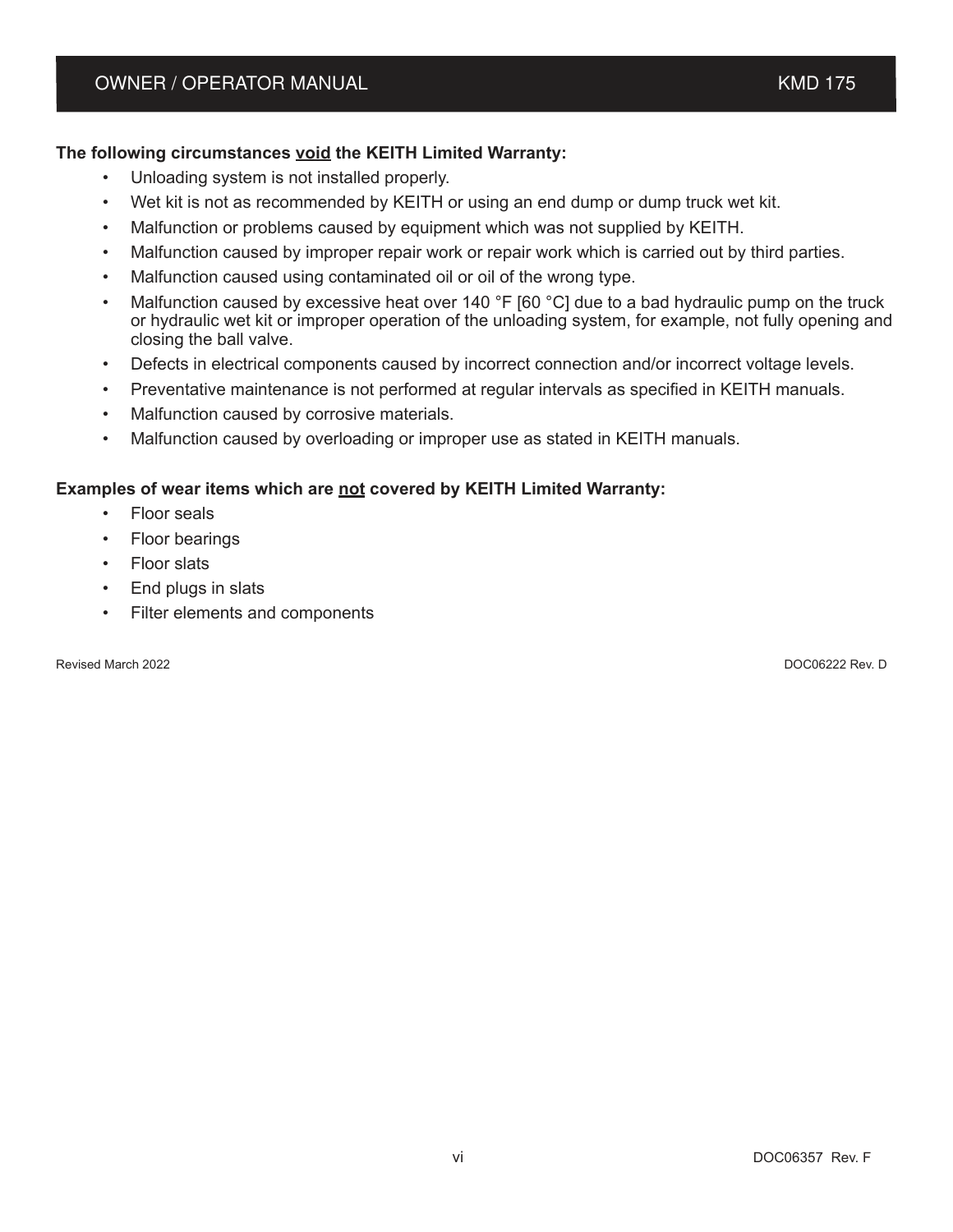#### OWNER / OPERATOR MANUAL **And Contain the Container of the Container Container and Container American Container American Container and Container and Container and Container and Container and Container and Container and Cont**

## **Warranty Registration Card**

**Note:** To validate the warranty, the registration information must be filled out completely and returned to KEITH within ten (10) days of purchase and/or installation.

Please fill out the Warranty Registration form on our website at www.KeithWalkingFloor.com or fill out the Warranty Registration Card below and mail or email it to:

| <b>KEITH Manufacturing Co.</b> |
|--------------------------------|
| P.O. Box 1                     |
| Madras, OR 97741-0001          |

TechDept@KeithWalkingFloor.com

\_ \_ \_ \_ \_ \_ \_ \_ \_ \_ \_ \_ \_ \_ \_ \_ \_ \_ \_ \_ \_ \_ \_ \_ \_ \_ \_ \_ \_ \_ \_ \_ \_ \_ \_ \_ \_ \_ \_ \_ \_ \_ \_ \_ \_ \_ \_ \_ \_ \_ \_ \_ \_ \_ \_ \_ \_ \_

This warranty registration card must be completed and on file at KEITH in order for the warranty period to begin on the purchase date. If no purchase date is registered, the beginning of the warranty will automatically revert to the manufacture date.

| Postal Code: _____________________ |
|------------------------------------|
|                                    |
|                                    |
|                                    |
|                                    |

#### **SYSTEM DATA:**

| Date of Purchase: <u>contract and the set of purchase</u> and the set of purchase and the set of the set of the set of the set of the set of the set of the set of the set of the set of the set of the set of the set of the set o |
|-------------------------------------------------------------------------------------------------------------------------------------------------------------------------------------------------------------------------------------|
|                                                                                                                                                                                                                                     |
| Purchased From: New York Strategy Purchased From:                                                                                                                                                                                   |
| Type of Material Loaded/Unloaded:                                                                                                                                                                                                   |
| I have fully read the KEITH Manufacturing Co. warranty information and fully understand and agree to the                                                                                                                            |

terms of the warranty.

Name: The Contract Contract Contract Contract Contract Contract Contract Contract Contract Contract Contract Contract Contract Contract Contract Contract Contract Contract Contract Contract Contract Contract Contract Contr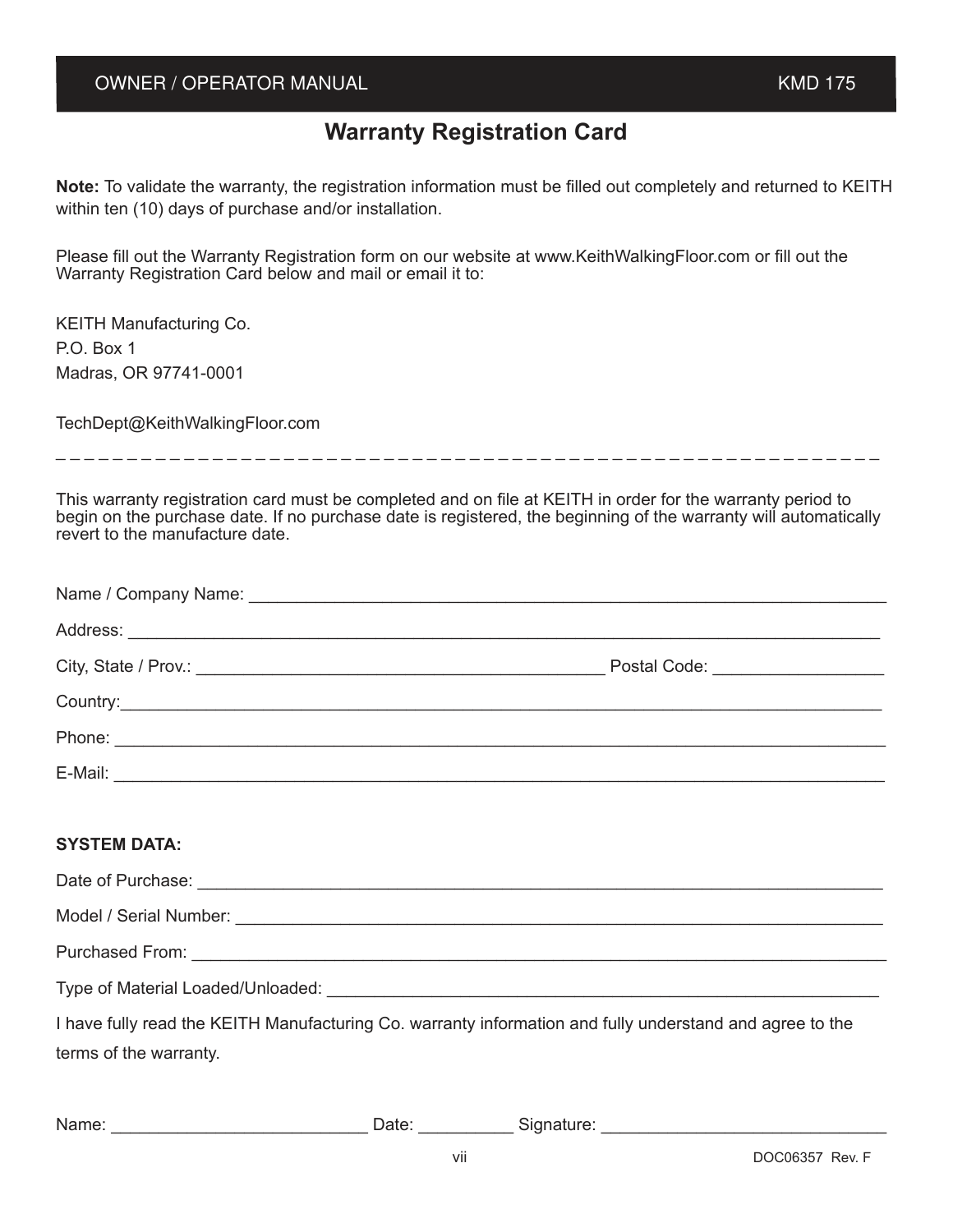#### **1.0 Safety**

#### **1.1 General Safety**

#### **1.1.1 Intended Function and Expected Use:**

1.1.1.1. The KEITH® *WALKING FLOOR*® system is a reciprocating slat conveyor primarily intended to load, hold, or unload bulk materials. It can also handle unit loads such as pallets by using special handling techniques and possibly additional safety controls. The system is supplied as a kit primarily intended for installation into mobile trailers or truck bodies. The floor is often loaded through an open trailer top or through the rear doors. The floor typically discharges material out the rear door. It is hydraulically actuated, powered by a pump mounted either to a PTO or an electric motor. The basic system is controlled by mechanically-actuated valves, but has the option for electrically-actuated valves. The system is compatible with options and accessories to improve performance. For example, it can be electrically controlled by hardwired switches or a wireless remote. A KEITH<sup>®</sup> WALKING FLOOR<sup>®</sup> Sweep System can improve clean out. Floor slat styles are selected based on the materials to be conveyed. The standard system handles a wide array of materials in a non-hazardous, non-explosive environment. Special modifications may be required for special environments like food-grade applications or explosive conditions.

#### **1.1.2 Improper Use**

- 1.1.2.1. This equipment has been manufactured utilizing state-of-the-art technology in accordance with acknowledged safety regulations. Nevertheless, dangerous situations could arise from improper use, which could endanger life and limbs of personnel and cause severe damage to the equipment and other assets. This equipment may only be used for its intended purpose. It may only be operated in impeccable technical condition and in accordance with the proper use and this user manual. Problems, which could affect safety, must be resolved immediately. The manufacturer is not liable for any damage caused by improper use or arbitrary modifications. The installation, commissioning, operation, and maintenance instructions must be followed as outlined in this manual.
- 1.1.2.2. Personnel must not enter the danger zone(s) when the system is enabled. Specifically, nobody should be inside, under, or behind the trailer in the unloading zone during operation. Additionally, no one should be in a full or filling trailer. Lock-out and tag-out procedures must be followed before accessing the drive area.
- 1.1.2.3. The maximum load capacity must not be exceeded. (See 2.0 Specifications section)
- 1.1.2.4. The hydraulic power source must not exceed the pressure and flow ratings. Install a relief valve to ensure the maximum pressure is not exceeded.
- 1.1.2.5. Control circuitry must not be altered or bypassed.
- 1.1.2.6. Safeguards must not be altered or bypassed.
- 1.1.2.7. The floor structure must not be altered.
- 1.1.2.8. The floor should not be used to handle any material other than specified.
- 1.1.2.9. The user and system designer must understand the characteristics and safe handling requirements of the material that is being conveyed.
- 1.1.2.10. Bulk materials are by nature unstable and flowable. Avoid burial by avoiding contact with the material.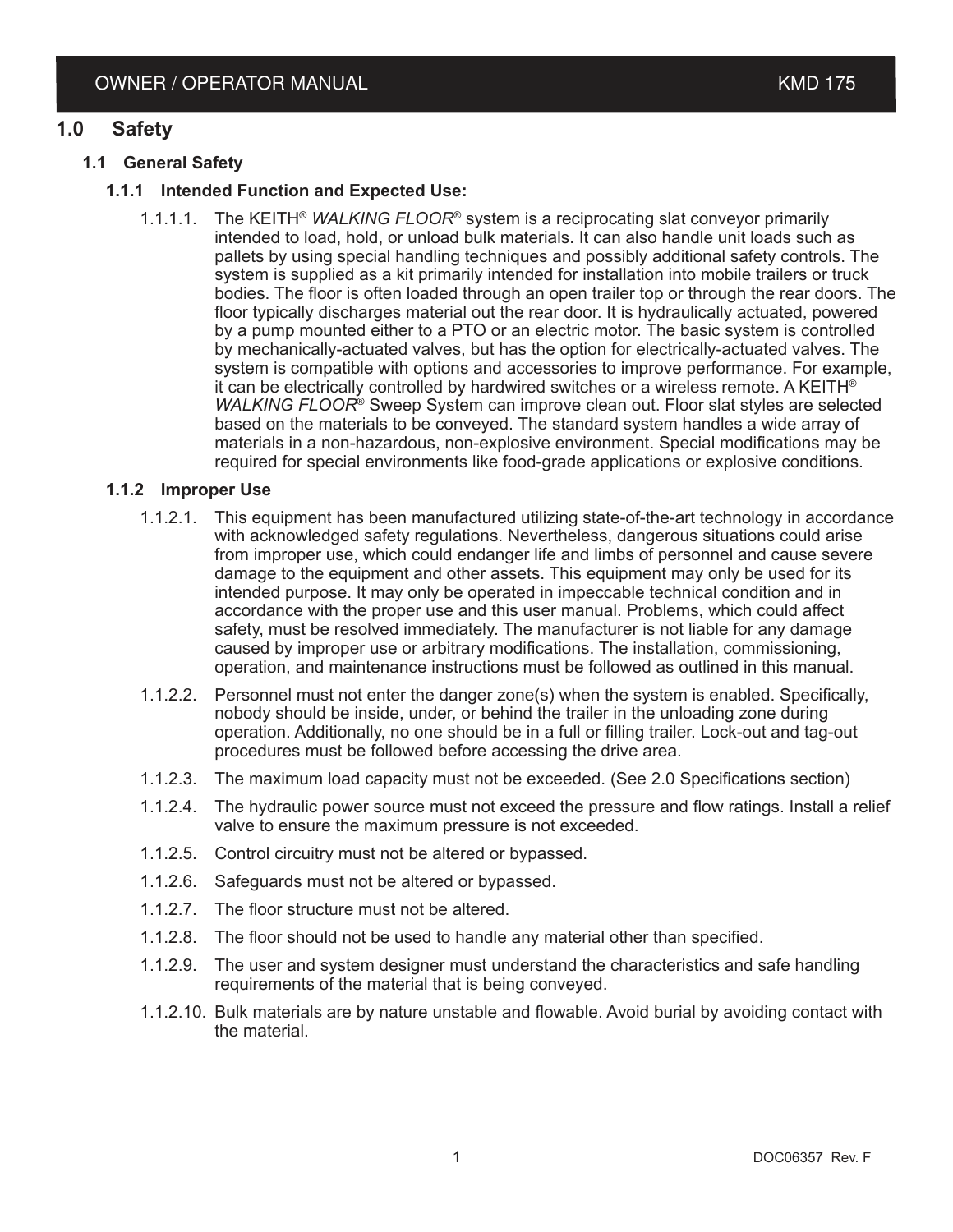#### **1.1.3 Training**

1.1.3.1. Operators must read and understand this manual before operating or maintaining the machine. Only qualified, trained personnel may execute commissioning, operation, and maintenance of the system.

#### **1.1.4 Personal Protective Equipment**

- 1.1.4.1. Always wear protective equipment appropriate for risks associated with each phase of the system's life, including transportation, installation, assembly, operation, inspection, maintenance, and dismantling, disabling, and scrapping. As a minimum, this includes the following personal protective equipment:
	-
	- Safety glasses Protective/traction shoes
		- Gloves Welding/grinding protection
	- Helmets **in Thermal protection such as coats**
	-
	- Hearing Protection

#### **1.1.5 Airborne Noise Emission**

- 1.1.5.1. There is not a defined workstation; sound pressure levels emitted by the *WALKING*  ${\it FLOOR}$ ® modules were measured at a height of 1.6 meters from the floor surface and a distance of 1 meter from the surface of the *WALKING FLOOR*® system at the drive area.
	- The A-weighted emission sound pressure level =  $74.8$  dB
	- The peak C-weighted instantaneous emission sound pressure level = below 130 dB [63 Pa]
- 1.1.5.2. Slower floor speeds result in less noise.

#### **1.1.6 Temperature**

- 1.1.6.1. Operation of the system generates heat in the hydraulic oil. Hot oil can damage the internal seals, resulting in a failure to operate.
- 1.1.6.2. Overheated oil can degrade rapidly. Hot oil and the resulting hot surfaces can cause burns. Do not allow the oil temperature to exceed 140 °F [60 °C].
- 1.1.6.3. KEITH recommends some or all of the following temperature control measures depending on the circumstances. High duty cycle systems and hot environments will require more control measures.
	- Maintain adequate oil level in the reservoir.
	- Install a thermometer or sensor to monitor oil temperature.
	- Install a cooler.
	- Set a sensor to automatically shut down the system if oil temperature exceeds 140 °F [60 °C].

#### **1.1.7 Lighting**

1.1.7.1. Do not use or service the system in an environment of insufficient light.

#### **1.1.8 Movement Around the System**

1.1.8.1. Hydraulic oil can be slippery. Clean up oil spills immediately.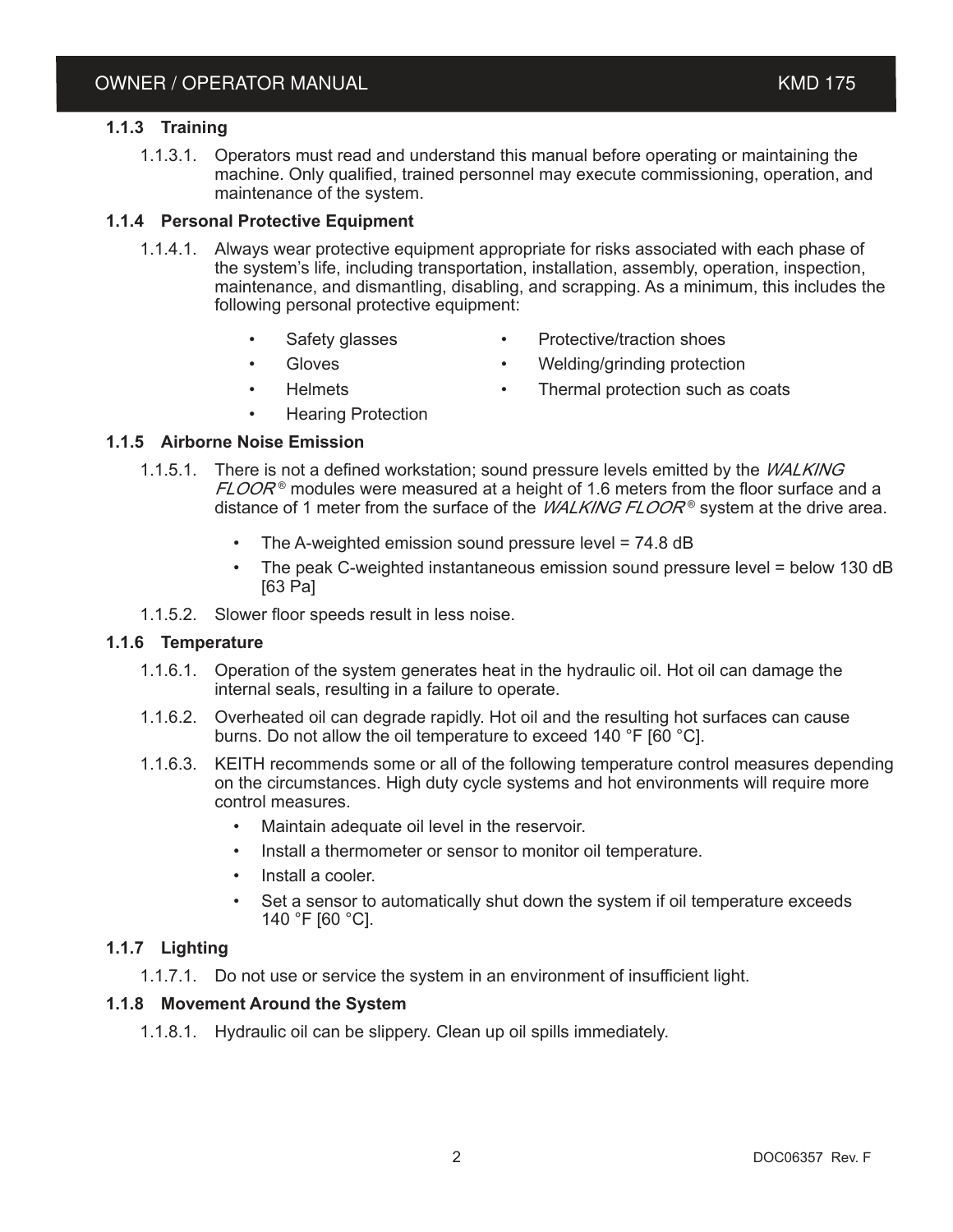#### **1.1.9 Hydraulic Oil Safety**

- 1.1.9.1. See the Material Safety Data Sheet (MSDS) for the oil used in your system for further information about hydraulic oil safety.
- 1.1.9.2. In an accident involving high pressure equipment, hydraulic oil may be injected under the skin. Such an accident may result in a small, sometimes bloodless, puncture wound. However, due to the system's driving force, material injected into a fingertip can be deposited into the palm of the hand. Within 24 hours, there is usually a great deal of swelling, discoloration, and intense throbbing pain. Immediate treatment at a surgical emergency center is recommended.
- 1.1.9.3. Do not use high pressure systems in the vicinity of flames, sparks, and hot surfaces. Use only in well ventilated areas.
- 1.1.9.4. Use only designated appropriate fill and drain ports for the oil.

#### **1.2 Design / Installation Safety**

#### **1.2.1 Kit Components**

1.2.1.1. The kit consists of a drive unit, flooring, and miscellaneous boxed parts. These modules are intended to be anchored in a shipping frame or stacked flat and braced with dunnage for shipping and storage.

#### **1.2.2 Installation**

- 1.2.2.1. Use designated lifting points if provided on drive or shipping frame.
- 1.2.2.2. Only use equipment with appropriate capacity ratings to lift and handle components.
- 1.2.2.3. Use appropriate lifting procedures when handling loose or boxed components.
- 1.2.2.4. The floor must be installed far enough away from other equipment or fixtures to prevent the moving parts of the floor module from creating a crush or pinch hazard.

#### **1.2.3 Danger Zones**

- 1.2.3.1. The reciprocating action of the floor creates pinch and shear points by nature. Specifically, drive area cylinder, cross-drive, and slats approaching each other, frame components, or walls. These and any other relevant exposed areas must be guarded.
- 1.2.3.2. The floor must be incorporated into surroundings such that movement of the material on the floor does not create crushing, burial, drawing in, or entrapment hazards. The system must be designed to limit access to the material flow path.

#### **1.2.4 Electric Components and Installation**

- 1.2.4.1. KEITH recommends connecting to earth ground (whenever possible).
- 1.2.4.2. Wiring must be connected consistent with local codes and regulations, including electromagnetic interference regulations.
- 1.2.4.3. Adequate electric overcurrent protection must be provided.

#### **1.2.5 Hydraulics**

- 1.2.5.1. Hydraulic piping and components must be constructed of materials that are rated for system pressures, and must be installed with best industry practices. Follow all pipe, tubing, fitting, and hose manufacturer installation and routing guidelines.
- 1.2.5.2. Hydraulic piping should be supported and isolated from vibration. Contact KEITH for recommendations on installation.
- 1.2.5.3. Place protective shrouds around the hydraulic tubing in any areas that may have operators or people frequently nearby.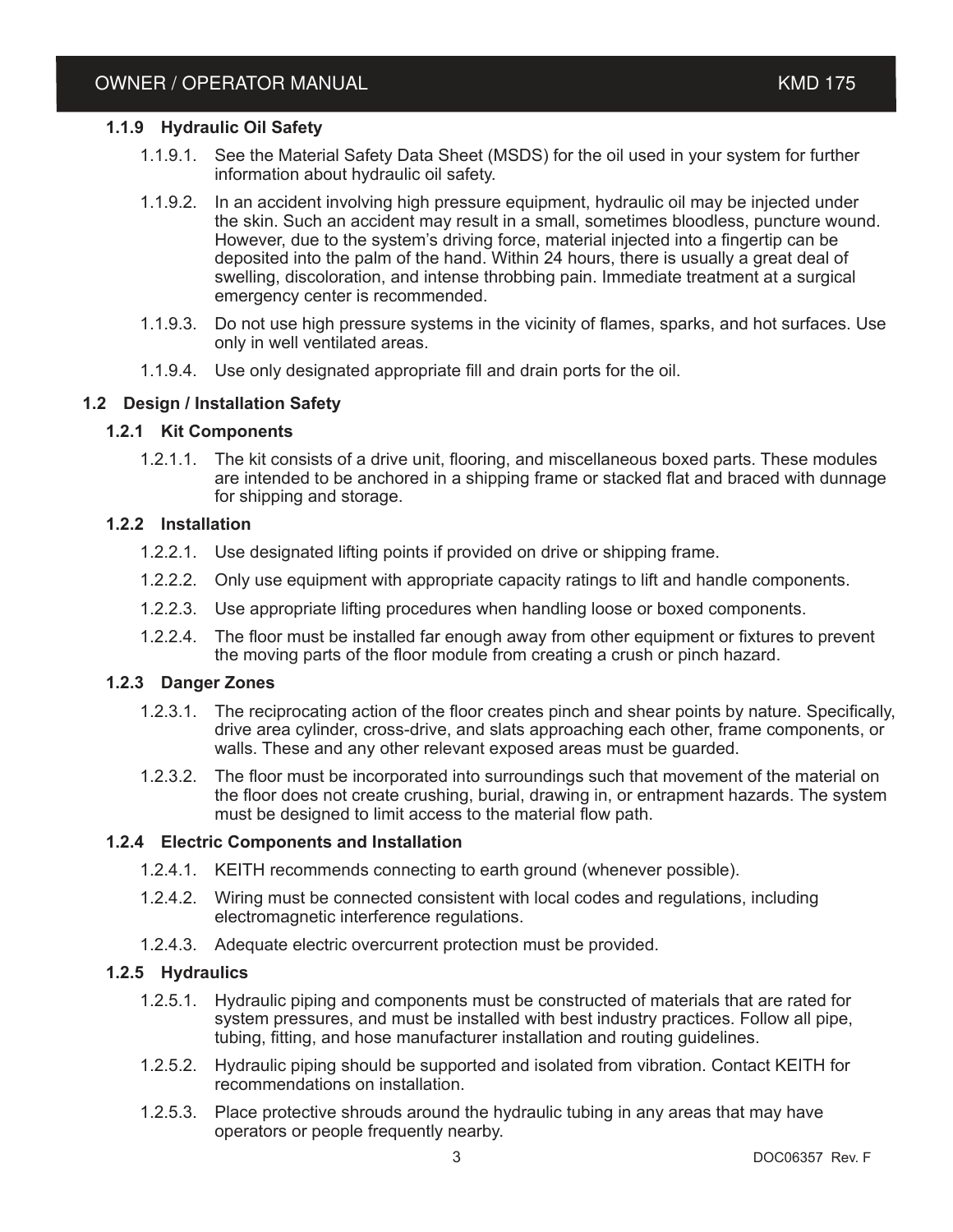#### **1.2.6 Controls**

- 1.2.6.1. The control panel must be located such that it is easily accessible for all sizes and capacities of people, and allows the operator to move freely (whenever applicable).
- 1.2.6.2. Control devices must be located outside of danger zones, such that any exposed persons in danger zones are visible from the control station.
- 1.2.6.3. An acceptable means must be provided to monitor the status and movement of the load.
- 1.2.6.4. The floor can generate enormous horizontal force which can destroy improperly designed surroundings. The floor module must not be allowed to compact material against an end wall or door, or end walls and doors must be designed to absorb these forces.
- 1.2.6.5. Do not allow the floor to move material toward the front of the trailer when material is contacting the front wall. KEITH recommends installing limit switches to prevent this. In the absence of a sensor switch, the operator must be keenly aware of the load position, and the control system must require the operator to hold the run signal in the on position to continue running, such that releasing the run signal causes the floor to stop (momentary signal).
- 1.2.6.6. Material compacted against closed doors can force the doors open dangerously fast when the door latch is released. The impact can cause serious injury or death. Do not allow the floor to run when the doors are closed. Do not open a door when it is possible that material may be compacted against it. KEITH strongly recommends installing a control interlock switch to prevent the floor from running when the door is closed. KEITH also recommends a door latch that can be remotely actuated by someone away from the door area unload zone.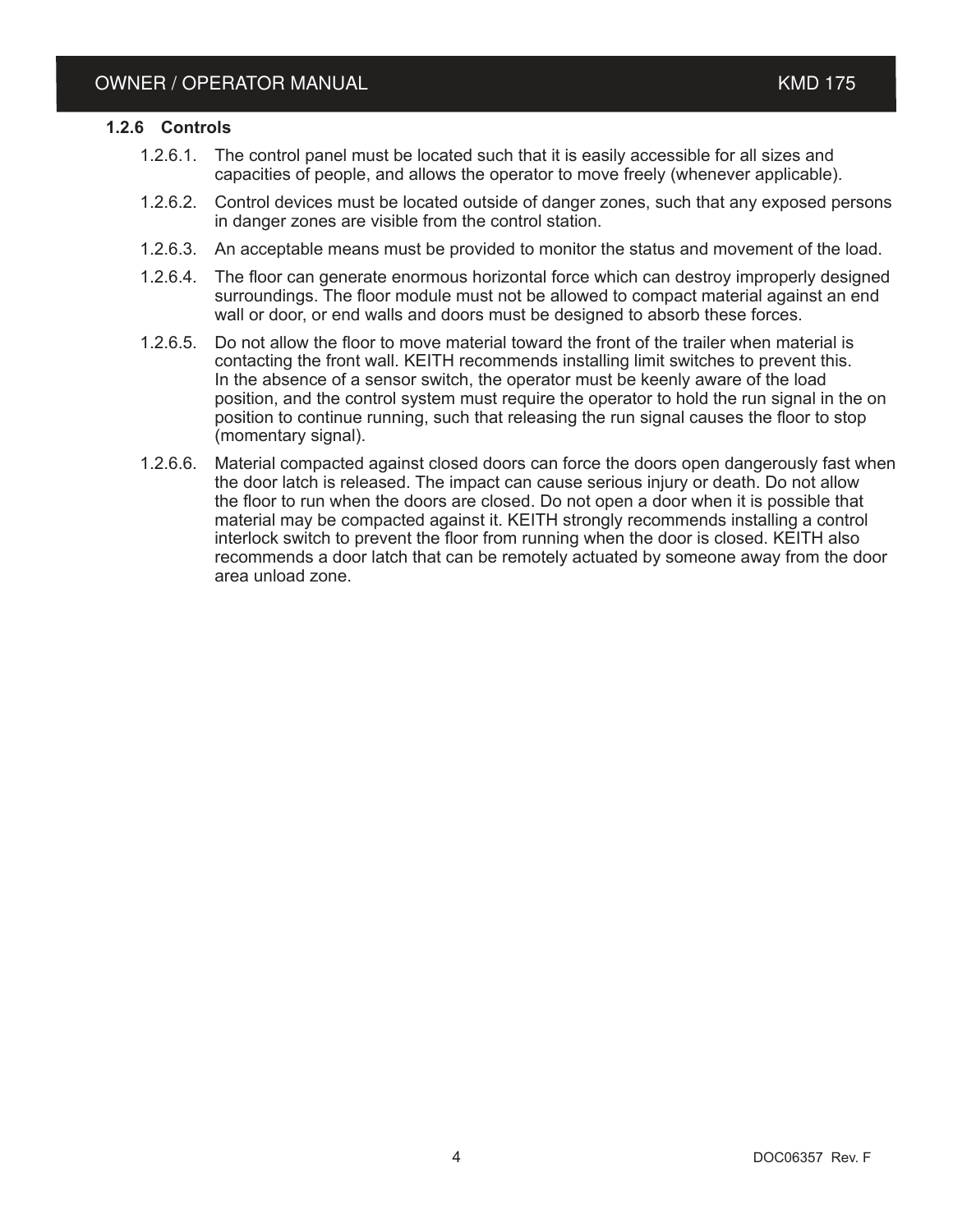### **1.3 Marking of Machinery**

**1.3.1 Safety Decals**

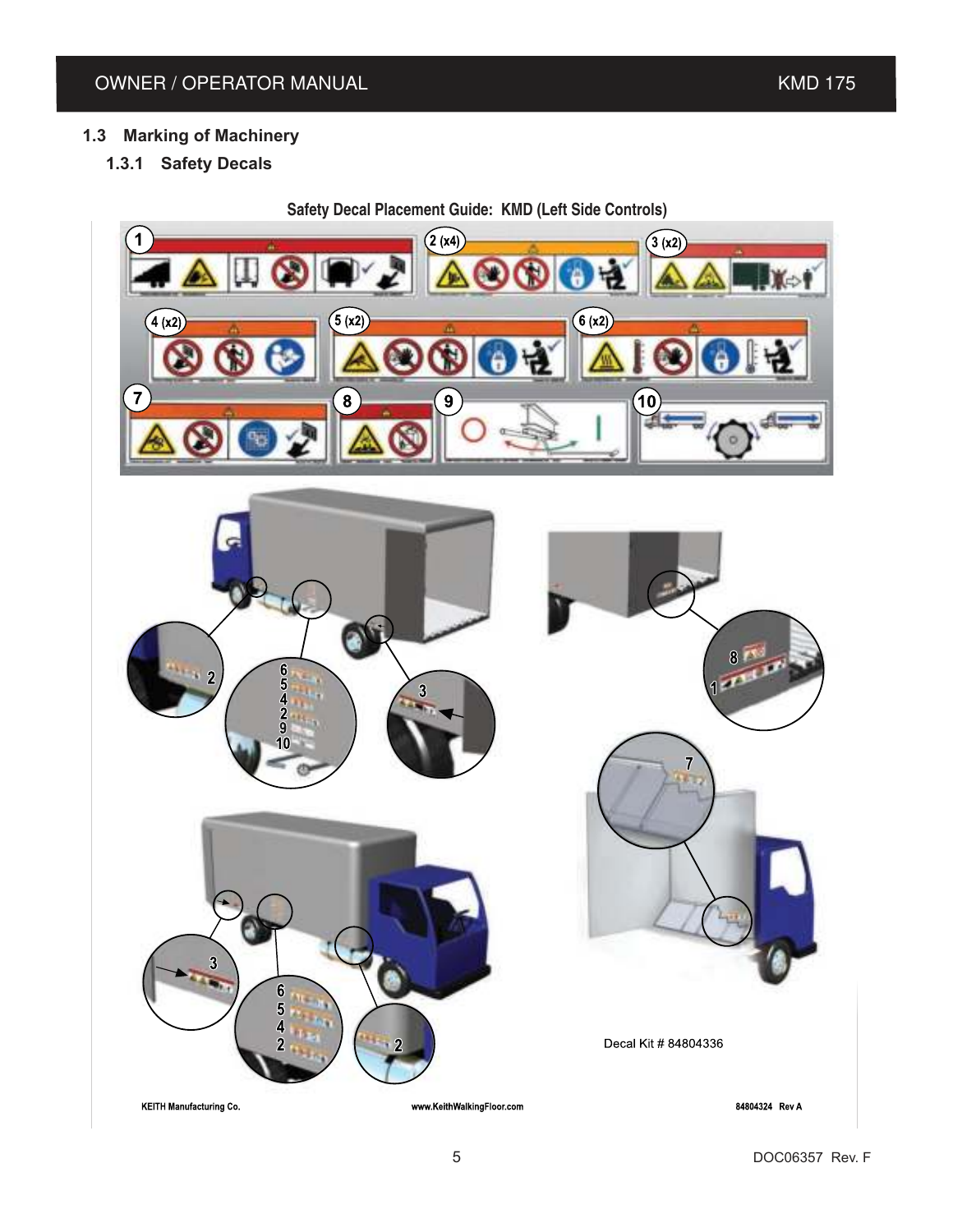

Decal Kit # 84804337

84804325 Rev A

 $6\phantom{a}$ 5  $\overline{\mathbf{4}}$ 

 $\overline{\mathbf{2}}$ 

**KEITH Manufacturing Co.** 

www.KeithWalkingFloor.com

 $\overline{2}$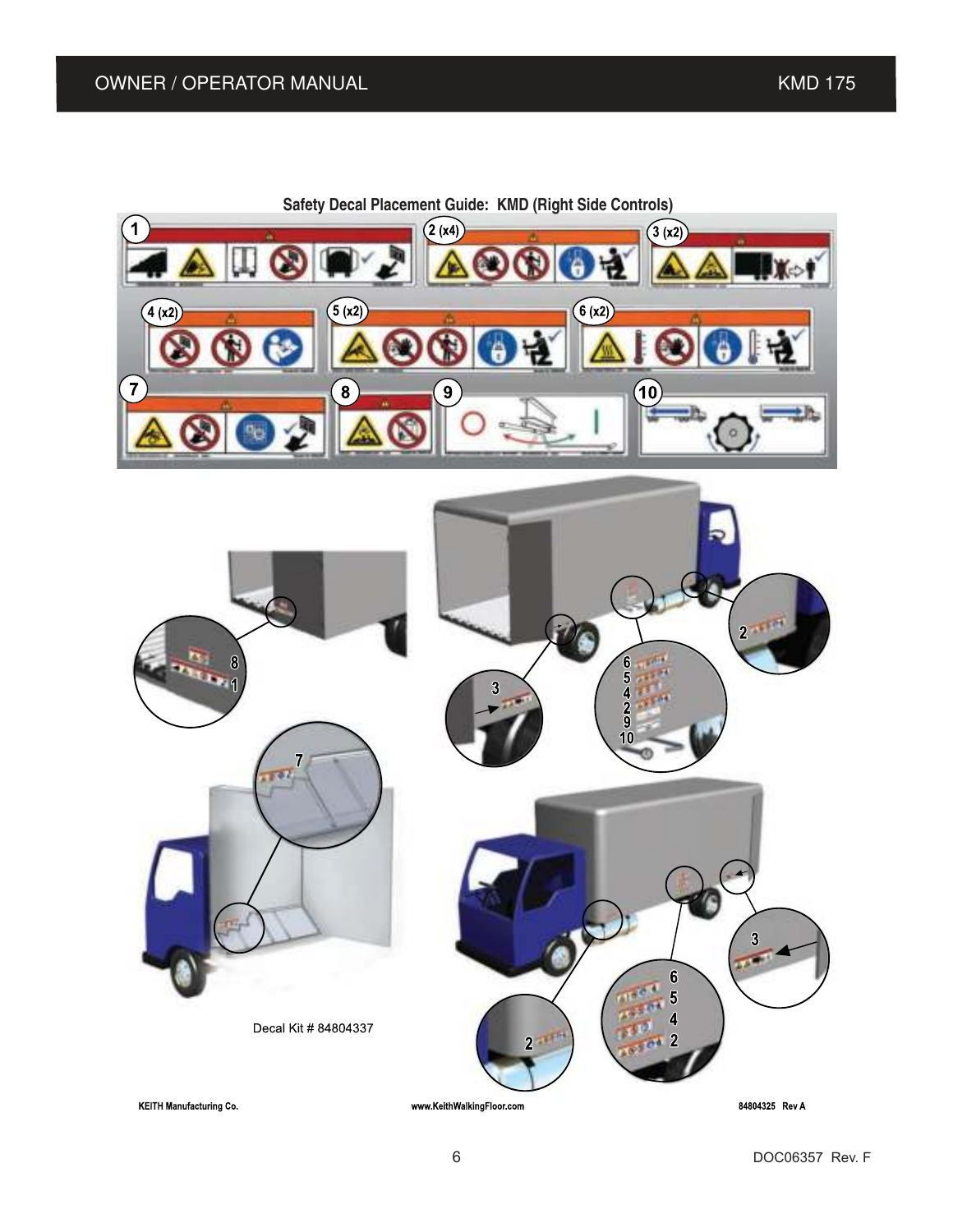## OWNER / OPERATOR MANUAL KMD 175

|                         | <b>Worded</b><br><u>(Old - 2019)</u>                             | <b>Wordless</b><br>(2020 - Future)                    | <b>Description</b>                                                                                                                                                                  |
|-------------------------|------------------------------------------------------------------|-------------------------------------------------------|-------------------------------------------------------------------------------------------------------------------------------------------------------------------------------------|
| 1                       | a BANGER                                                         |                                                       | Pressure can build when material is compacted.<br>Doors can open violently causing serious injury<br>or death. Do not operate floor with doors closed.<br>Stay clear to open doors. |
| $\overline{\mathbf{2}}$ | <b>MARANTHER</b><br><b>ASS GOLDS</b><br><b>URANE Vapored for</b> |                                                       | Pinch point can cut or crush causing serious<br>injury. Stay clear during operation. Lockout/<br>tagout before servicing.                                                           |
| 3                       | a DANGER<br><b>BURIAL</b><br><b>STAY CLEAR</b>                   |                                                       | Burial could cause serious injury or death. Stay<br>clear during operation.                                                                                                         |
| 4                       | WARNING<br>a awaid impar                                         |                                                       | To avoid injury, you MUST read and understand<br>technical manual before operating or servicing<br>this machine.                                                                    |
| 5                       | Makabulan Mi                                                     |                                                       | Hydraulic pressure can cause serious injury.<br>Stay clear during operation. Lockout/tagout<br>before servicing.                                                                    |
| 6                       |                                                                  |                                                       | Hot surface can cause severe burns. Do<br>not touch. Turn off and lock out main power<br>disconnect and allow to cool before servicing.                                             |
| 7                       |                                                                  |                                                       | Avoid injury. Do NOT operate with guard<br>removed. Replace guard before operating<br>machine.                                                                                      |
| 8                       | DANGER<br><b>MIRIAL</b><br>DO NOT ENTER                          |                                                       | Burial could cause serious injury or death.<br>Do Not Enter when being loaded.                                                                                                      |
| 9                       |                                                                  |                                                       | Pull handle out to turn floor on<br>Push handle in to turn floor off.                                                                                                               |
| 10                      | Controls on<br>Left Side of<br>Truck/Trailer                     |                                                       | Turn knob clockwise to unload.<br>Turn knob counterclockwise to load.                                                                                                               |
| 10                      |                                                                  | Controls on Right<br>Side of Truck/<br><b>Trailer</b> | Turn knob clockwise to unload.<br>Turn knob counterclockwise to load.                                                                                                               |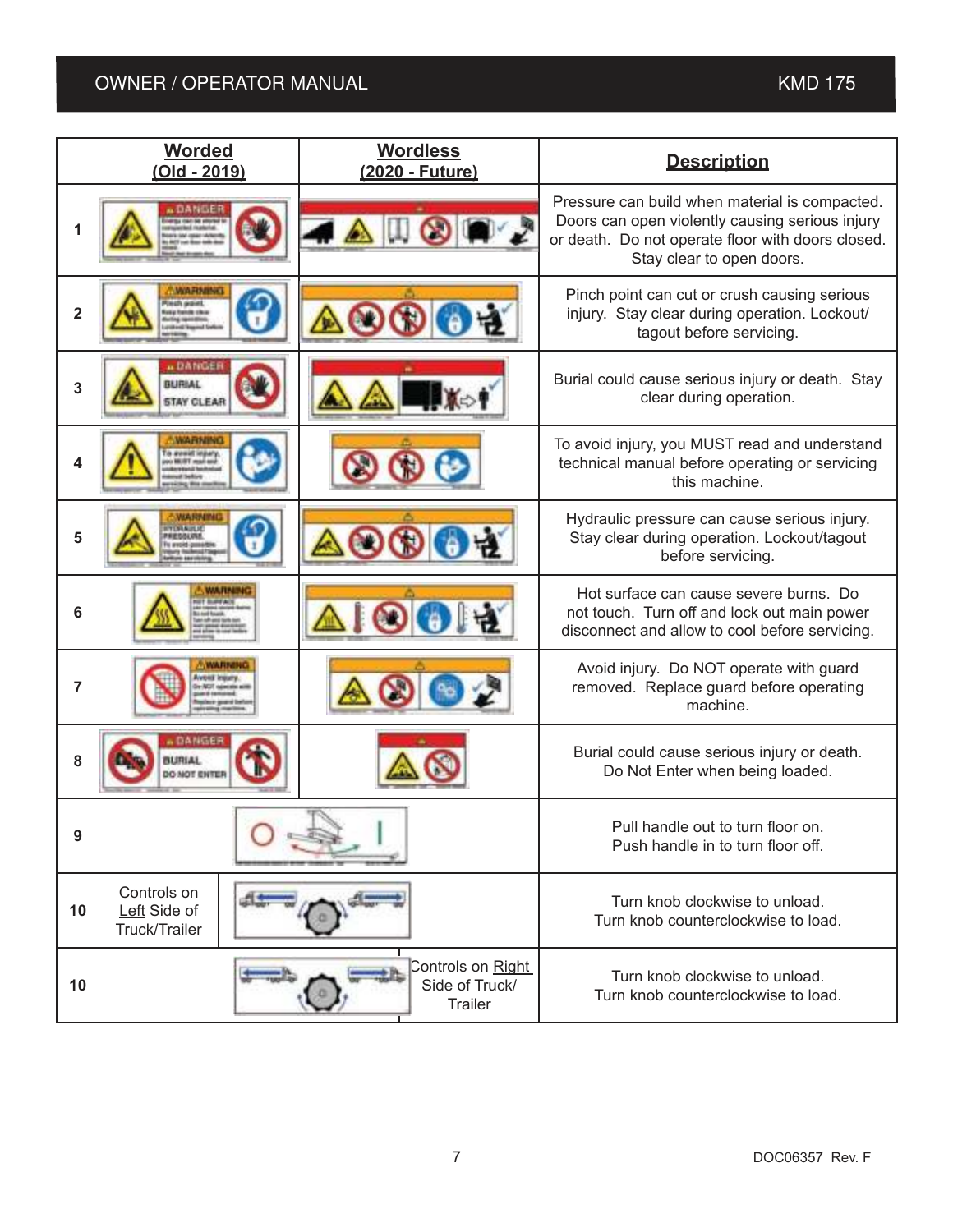#### **1.3.2 Serial Plate**

Please fill in the information from the serial plate attached to your drive system (See 3.3 Component Location Diagram). Over time these plates become difficult to read or even locate and this information is crucial in determining the specific replacement parts for your system.

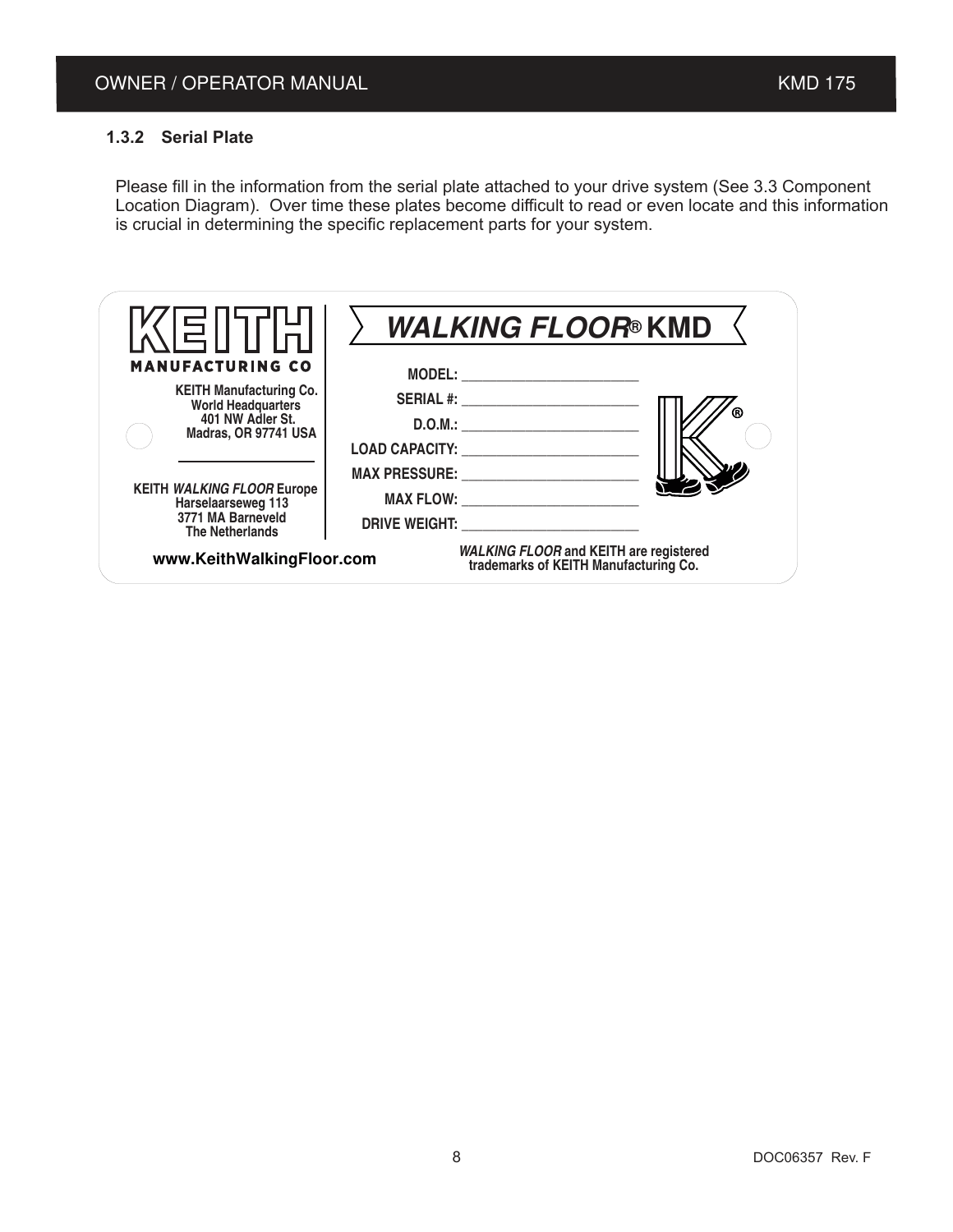## **2.0 Specifications**

### **2.1 Hydraulic Drive Unit**

| <b>Drive Style:</b>                                                    |  | <b>KMD 175</b>                                 |  |
|------------------------------------------------------------------------|--|------------------------------------------------|--|
| <b>Cylinder Bore Diameter:</b>                                         |  | $1.75$ in<br>$[44.5 \text{ mm}]$               |  |
| <b>Cylinder Stroke Length:</b>                                         |  | 4.0 in<br>$[102$ mm]                           |  |
| Min:<br><b>Required Relief Valve</b><br><b>Pressure Range:</b><br>Max: |  | 2,800 PSI [195 bar]<br>3,000 PSI [210 bar]     |  |
| <b>Load Capacity:</b>                                                  |  | 5 tons<br>$[4.5$ tonnes]                       |  |
| <b>Pump Flow Rate:</b>                                                 |  | $0.5 - 5.5$ gal/min<br>[1.9 - 20.8 liters/min] |  |
| <b>Recommended Pump Flow Rate:</b>                                     |  | $0.5 - 5.5$ gal/min<br>[1.9 - 20.8 liters/min] |  |
| * Floor Speed:                                                         |  | $1 - 8$ ft/min<br>$[0.3 - 2.4$ meters/min]     |  |
| <b>Maximum Temperature:</b>                                            |  | 140 °F<br>[60 °C]                              |  |
| ** Drive Weight:                                                       |  | 250 - 300 lbs<br>[113 - 136 kg]                |  |

\* Load/Unload times vary with pump flow rate, length of trailer, material type or other environmental variables.

\*\* Varies by drive configuration and application.

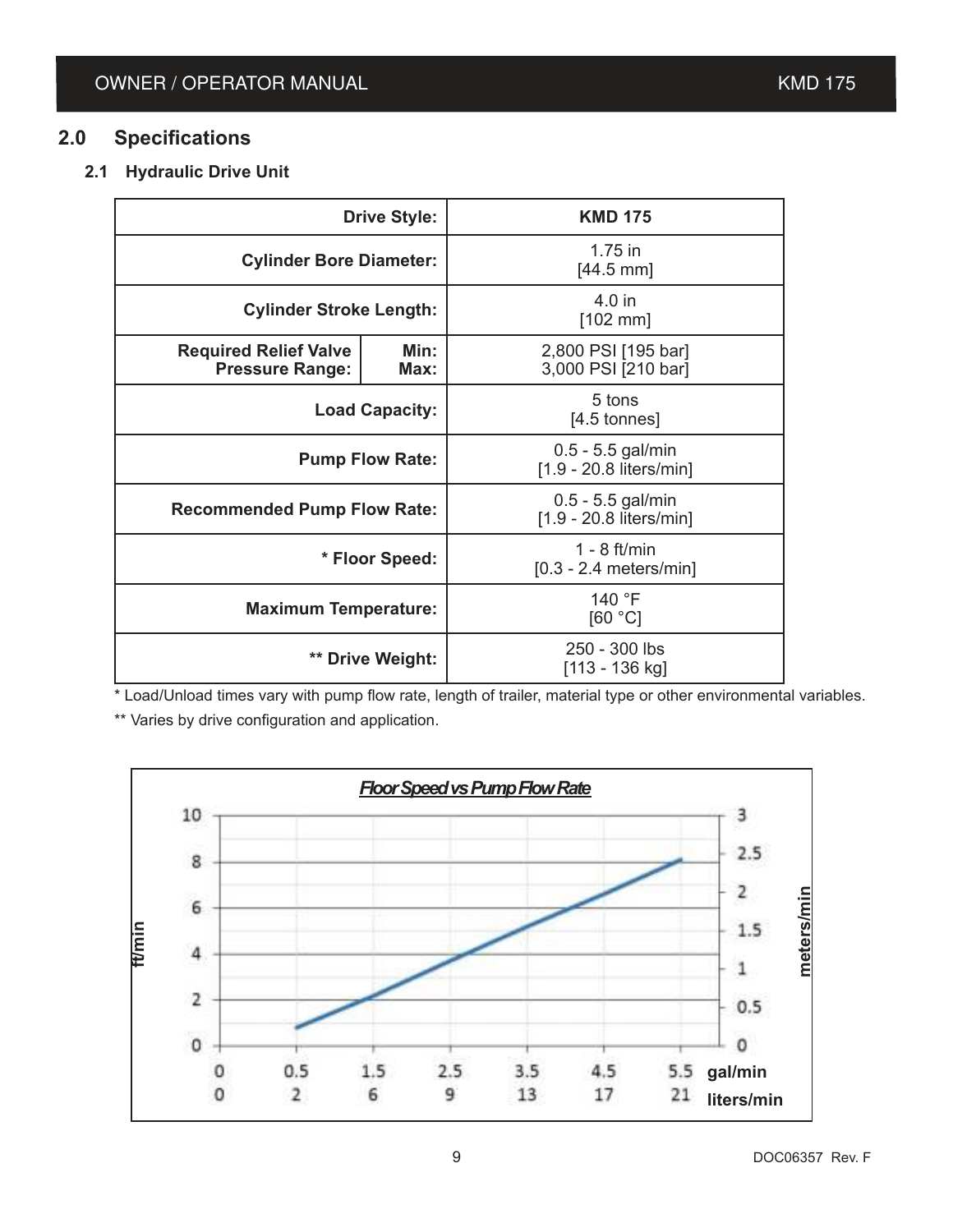## OWNER / OPERATOR MANUAL **And Contact Contact Contact Contact Contact Contact Contact Contact Contact Contact Contact Contact Contact Contact Contact Contact Contact Contact Contact Contact Contact Contact Contact Contact C**

#### **2.2 General Wet Kit Specifications**

| Oil                                                                                         | ISO-L-HM 46 hydraulic oil (As per ISO 11158). If operating the system below 32 °F [0 °C],<br>AW ISO 32 hydraulic oil is recommended.                                                                                                                                                                                                                                          |  |
|---------------------------------------------------------------------------------------------|-------------------------------------------------------------------------------------------------------------------------------------------------------------------------------------------------------------------------------------------------------------------------------------------------------------------------------------------------------------------------------|--|
| * PTO &<br><b>Pump</b>                                                                      | The PTO and Pump must be capable of producing a minimum flow rate of<br>0.5 gal/min at 3000 PSI [1.9 I/min at 210 bar] to make the system run.<br><b>NOTE:</b> Dump wet kit systems will not properly operate the WALKING FLOOR <sup>®</sup> unloader.<br><b>NOTE:</b> Pumps with built-in pressure relief valves are NOT recommended.<br>Do not exceed the maximum pressure. |  |
| <b>Filter</b>                                                                               | Filter should be double element, 10 micron, on the return line.<br>(The filter element should be changed after 6 operating hours initially, and then every 6<br>months thereafter. This may vary with the operating environment).<br>KEITH recommends, but does not require, installing an inline pressure filter to increase<br>the life of the system.                      |  |
| <b>Hydraulic</b><br><b>Reservoir</b>                                                        | Sized to desired flow rate. Should hold approximately 1 gallon [1 liter] of oil for every<br>gallon per minute [liter per minute] you plan to pump, i.e. 15 gal/min [57 liters/min] = 15<br>gallon [15 liter] reservoir. Minimum size 15 gallons [57 liters]                                                                                                                  |  |
| <b>Suction</b><br>Line                                                                      | Unless tank is mounted above the pump, the suction line from the tank to the pump<br>should be no more than 12 ft [3.7 m] in length with a minimum inside diameter of 3/4 inch<br>[-12] [19 mm]. Must use suction hose ONLY!                                                                                                                                                  |  |
| <b>Pressure</b><br>Line                                                                     | Hose from truck to trailer should be rated at 3000 PSI [210 bar] minimum with a minimum<br>inside diameter of 1/2 inch [-8] [12.5 mm].                                                                                                                                                                                                                                        |  |
| <b>Return</b><br><b>Lines</b>                                                               | Hose from trailer to wet kit filter should be rated at 3000 PSI [210 bar] minimum with a<br>minimum inside diameter of 3/4 inch [-12] [19 mm].<br>Hose from wet kit filter to reservoir tank should be rated at 3000 PSI [210 bar] minimum<br>with a minimum inside diameter of 1 inch [-16] [25 mm].                                                                         |  |
| * Pressure<br><b>Relief</b><br><b>Valve</b>                                                 | High quality valve, capable of relieving maximum pump flow rate at 3000 PSI [210 bar].<br>Relief valve must be set above cracking pressure ~2800 PSI [195 bar] and no higher than<br>full open relief pressure ~3000 PSI [210 bar]                                                                                                                                            |  |
| Contact KEITH in your region for specific recommendations<br>and advice regarding wet kits. |                                                                                                                                                                                                                                                                                                                                                                               |  |

\* If the information about your pump and pressure relief valve is not known, have a pressure/ flow check done by a professional.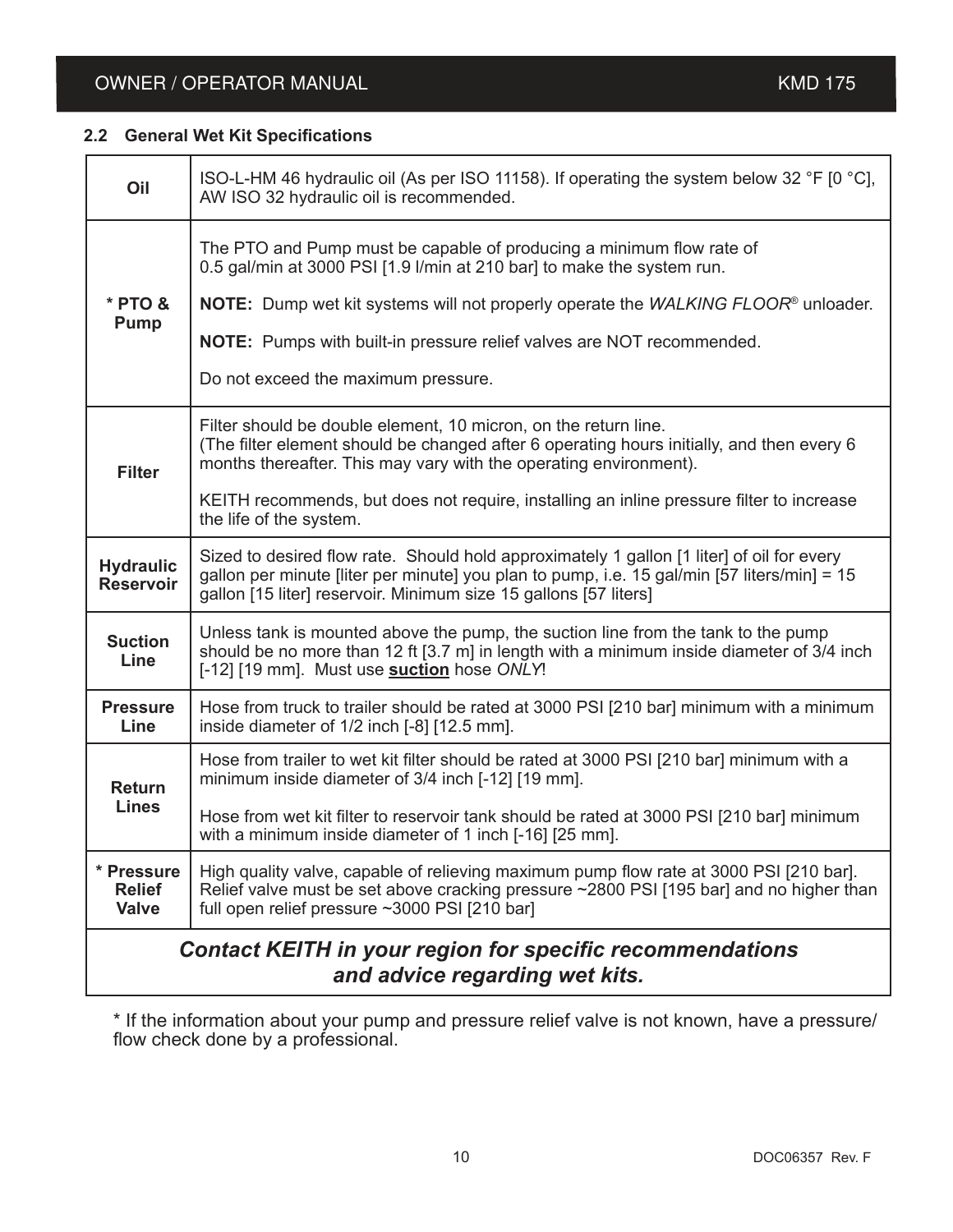#### **IMPORTANT**

To ensure proper operation of your KEITH® WALKING FLOOR® , the specifications and following diagram must be followed. Failure to comply with these instructions may void the KEITH® Warranty.

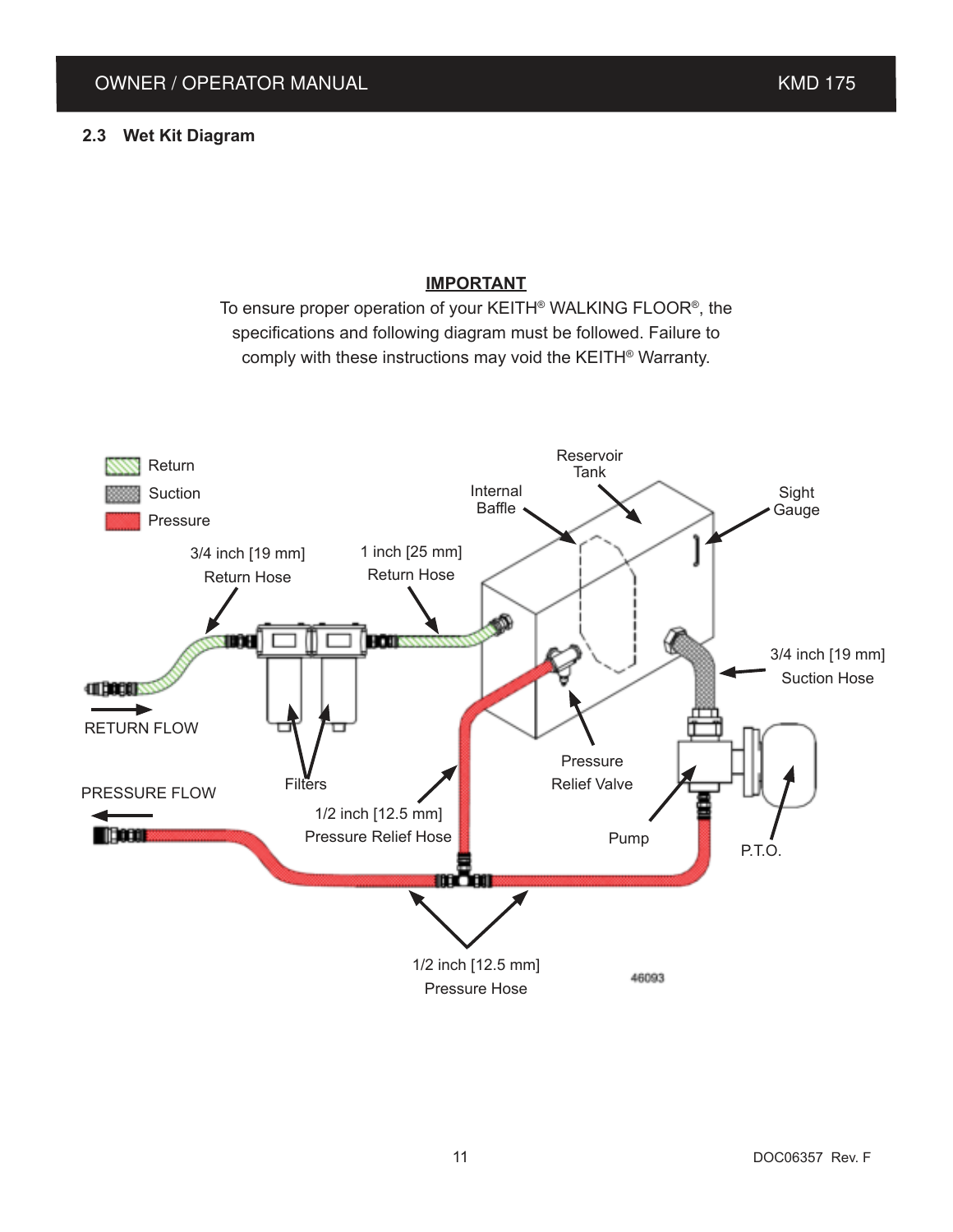#### **3.0 Operation**

**3.1 How It Works**



All slats are staged together toward the direction of material travel (discharge end).

#### **Stage 1**

The first group of slats (approximately every 3rd slat) moves under the load.

**Load does not move.**

#### **Stage 2**

The second group of slats moves under the load.

**Load does not move.**

#### **Stage 3**

The final group of slats moves under the load.

**Load does not move.**

#### **Stage 4**

All slats move together.

#### **Load moves with the floor toward the discharge end.**

(Stages 1, 2 & 3 require more pressure than Stage 4.)





8175101

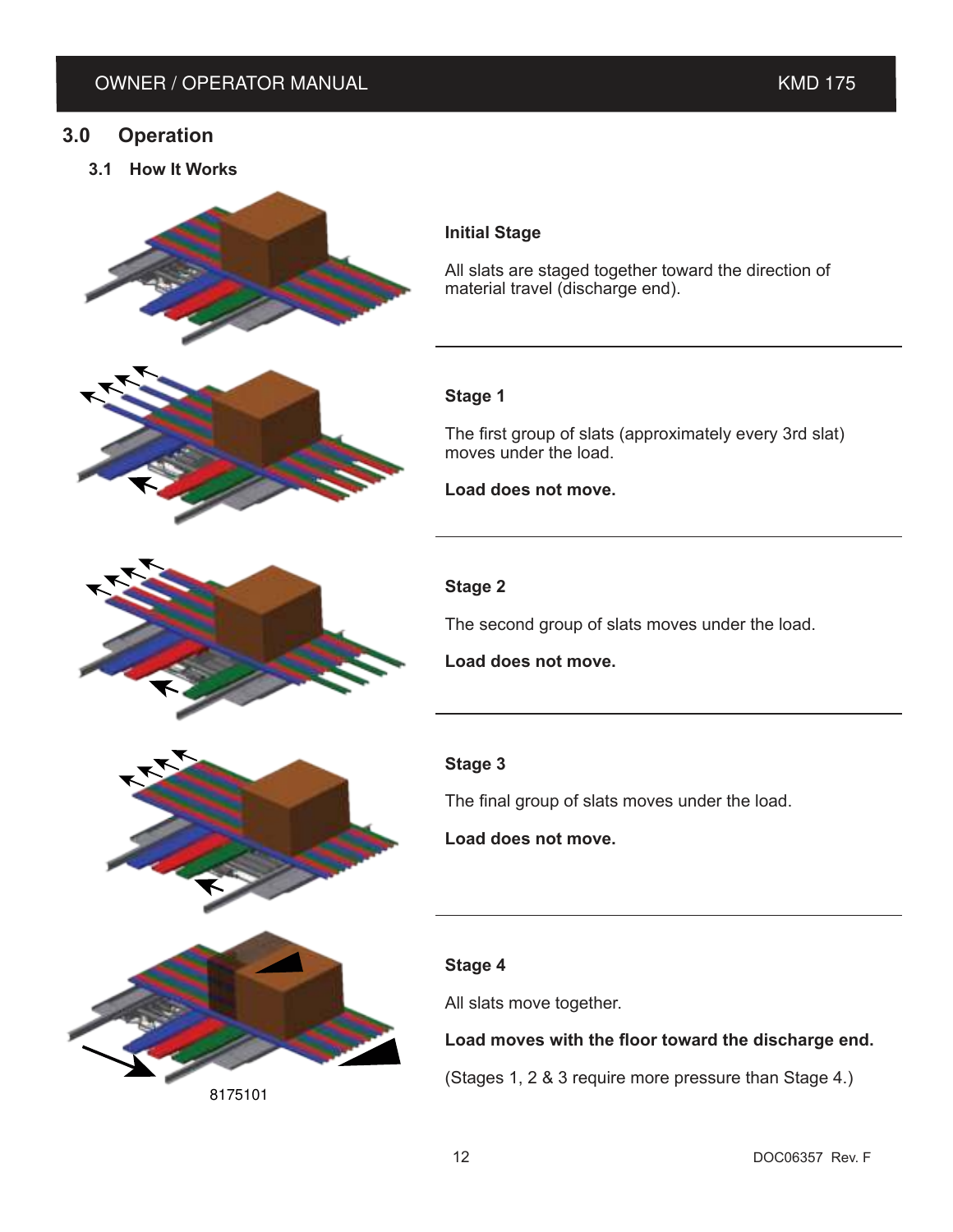#### OWNER / OPERATOR MANUAL **AUGUST 2008** KMD 175

#### **3.2 Oil Flow Diagrams**



 $\blacksquare$  Blocked by check valves.

**Note:** Stage 1 requires more pressure than stage 4.



**Pressure still in rear of all cylinders.** 

Cylinder #2 completes its full stroke, opening the check valve, □ allowing the oil in cylinder #3 to escape to return, causing it to move. (Load does not move.)

**Note:** Stage 3 requires more pressure than stage 2.



Pressure still in rear of all cylinders.

- Cylinder #1 completes its full stroke, opening the check valve,  $\Box$ allowing the oil in cylinder #2 to escape, causing it to move. (Load does not move.)
- **Blocked by check valve.**

**Note:** Stage 2 requires more pressure than stage 1.



- which shifts the switching valve, reversing pressure and return, transferring the pressure to the front of all cylinders.
- All cylinders are now open to return and move to the rear of the  $\Box$ trailer together, moving the load.

As the cylinders complete their stroke, cylinder #1 shifts the switching valve, which reverses pressure and return, transferring the pressure to the rear of all cylinders again and the cycle starts over.

**Note:** Stage 4 requires less pressure than stages 1, 2, or 3.

**UNLOADING CYCLE**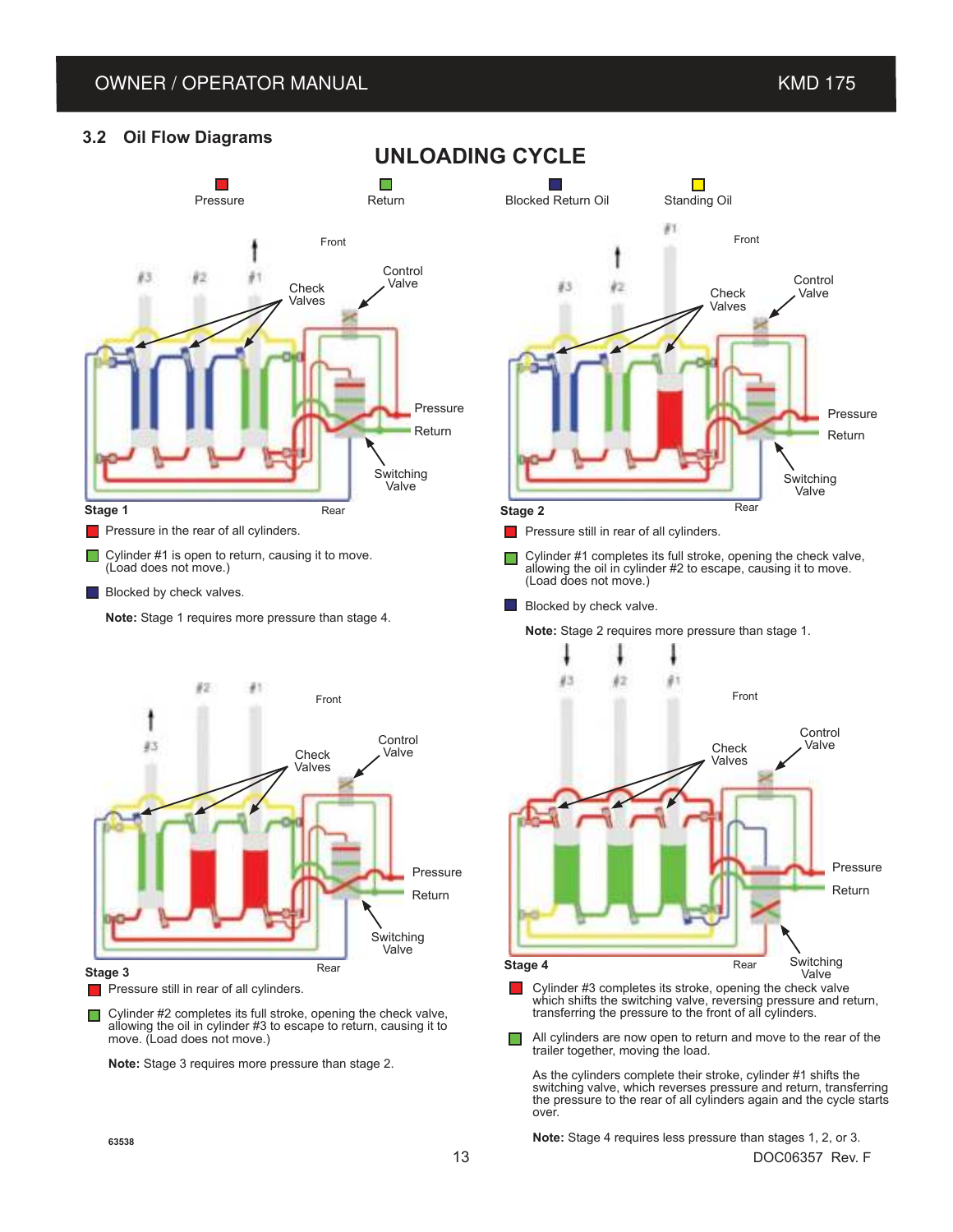#### OWNER / OPERATOR MANUAL **And Contain the Container of the Container Container and Container American Container American Container and Container and Container and Container and Container and Container and Container and Cont**



**Blocked by check valves.** 

**Note:** Stage 1 requires more pressure than stage 4.



 $\Box$  Cylinder #2 completes its full stroke, opening the check valve, allowing the oil in cylinder #1 to escape to return, causing it to move. (Load does not move.)

**Note:** Stage 3 requires more pressure than stage 2.



Front 83 40 Control Valve Pressure Return Switching Valve Rear **Check** Valves

Cylinder #1 completes its stroke, opening the check valve п which shifts the switching valve, reversing pressure and return, transferring the pressure to the rear of all cylinders.

о All cylinders are now open to return and move to the front of the trailer together, moving the load.

As the cylinders complete their stroke, cylinder #3 shifts the switching valve, which reverses pressure and return, transferring the pressure to the front of all cylinders again and the cycle starts over.

**Note:** Stage 4 requires less pressure than stages 1, 2, or 3.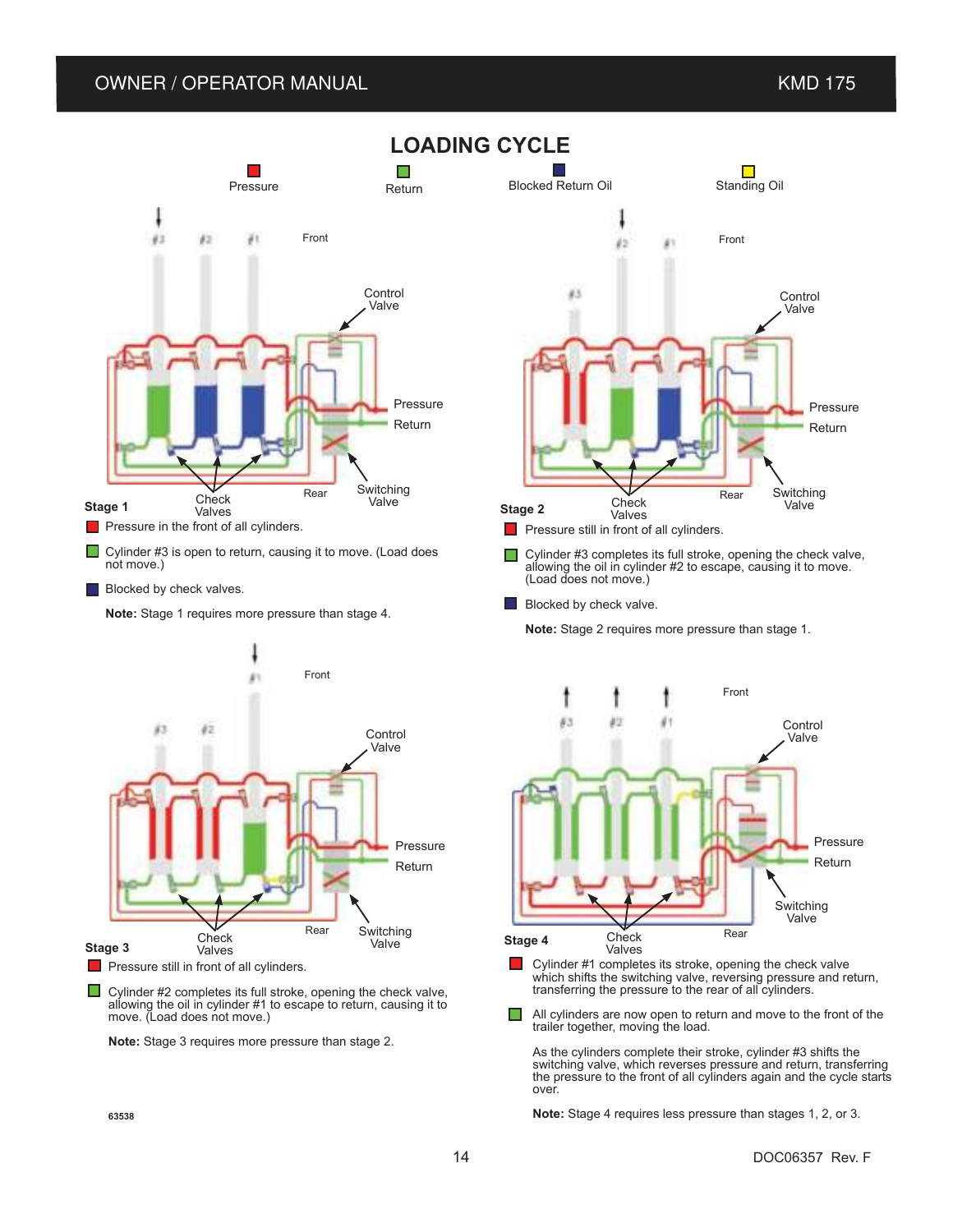### OWNER / OPERATOR MANUAL **And Contain the Container of Containing Container and Container and Containing Container**

#### **3.3 Component Location Guide**



Manual Ball Valve Assembly Connections (If Equipped)

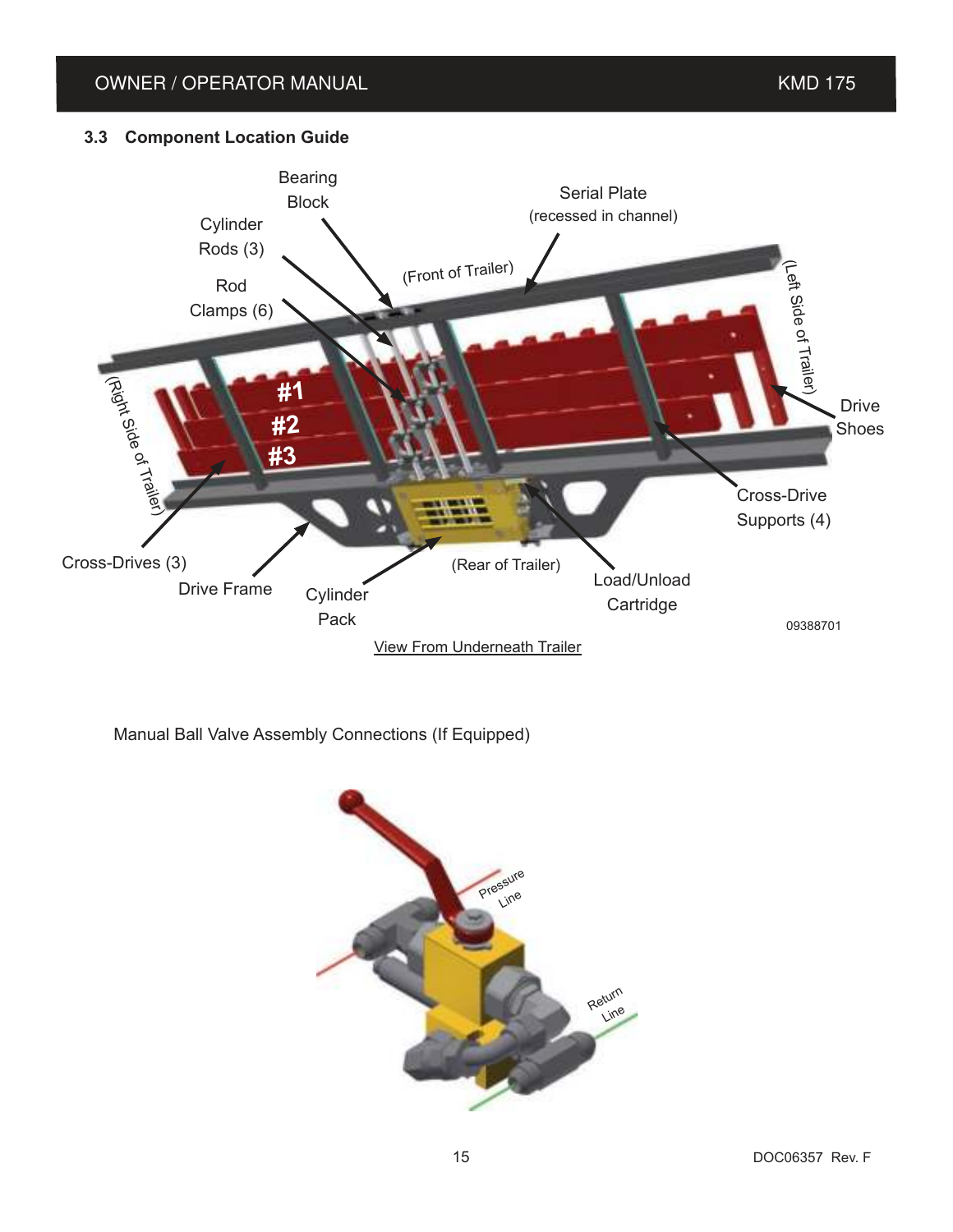#### **3.4 Component Descriptions**

| <b>Component</b>                      | <b>Description</b>                                                                                                                                                                                                                            |
|---------------------------------------|-----------------------------------------------------------------------------------------------------------------------------------------------------------------------------------------------------------------------------------------------|
| <b>Ball Valve</b><br>(On/Off)         | A closed ball valve routes oil to the drive system (floor On).<br>An open ball valve redirects it back to the tank (floor Off).<br>Controls are available in manual and electric options.                                                     |
| <b>Switching</b><br><b>Valve</b>      | (Inside the cylinder pack) Switches the hydraulic pressure from one end of the<br>cylinders to the opposite end of the cylinders, which causes the cylinders to change<br>from the restaging sequence to moving the material then back again. |
| Load / Unload<br>Cartridge            | Controls which check valves are active, determining the direction of material<br>movement (Load/Unload). (Manual or electric available)                                                                                                       |
| <b>Check Valves</b>                   | Block oil flow, determining the cylinder restaging sequence.                                                                                                                                                                                  |
| <b>Bearing</b><br><b>Block</b>        | Supports the ends of the cylinder rods.                                                                                                                                                                                                       |
| <b>Cylinder Pack</b>                  | Cylinders move the cross-drives.                                                                                                                                                                                                              |
| <b>Rod Clamps</b>                     | Attach each cross-drive to a cylinder.                                                                                                                                                                                                        |
| <b>Cross-Drives</b>                   | Each cross-drive is connected to one cylinder, allowing each cylinder to move<br>multiple floor slats.                                                                                                                                        |
| <b>Drive Shoes</b>                    | Connect the cross-drives to the floor slats and allow multiple floor slats to be<br>attached to each cross-drive.                                                                                                                             |
| <b>Cross-Drive</b><br><b>Supports</b> | Help maintain the position of the cross-drives over the mainframe rails.                                                                                                                                                                      |
| <b>Drive Frame</b>                    | Provides structural rigidity and a surface to mount the drive to the trailer.                                                                                                                                                                 |

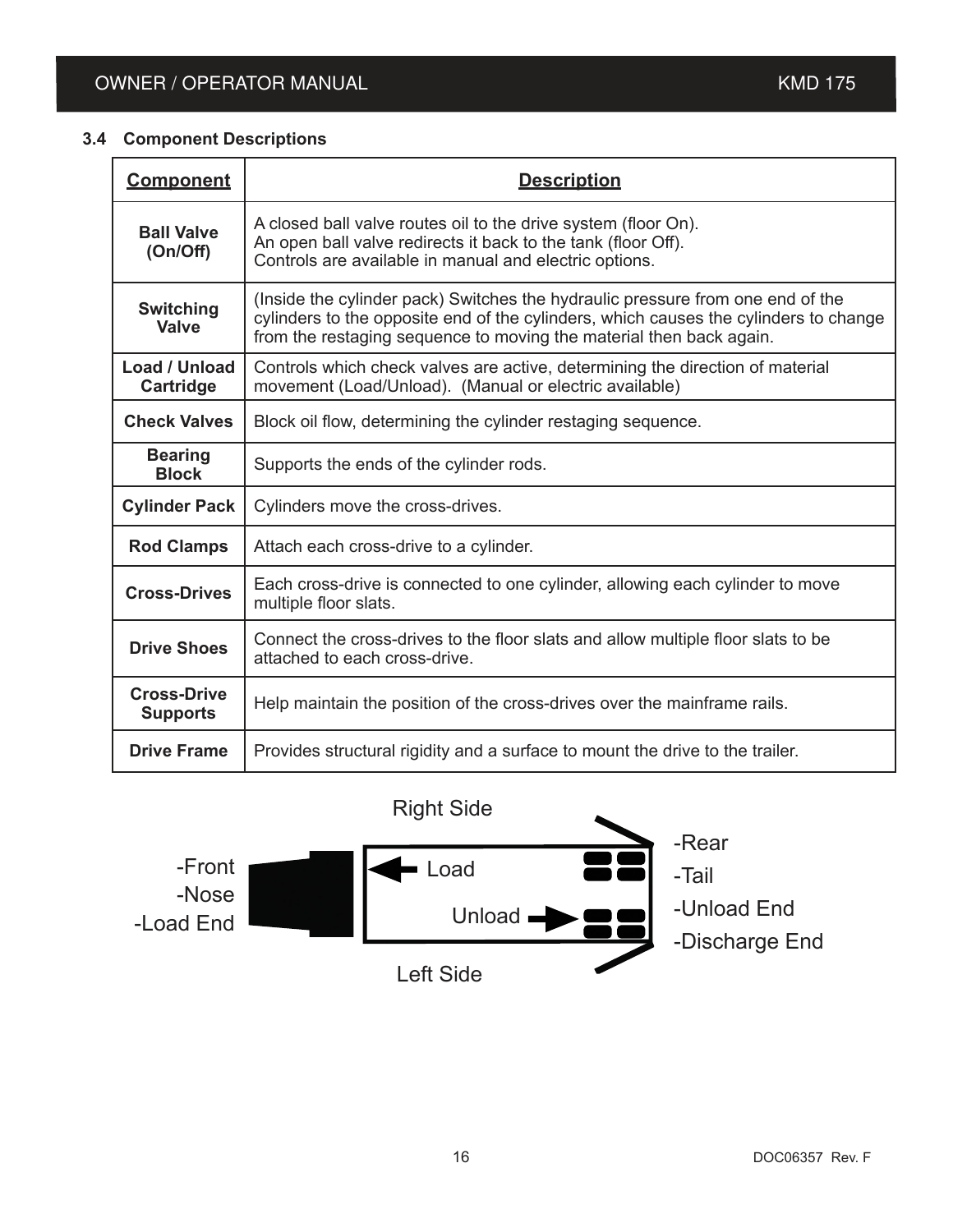#### **3.5 Start Up**

#### **3.5.1 Before Initial Start-Up**

- Read through this manual. If there is any confusion, contact KEITH to resolve any concerns before operating this system (See 6.0 Contact Information section).
- Ensure that the hydraulic reservoir has the recommended amount of oil, as well as the correct type of oil (See 2.2 Specifications section or visit our website for additional details).
- Torque rod clamp bolts and floor bolts. (See 4.3 Maintenance section for special values and instructions.) Loose rod clamp bolts and flooring bolts are the most common cause of severe damage to the drive or flooring.
- Familiarize yourself with 4.2 Preventative Maintenance section of this manual. Following the maintenance schedule will significantly improve the life of the system.

#### **3.5.2 After initial 6 working hours (first week of operation)**

- Visually inspect the system for hydraulic leaks. If any leaks are found, retighten fittings.
- Change oil filters. This will ensure that any contamination that was flushed out in the start-up will not prematurely wear out your system.
- Torque rod clamp bolts and floor bolts. (See 4.3 Maintenance section for special values and instructions.) Loose rod clamp bolts and flooring bolts are the most common cause of severe damage to the drive or flooring. Any bolts that were loose should be checked weekly until found to be tight.

#### **3.6 Pre-Trip Checklist**

- $\checkmark$  Inspect drive unit for leaking fittings or hoses, and visible damage.
- $\checkmark$  Open truck or trailer doors and inspect flooring for damage. Inspect flooring at the rear of the truck for loose or bent slats that may have popped up.
- $\checkmark$  Operate the floor and inspect for leaks. Test the On/Off for proper operation. Test the load/ unload for proper operation.
- $\checkmark$  If problems are found, report them to the maintenance shop as soon as possible.
- $\checkmark$  Secure truck or trailer doors and proceed.

As the driver, you will see damage or operational problems before anyone else. Please report issues and concerns as soon as possible.

**WARNING:** Observations may be made while system is operating for troubleshooting **purposes, but NEVER touch any moving part or attempt to make any adjustments to the system with the Power Take Off/Pumping system engaged or the** *WALKING FLOOR***® unloader operating.**

**WARNING:** Do not attempt to make adjustments or repairs without consulting with a trained **service technician from your company or KEITH (See 5.4 Technical Support section for contact information.)**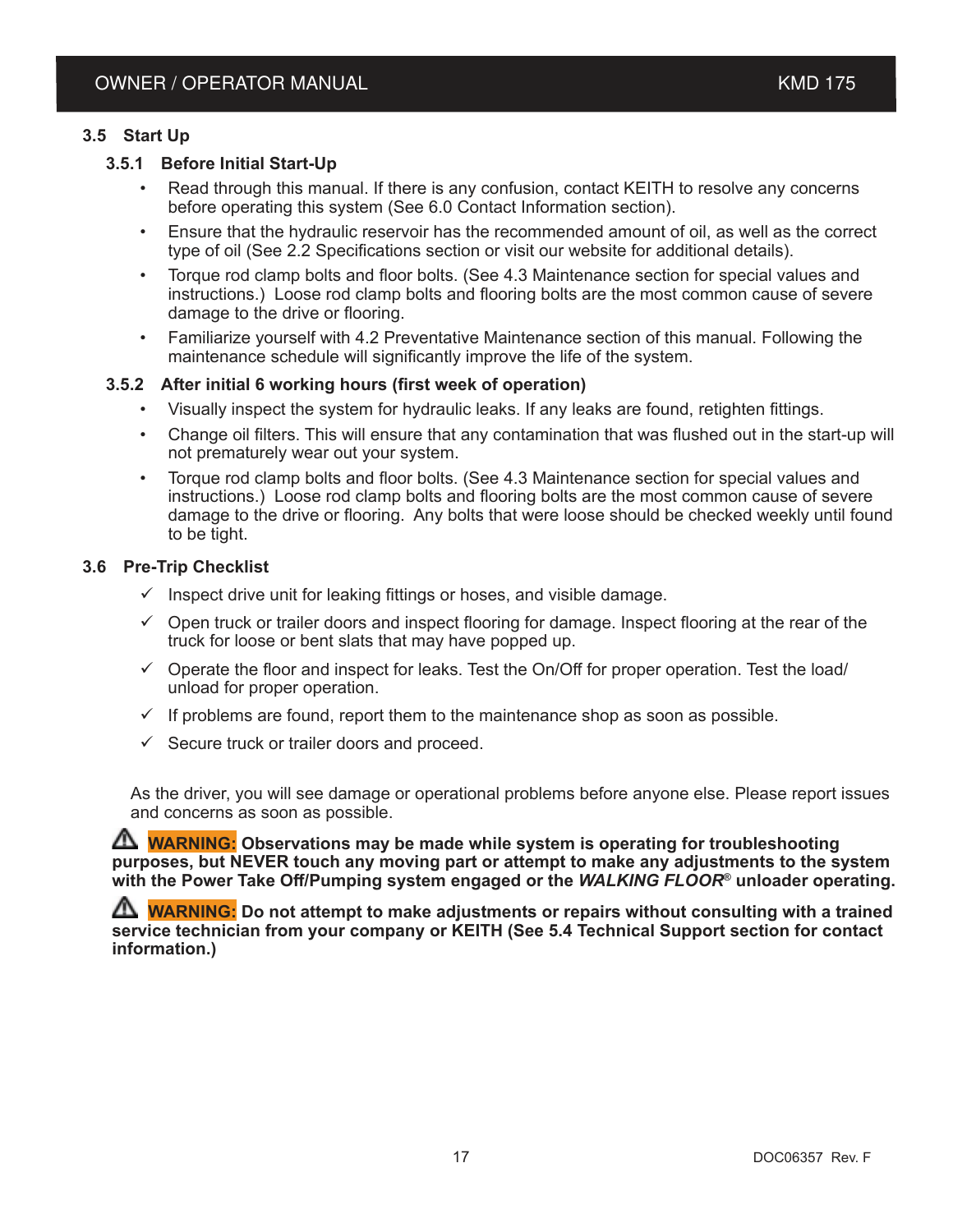#### **3.7 Standard Operating Procedures**

#### **3.7.1 Manual Controls**

**DANGER: ALWAYS have doors fully open! NEVER, under any circumstances, engage the**  *WALKING FLOOR*<sup>®</sup> unloader with the doors of the truck/trailer closed. Catastrophic failure to the **truck/trailer, as well as serious injury or death may occur.**

**ANGER:** Use caution when opening doors. Material can become compacted against doors **and they can open violently causing serious injury or death.**

**TA DANGER:** NEVER allow anyone to stand or move through the area where the load is being **discharged or go under truck/trailer body or enter truck/trailer while the system is operating. Burial, loss of limb or life may occur.**

#### **WARNING: While unloading, NEVER leave truck and trailer unattended.**

- 1. Set parking brake on the truck/trailer and follow the Pre-Trip Check List.
- 2. Inspect hydraulic hoses and quick connects for contamination or damage (if applicable), then connect the floor to the truck wet kit.
- 3. If the load is covered with a tarp, remove and secure the tarp prior to engaging the floor.
- 4. Manually open truck/trailer rear door(s) fully and secure door(s) with provided chains or loop rings.
- 5. Twist the control valve knob (connected to the cartridge valve, see figure), in the required direction for the desired direction of material movement (Unload/Load) until it stops.



- 6. Set the On/Off Ball Valve handle (see figure) to the fully open (OFF) position. Floor will not operate! **NOTE:** The ball valve controls (On/Off) and is used as an emergency stop.
- 7. Engage PTO (Do NOT increase engine RPM's from idle). This allows hydraulic oil to start flowing through the pump and warming up before engaging the floor (ideally to  $80$  °F [27 °C]).
- 8. Fully open hydraulic cover and/or hydraulic rear truck/trailer door(s) (if equipped).
- 9. Set the On/Off Ball Valve handle (see figure above) to the fully closed (ON) position. The floor will start to operate!
- 10. Increase truck engine RPM's to predetermined setting to achieve desired flow rate from the wet kit.
- 11. When unloading, material will begin to pile up behind the truck/trailer. The load will stop moving when the pile of material gets too high. Reduce engine RPM's and move the truck/trailer forward (load will begin to move again). Repeat until the material is completely unloaded.
- 12. After loading/unloading is completed, reduce engine RPM's to idle and stop the floor with all slats in the forward position.
- 13. Fully retract CleenSweep® tarp (if equipped) to the front of the truck/trailer.
- 14. Close and secure the rear truck/trailer door(s).
- 15. Disengage PTO.

**EMERGENCY STOP:** In case of emergency the floor can be stopped in one of the following ways:

- Disengage the PTO.
- Fully open the ball valve.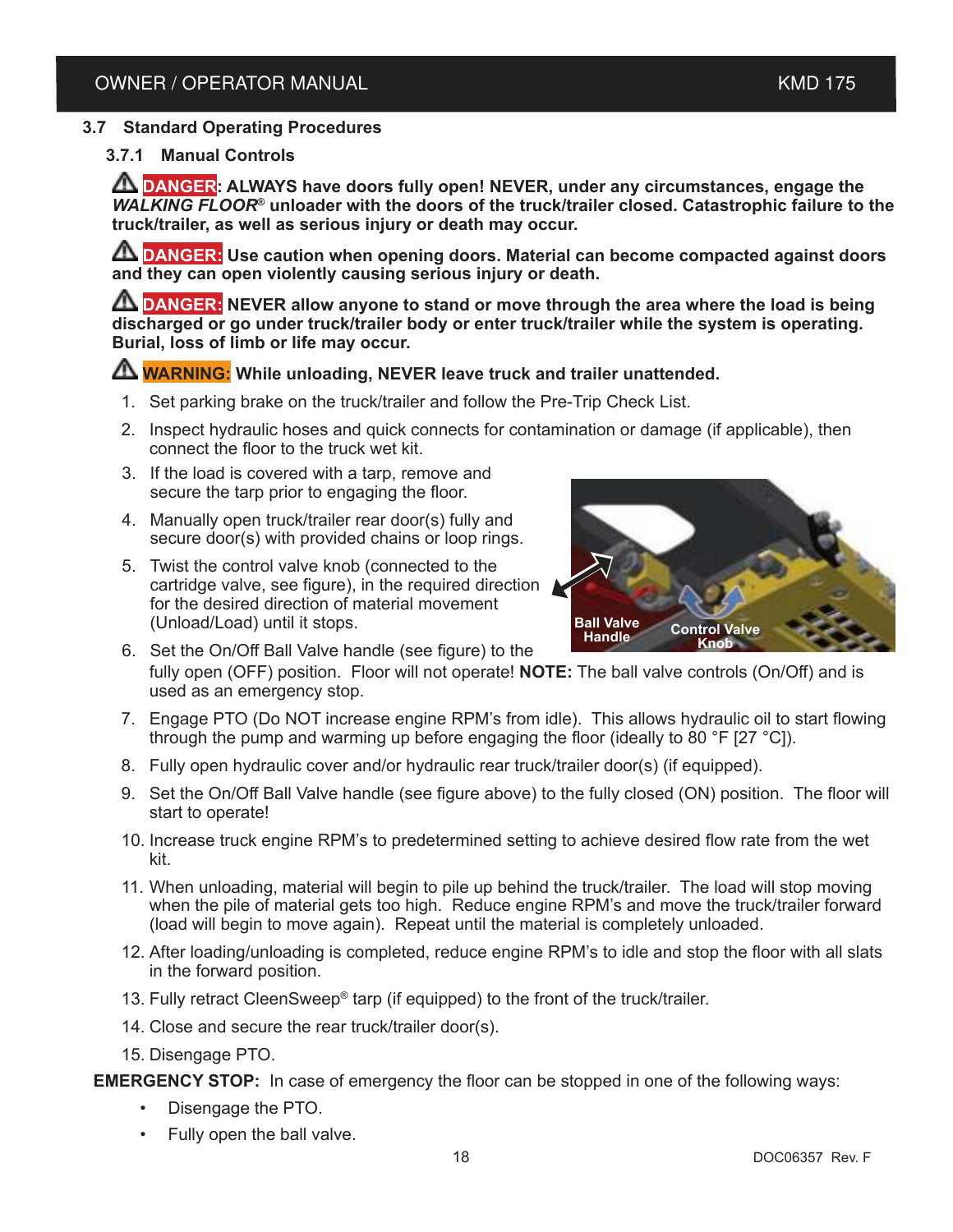#### **3.7.2 Electric On/Off, Manual Load/Unload - Wireless Remote Control - Type I**

3.7.2.1. 4 Channel Remote Control Transmitter



**TA DANGER: ALWAYS have doors fully open! NEVER, under any circumstances, engage the** *WALKING FLOOR*<sup>®</sup> unloader with the doors of the truck/trailer closed. Catastrophic failure to the **truck/trailer, as well as serious injury or death may occur.**

**ANGER:** Use caution when opening doors. Material can become compacted against doors **and they can open violently causing serious injury or death.**

**TA DANGER:** NEVER allow anyone to stand or move through the area where the load is being **discharged or go under truck/trailer body or enter truck/trailer while the system is operating. Burial, loss of limb or life may occur.**

#### **WARNING: While unloading, NEVER leave truck and trailer unattended.**

- 1. Set parking brake on the truck/trailer and follow the Pre-Trip Check List.
- 2. Inspect hydraulic hoses and quick connects for contamination or damage (if applicable), then connect the floor to the truck wet kit.
- 3. If the load is covered with a tarp, remove and secure the tarp prior to engaging the floor.
- 4. Manually open truck/trailer rear door(s) fully and secure door(s) with provided chains or loop rings.
- 5. Twist the control valve knob (See figure) in the required direction for the desired direction of material movement (Unload/Load).
- 6. Turn ON the remote receiver by twisting the EMS button clockwise to disengage the EMS (emergency stop) button. (The button will pop up.)
- 7. Engage PTO (Do NOT increase engine RPM's from idle). This allows hydraulic oil to start flowing through the pump and warming up before engaging the floor (ideally to 80 °F [27 °C]).



- 8. Fully open hydraulic cover and/or hydraulic rear truck/trailer door(s) (if equipped).
- 9. Turn ON the remote transmitter by twisting the EMS button clockwise to disengage the EMS.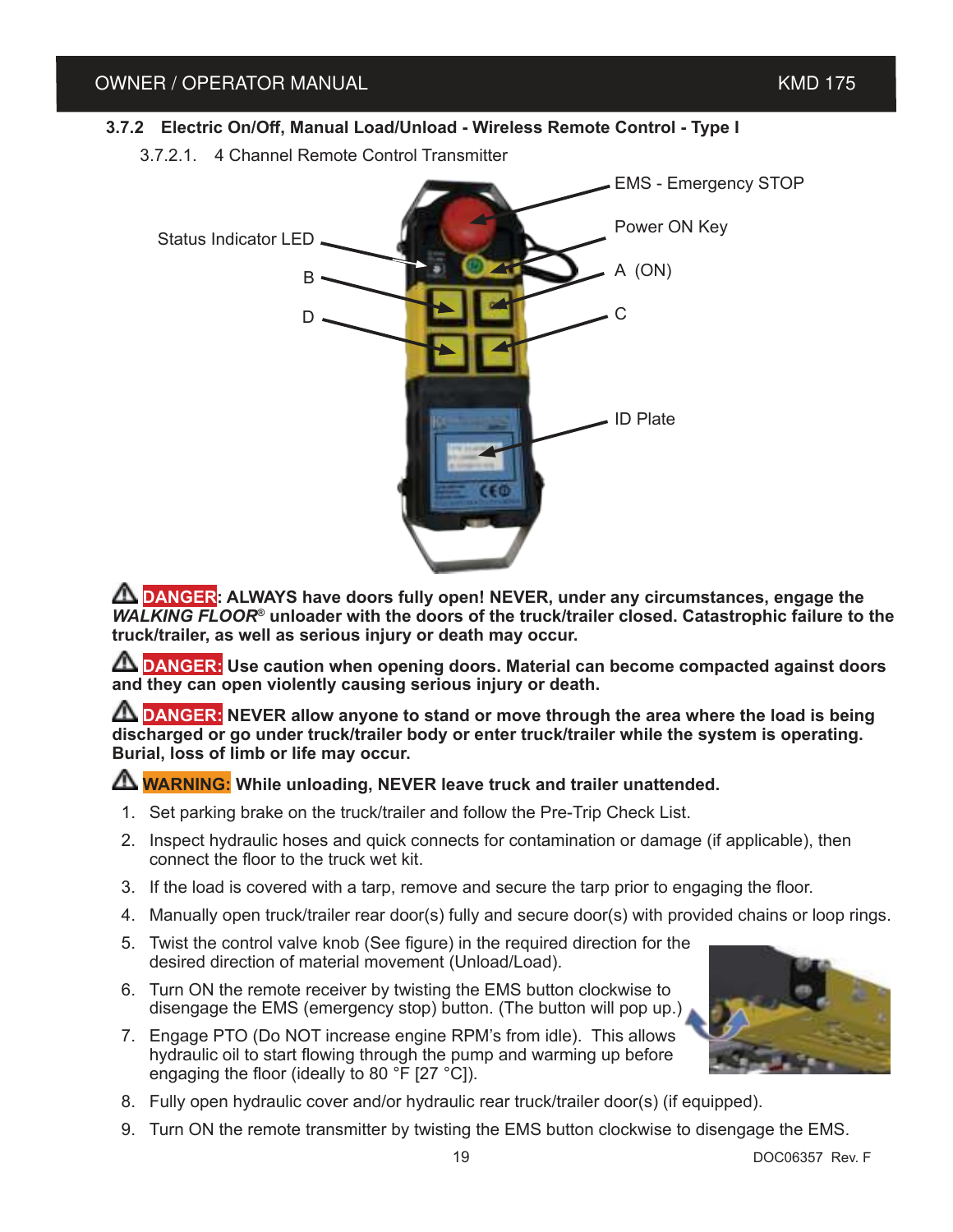10. Insert the yellow power-on key into the transmitter. The status indicator LED will start blinking.

#### **Transmitter Status Indicator:**

**Green**: Battery power sufficient (Continue to next step)

**Red**: Battery power low. Requires 4x AA (1.5V) alkaline or nickel rechargeable batteries. (May need to replace or recharge batteries before continuing.)

11. The remote transmitter is now ready for use.

**ON - Maintained:** Push and release the "ON" button on the remote transmitter. The floor will continue to move until the "ON" button is pressed again.

**"B" - Momentary:** Push and hold the "B" button on the remote transmitter. The floor will continue to move until the button is released.

- 12. Increase truck engine RPM's to predetermined setting to achieve desired flow rate from the wet kit.
- 13. When unloading, material will begin to pile up behind the truck/trailer. The load will stop moving when the pile of material gets too high. Reduce engine RPM's and move the truck/trailer forward (load will begin to move again). Repeat until the material is completely unloaded.
- 14. After loading/unloading is completed, reduce engine RPM's to idle and stop the floor with all slats in the forward position.
- 15. Fully retract KEITH**®** *WALKING FLOOR***®** Sweep System (if equipped) to the front of the truck/ trailer.
- 16. Close and secure the rear truck/trailer door(s).
- 17. Turn off the remote transmitter by pushing the EMS button and remove the yellow power-on key.
- 18. Turn off the receiver by pushing the EMS button.
- 19. Disengage PTO.

**EMERGENCY STOP:** In case of emergency the floor can be stopped in one of the following ways:

- Push the red EMS (emergency stop) button on the transmitter or receiver.
- Remove the yellow key from the transmitter.
- Disengage the PTO.
- Stop the electric power to the receiver.
- Manually push the On/Off valve off.

**IMPORTANT NOTE:** The KEITH wireless remote control has some built in features:

- The floor automatically stops moving if the continuous signal link, between receiver and transmitter, is not detected or out of range.
- The wireless remote control automatically turns off after 10 minutes if no buttons have been pressed. This will also cause the floor to stop moving.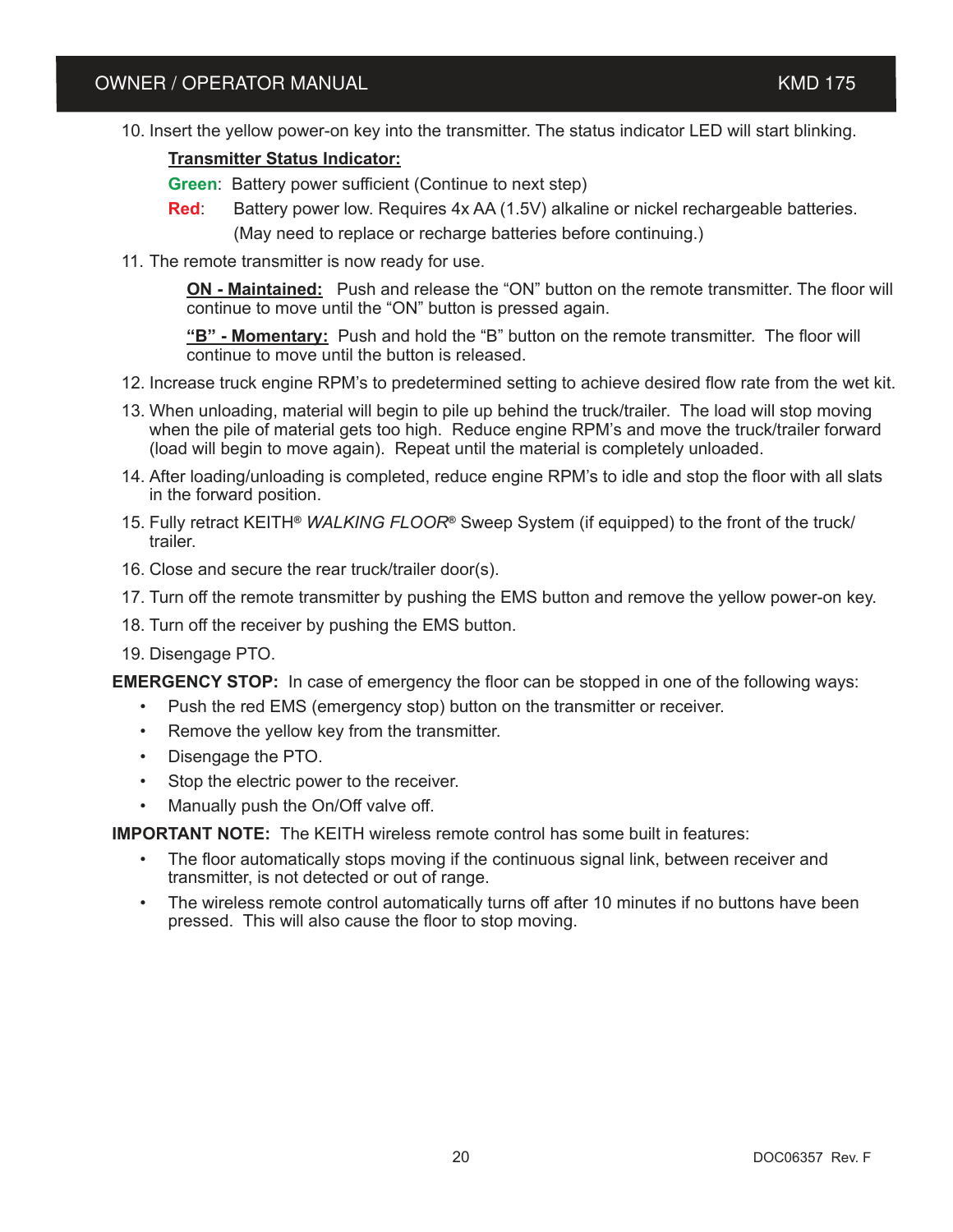

#### **RECEIVER STATUS INDICATOR:**

| <b>Power LED</b><br>GREEN = Receiver power is ON                                                                                                                                                                                                                              |
|-------------------------------------------------------------------------------------------------------------------------------------------------------------------------------------------------------------------------------------------------------------------------------|
| <b>Operation LED</b><br>GREEN = Both transmitter and receiver are ON<br>OFF = Transmitter power is OFF                                                                                                                                                                        |
| Data LED<br>OFF briefly $=$ A button on the transmitter was pressed<br>RED = Transmitter OFF (EMS engaged and/or Power Key not inserted))<br>RED blinking slowly = Normal continuous signal link<br>$\bullet$<br>RED blinking irregularly = ID codes don't match<br>$\bullet$ |
| <b>Frequency LED</b><br>OFF = Normal state<br>RED = Blinking irregularly when interference incurred                                                                                                                                                                           |
| <b>Function LEDs</b><br>ON = Solid RED light "A" until pressed again or until "B" is pressed<br>$B = RED$ "A" and GREEN "B" both light while button is pressed<br>$C = RED "C"$ light while button is pressed<br>$D = GREEN "D"$ light while button is pressed                |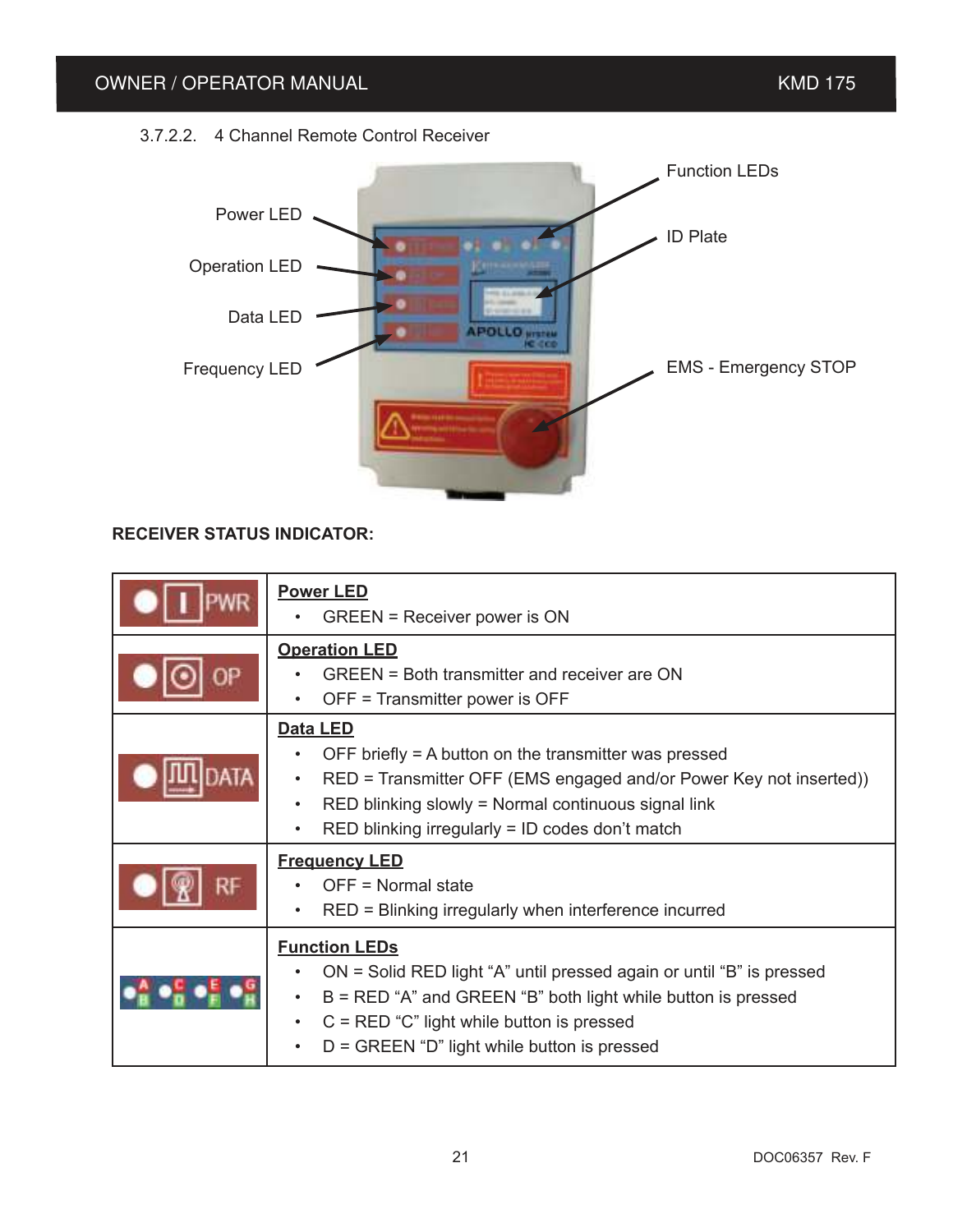#### **3.7.3 Electric On/Off & Electric Load/Unload - Wireless Remote Control - Type I**

3.7.3.1. 4 Channel Remote Control Transmitter



**A DANGER: ALWAYS have doors fully open! NEVER, under any circumstances, engage the** *WALKING FLOOR*<sup>®</sup> unloader with the doors of the truck/trailer closed. Catastrophic failure to the **truck/trailer, as well as serious injury or death may occur.**

**ANGER:** Use caution when opening doors. Material can become compacted against doors **and they can open violently causing serious injury or death.**

**A DANGER:** NEVER allow anyone to stand or move through the area where the load is being **discharged or go under truck/trailer body or enter truck/trailer while the system is operating. Burial, loss of limb or life may occur.**

#### **A WARNING:** While unloading, NEVER leave truck and trailer unattended.

- 1. Set parking brake on the truck/trailer and follow the Pre-Trip Check List.
- 2. Inspect hydraulic hoses and quick connects for contamination or damage (if applicable), then connect the floor to the truck wet kit.
- 3. If the load is covered with a tarp, remove and secure the tarp prior to engaging the floor.
- 4. Manually open truck/trailer rear door(s) fully and secure door(s) with provided chains or loop rings.
- 5. Turn ON the remote receiver by twisting the EMS button clockwise to disengage the EMS (emergency stop) button. (The button will pop up.)
- 6. Engage PTO (Do NOT increase engine RPM's from idle). This allows hydraulic oil to start flowing through the pump and warming up before engaging the floor (ideally to 80 °F [27 °C]).
- 7. Fully open hydraulic cover and/or hydraulic rear truck/trailer door(s) (if equipped).
- 8. Turn ON the remote transmitter by twisting the EMS button clockwise to disengage the EMS.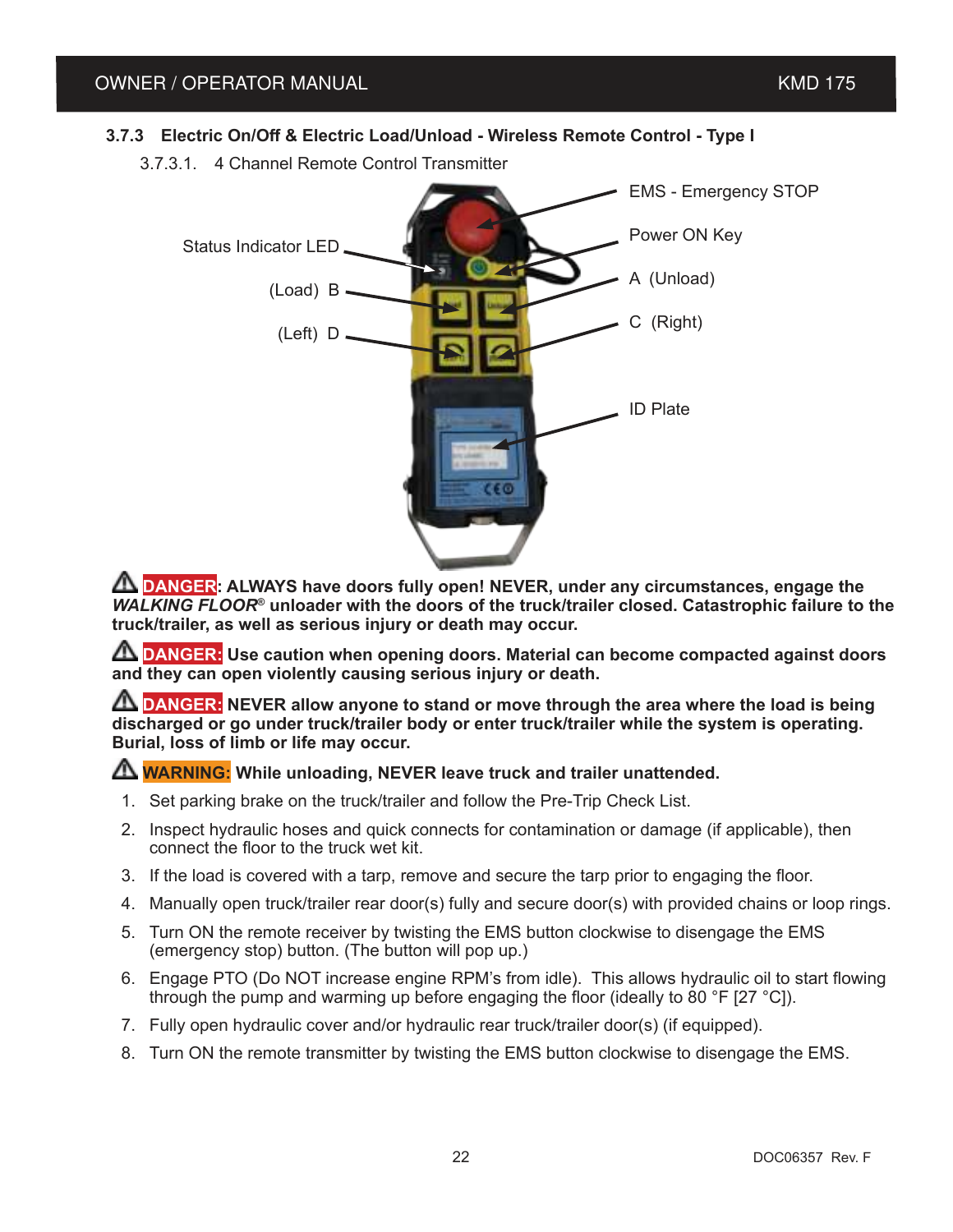9. Insert the yellow power-on key into the transmitter. The status indicator LED will start blinking.

#### **Transmitter Status Indicator:**

 **Green**: Battery power sufficient (Continue to next step)

- **Red:** Battery power low. Requires 4x AA (1.5V) alkaline or nickel rechargeable batteries. (May need to replace or recharge batteries before continuing.)
- 10. The remote transmitter is now ready for use.

**UNLOAD - Maintained:** Push and release "UNLOAD" button on remote transmitter.

Floor will continue to move until "UNLOAD" button is pressed again.

**LOAD - Momentary:** Push and hold the "LOAD" button.

Floor will continue to move until button is released.

**LEFT / RIGHT:** These buttons can be used for other functions, for example retracting a KEITH**®** *WALKING FLOOR***®** Sweep System. Pushing and holding one of these buttons activates the function until the button is released.

- 11. Increase truck engine RPM's to predetermined setting to achieve desired flow rate from the wet kit.
- 12. When unloading, material will begin to pile up behind the truck/trailer. The load will stop moving when the pile of material gets too high. Reduce engine RPM's and move the truck/trailer forward (load will begin to move again). Repeat until the material is completely unloaded.
- 13. After loading/unloading is completed, reduce engine RPM's to idle and stop the floor with all slats in the forward position.
- 14. Fully retract KEITH**®** *WALKING FLOOR***®** Sweep System (if equipped) to the front of the truck/ trailer.
- 15. Close and secure the rear truck/trailer door(s).
- 16. Turn off the remote transmitter by pushing the EMS button and remove the yellow power-on key.
- 17. Turn off the receiver by pushing the EMS button.
- 18. Disengage PTO.

**EMERGENCY STOP:** In case of emergency the floor can be stopped in one of the following ways:

- Push the red EMS (emergency stop) button on the transmitter or receiver.
- Remove the yellow key from the transmitter.
- Disengage the PTO / Pumping System.
- Stop the electric power to the receiver.
- Manually push the On/Off valve off.

**IMPORTANT NOTE:** The KEITH wireless remote control has some built in features:

- The floor automatically stops moving if the continuous signal link, between receiver and transmitter, is not detected.
- The wireless remote control automatically turns off after 10 minutes if no buttons have been pressed. This will also cause the floor to stop moving.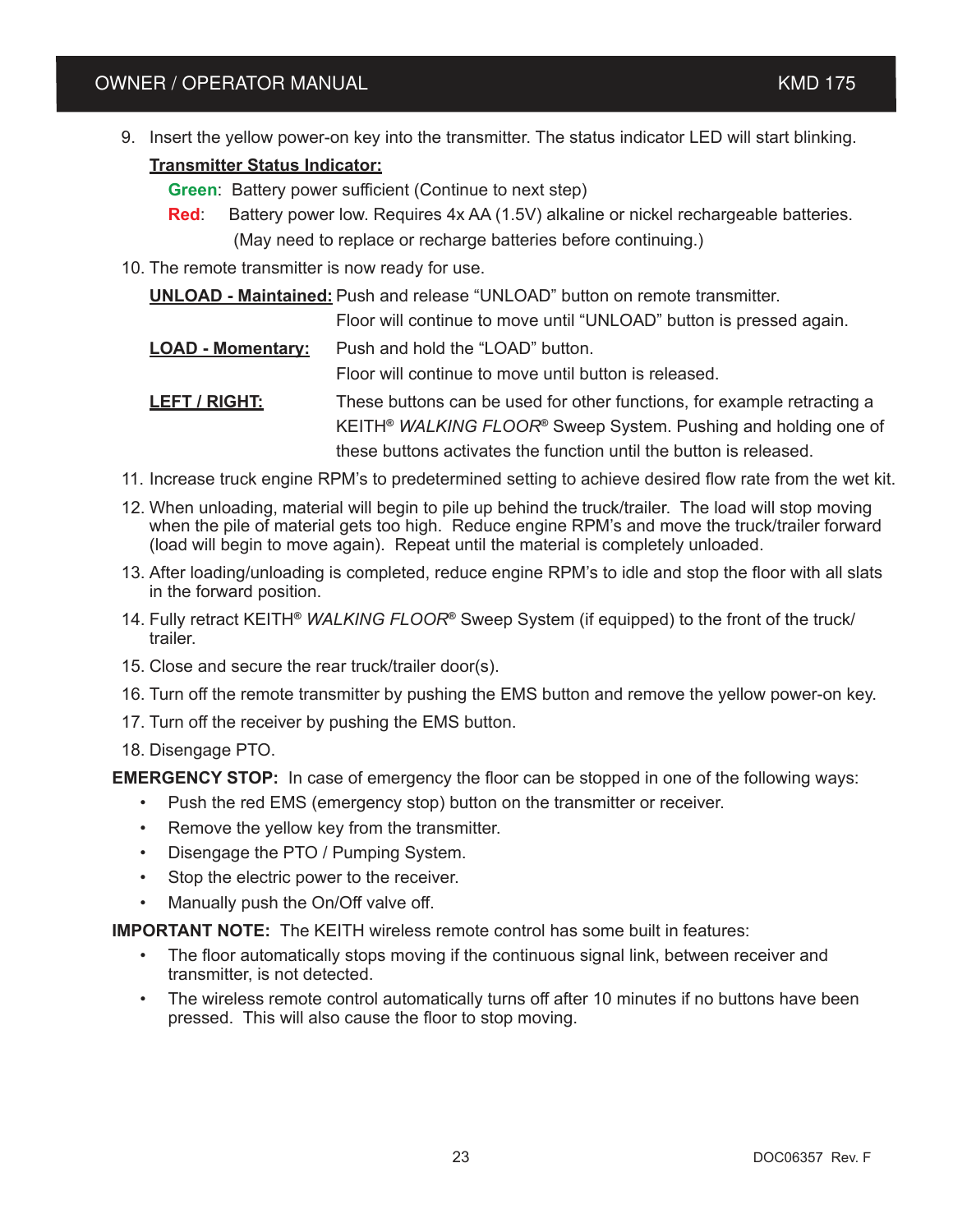

#### **RECEIVER STATUS INDICATOR:**

| <b>Power LED</b><br>GREEN = Receiver power is ON                                                                                                                                                                                                                              |
|-------------------------------------------------------------------------------------------------------------------------------------------------------------------------------------------------------------------------------------------------------------------------------|
| <b>Operation LED</b><br>GREEN = Both transmitter and receiver are ON<br>OFF = Transmitter power is OFF                                                                                                                                                                        |
| Data LED<br>OFF briefly $=$ A button on the transmitter was pressed<br>RED = Transmitter OFF (EMS engaged and/or Power Key not inserted))<br>$\bullet$<br>RED blinking slowly = Normal continuous signal link<br>$\bullet$<br>RED blinking irregularly = ID codes don't match |
| <b>Frequency LED</b><br>OFF = Normal state<br>RED = Blinking irregularly when interference incurred                                                                                                                                                                           |
| <b>Function LEDs</b><br>UNLOAD = Solid RED light "A" until any button is pressed<br>$LOAD = RED$ "A" and GREEN "B" both light while button is pressed<br>$RIGHT = RED "C" light while button is pressed$<br>$\bullet$<br>LEFT = GREEN "D" light while button is pressed       |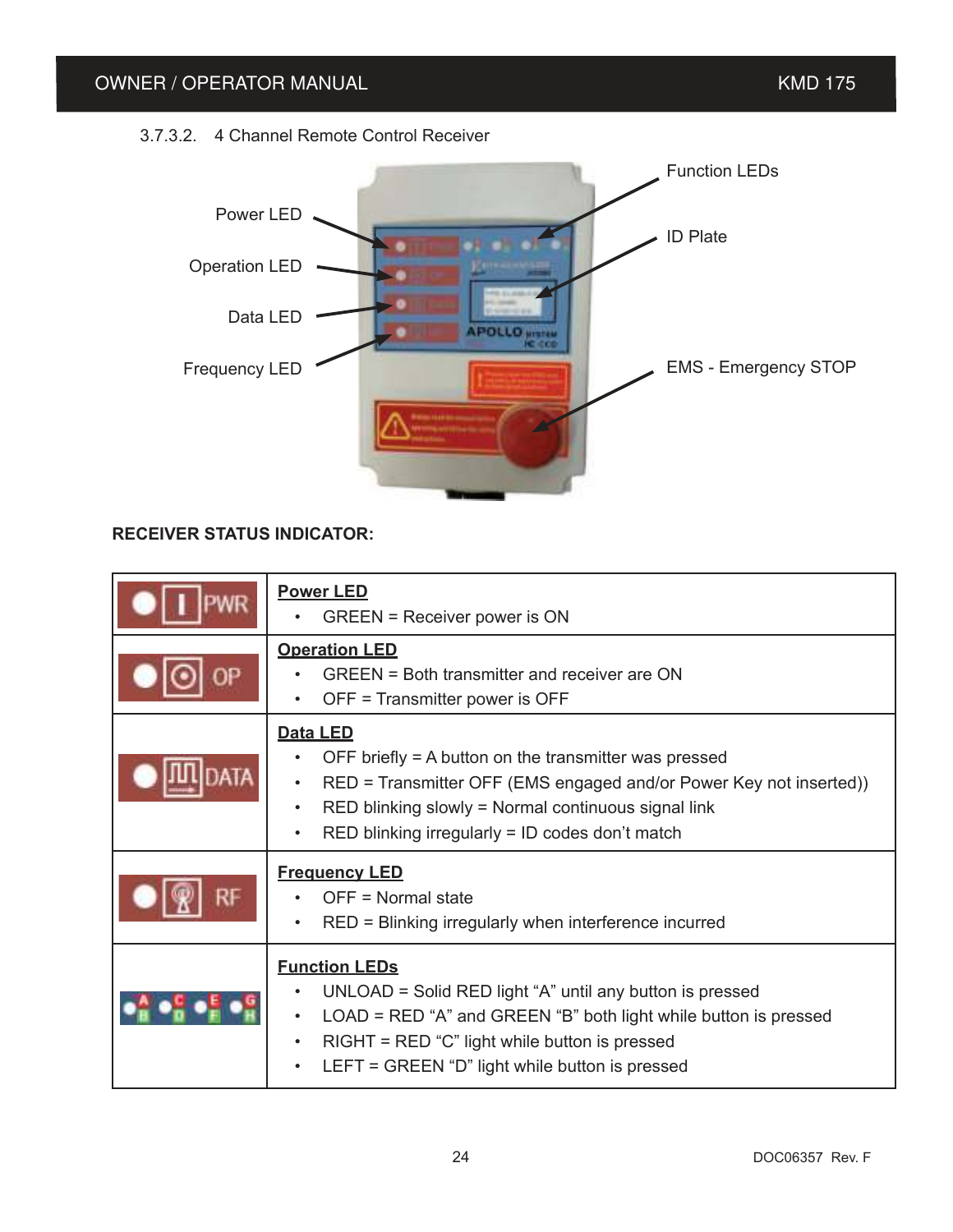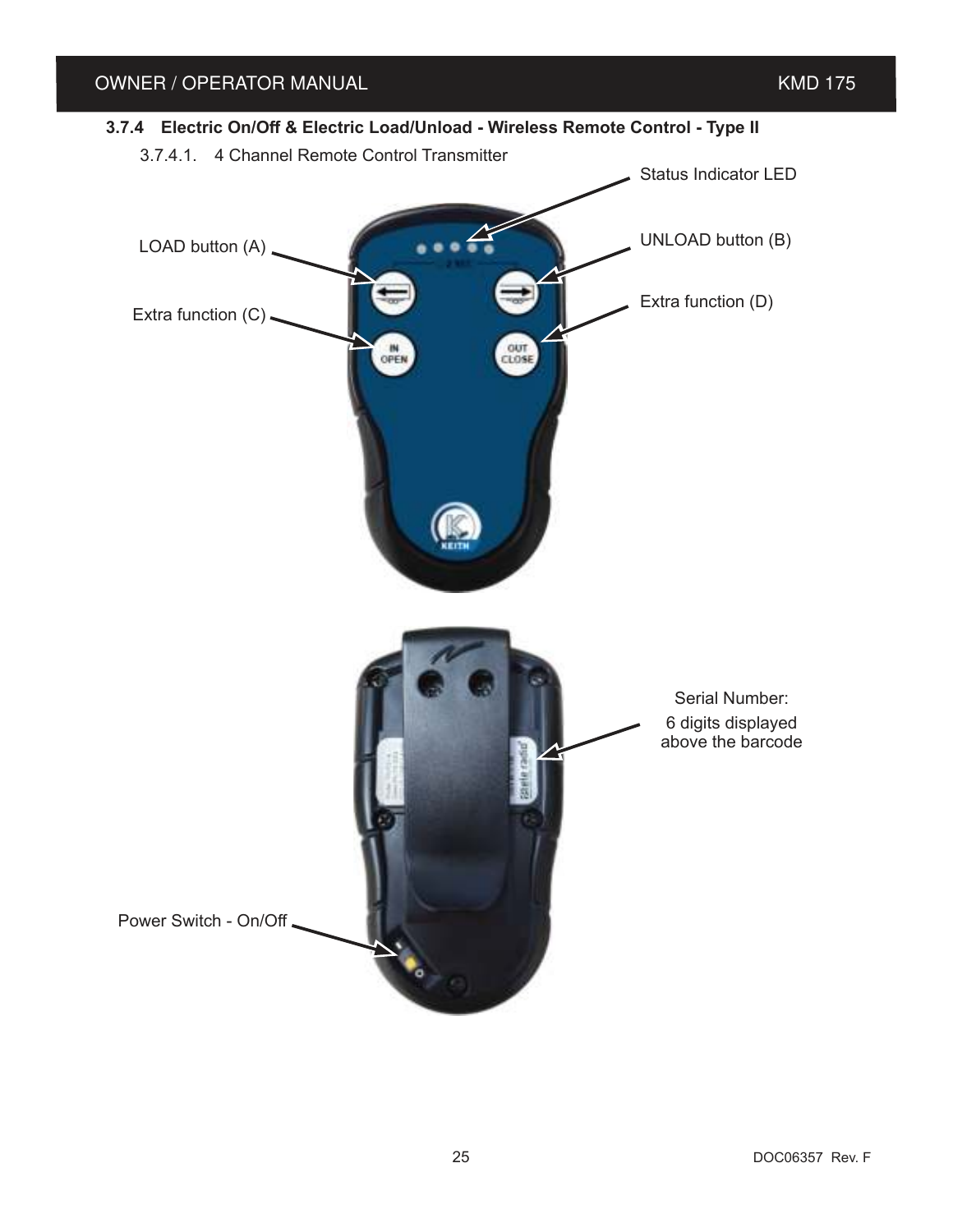**A DANGER: ALWAYS have doors fully open! NEVER, under any circumstances, engage the** *WALKING FLOOR*<sup>®</sup> unloader with the doors of the truck/trailer closed. Catastrophic failure to the **truck/trailer, as well as serious injury or death may occur.**

**A DANGER:** Use caution when opening doors. Material can become compacted against doors **and they can open violently causing serious injury or death.**

**A DANGER:** NEVER allow anyone to stand or move through the area where the load is being **discharged or go under truck/trailer body or enter truck/trailer while the system is operating. Burial, loss of limb or life may occur.**

#### **A WARNING:** While unloading, NEVER leave truck and trailer unattended.

- 1. Set parking brake on the truck/trailer and follow the Pre-Trip Check List.
- 2. Inspect hydraulic hoses and quick connects for contamination or damage (if applicable), then connect the floor to the truck wet kit.
- 3. If the load is covered with a tarp, remove and secure the tarp prior to engaging the floor.
- 4. Manually open truck/trailer rear door(s) fully and secure door(s) with provided chains or loop rings.
- 5. Engage PTO (Do NOT increase engine RPM's from idle). This allows hydraulic oil to start flowing through the pump and warming up before engaging the floor (ideally to 27 °C [80 °F]).
- 6. Fully open hydraulic cover and/or hydraulic rear truck/trailer door(s) (if equipped).
- 7. Turn ON the transmitter using the power switch on the back of the transmitter from O to I.
- 8. Wake up the transmitter by pressing and holding both A & B (Load & Unload) buttons for 2 seconds, then release. The center LED light will blink when it is awake and be solid when it's transmitting:

#### **Transmitter Status Indicator:**

**Green**: Battery power sufficient (Continue to next step)

- **Red:** Battery power low. Requires 3x AAA (1.5V) Alkaline batteries. (May need to replace or recharge batteries before continuing.)
- 9. The transmitter is now ready for use.

**UNLOAD - Maintained:** Push and release "UNLOAD" button on transmitter. Floor will continue to move until the "UNLOAD" button is pressed again.

**LOAD - Momentary:** Push and hold the "LOAD" button on the transmitter. Floor will continue to move until the button is released.

**IN/OPEN – OUT/CLOSE - Momentary:** These buttons can be used for other functions, for example retracting a KEITH**®** *WALKING FLOOR***®** Sweep System. Pushing and holding one of these buttons activates the function until the button is released.

- 10. Increase truck engine RPM's to predetermined setting to achieve desired flow rate from the wet kit.
- 11. When unloading, material will begin to pile up behind the truck/trailer. The load will stop moving when the pile of material gets too high. Reduce engine RPM's and move the truck/trailer forward (load will begin to move again). Repeat until the material is completely unloaded.
- 12. After loading/unloading is completed, reduce engine RPM's to idle and stop the floor with all slats in the forward position.
- 13. Fully retract KEITH**®** *WALKING FLOOR***®** Sweep System (if equipped) to the front of the truck/ trailer.
- 14. Close and secure the rear truck/trailer door(s).
- 15. Turn off the transmitter using the power switch on the back of the transmitter from I to O.
- 16. Disengage PTO.

 $\bullet\bullet\bullet\bullet\bullet$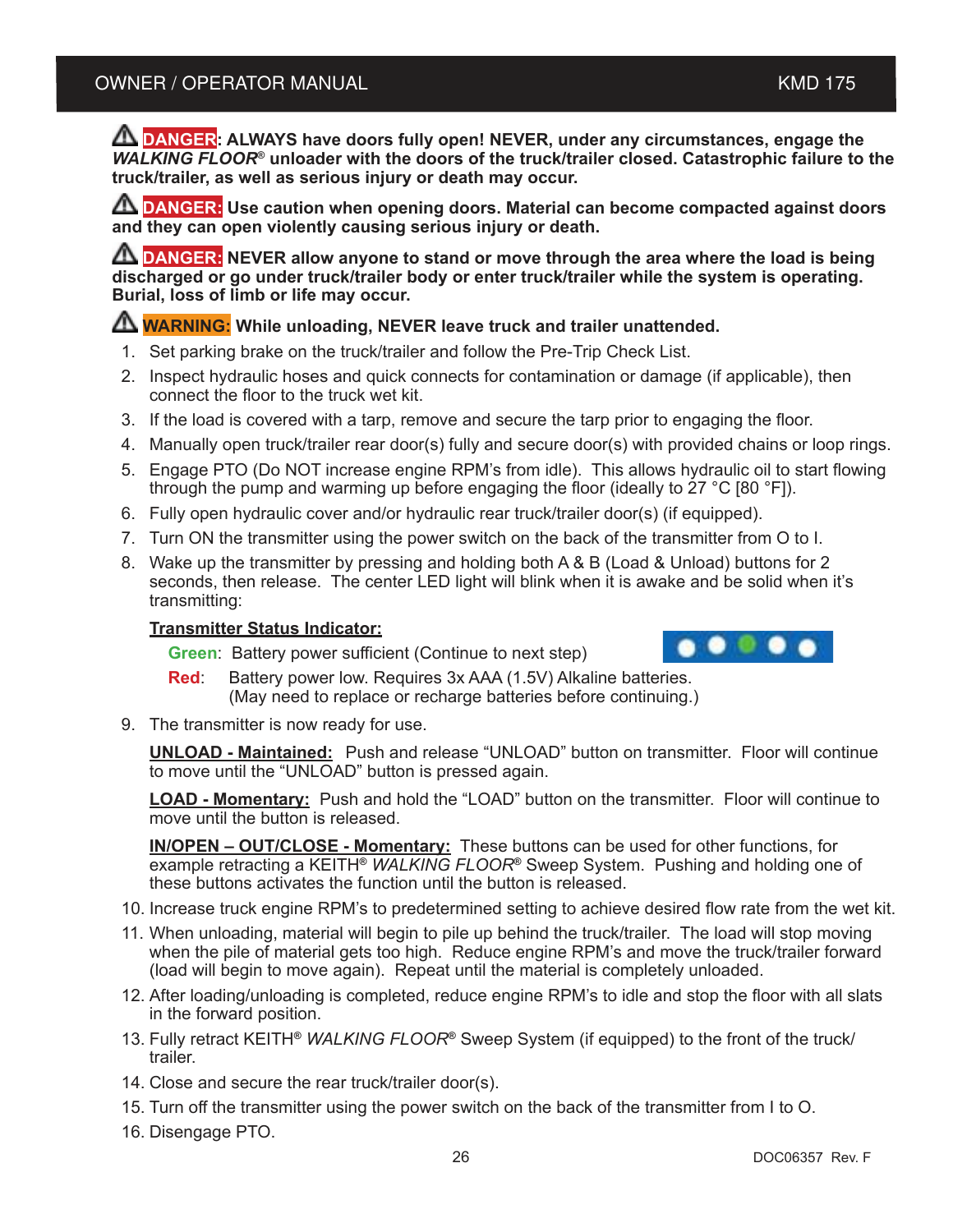**EMERGENCY STOP:** In case of emergency the floor can be stopped in one of the following ways:

- Turn OFF the switch on the back of the transmitter from I to O
- Disengage the PTO
- Stop the electric power to the receiver.
- Manually push the On/Off valve off.

**IMPORTANT NOTE:** The KEITH wireless remote control has some built in features:

- The floor automatically stops moving if the continuous signal link, between receiver and transmitter, is not detected.
- The wireless remote control automatically turns off after 10 minutes if no buttons have been pressed. This will also cause the floor to stop moving.



#### 3.7.4.2. 4 Channel Remote Control Receiver

LEDs are not visible, but the light shines through the yellow cover.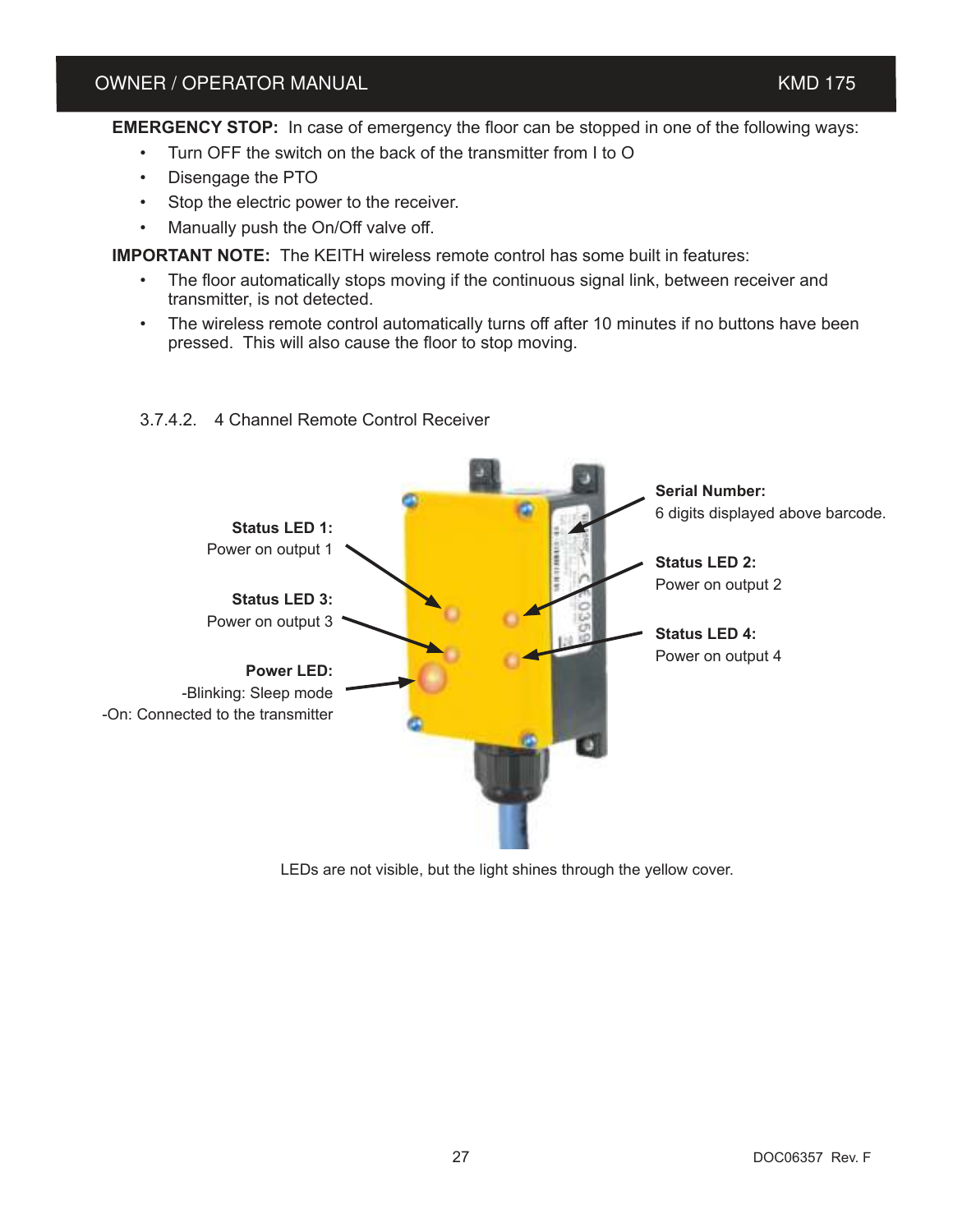#### **3.7.5 Electric On/Off & Electric Load/Unload - Cabled Pendant - Type I**

**ANGER:** ALWAYS have doors fully open! NEVER, under any circumstances, engage the *WALKING FLOOR*<sup>®</sup> unloader with the doors of the truck/trailer closed. Catastrophic failure to the **truck/trailer, as well as serious injury or death may occur.**

**A DANGER:** Use caution when opening doors. Material can become compacted against doors **and they can open violently causing serious injury or death.**

**A DANGER:** NEVER allow anyone to stand or move through the area where the load is being **discharged or go under truck/trailer body or enter truck/trailer while the system is operating. Burial, loss of limb or life may occur.**

#### **WARNING: While unloading, NEVER leave truck and trailer unattended.**

- 1. Set parking brake on the truck/trailer and follow the Pre-Trip Check List.
- 2. Inspect hydraulic hoses and quick connects for contamination or damage (if applicable), then connect the floor to the truck wet kit.
- 3. If the load is covered with a tarp, remove and secure the tarp prior to engaging the floor.
- 4. Manually open truck/trailer rear door(s) fully and secure door(s) with provided chains or loop rings.
- 5. Engage PTO (Do NOT increase engine RPM's from idle). This allows hydraulic oil to start flowing through the pump and warming up before engaging the floor (ideally to 80 °F [27 °C]).
- 6. Fully open hydraulic cover and/or hydraulic rear truck/trailer door(s) (if equipped).
- 7. Turn on the electric power to operate the pendant (if applicable).
- 8. Turn ON the remote by twisting the EMS button clockwise to disengage the EMS (emergency stop) button. (The button will pop up.)
- 9. Now the remote control is ready for use.

**UNLOAD - Maintained:** Push and release the top of the rocker switch on the control. Floor will continue to move until any button is pushed.

**LOAD - Momentary:** Push and hold the bottom of the rocker switch on the control. Floor will continue move until the switch is released.

- 10. Increase truck engine RPM's to predetermined setting to achieve desired flow rate from the wet kit.
- 11. When unloading, material will begin to pile up behind the truck/trailer. The load will stop moving when the pile of material gets too high. Reduce engine RPM's and move the truck/trailer forward (load will begin to move again). Repeat until the material is completely unloaded.
- 12. After loading/unloading is completed, reduce engine RPM's to idle and stop the floor with all slats in the forward position.
- 13. Fully retract KEITH**®** *WALKING FLOOR***®** Sweep System (if equipped) to the front of the truck/trailer.
- 14. Close and secure the rear truck/trailer door(s).
- 15. Turn off the remote control by pushing the EMS button.
- 16. Turn off the electric power to the pendant (if applicable).
- 17. Disengage PTO.

**EMERGENCY STOP:** In case of emergency the floor can be stopped in one of the following ways:

- Push the red EMS (emergency stop) button on the remote
- Disengage the PTO / Pumping System.
- Manually push the On/Off valve off.  $_{28}$   $_{28}$   $_{\rm \sim}$   $_{\rm \sim}$   $_{\rm \sim}$  DOC06357 Rev. F

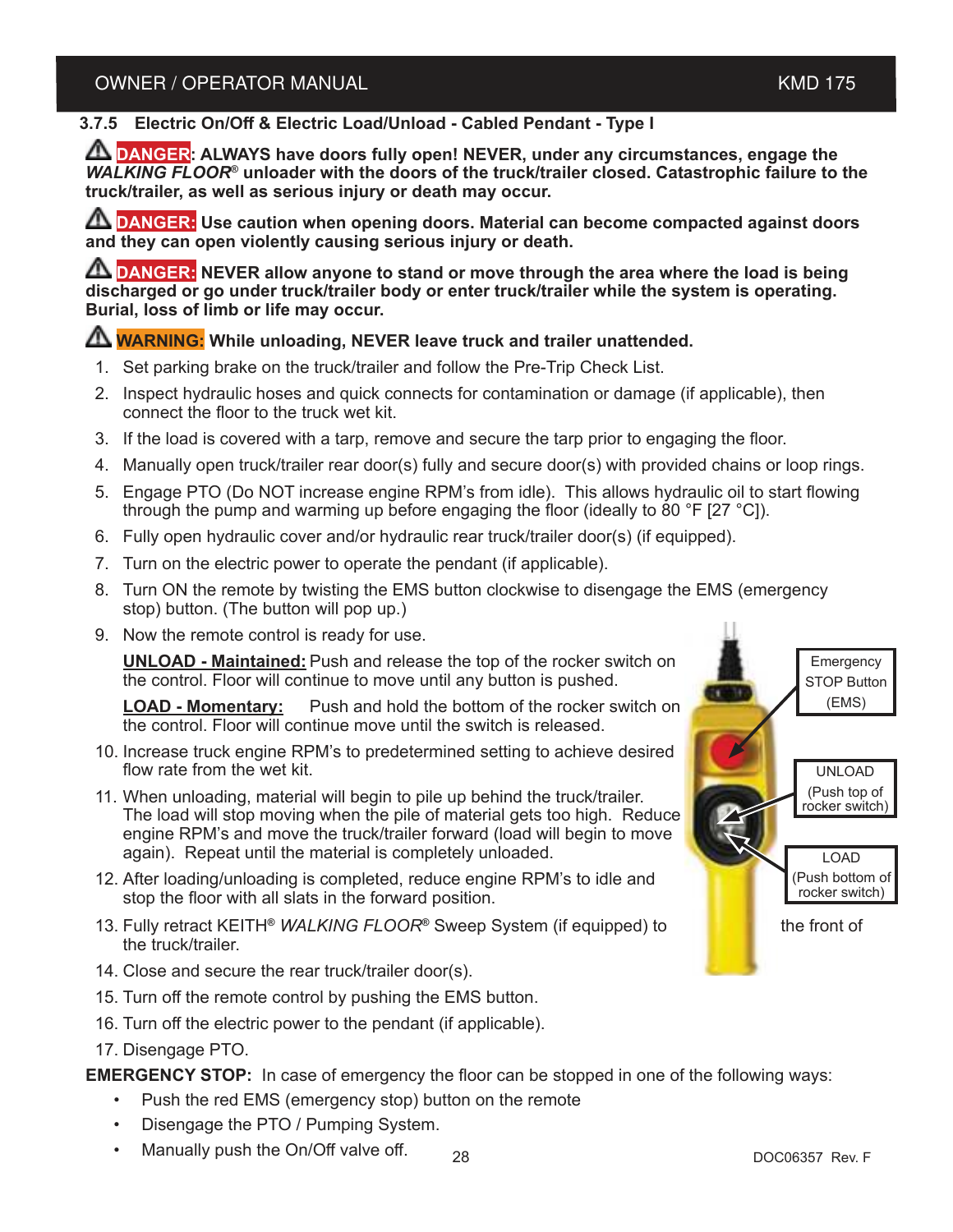#### **3.7.6 Electric On/Off & Electric Load/Unload - Cabled Pendant - Type II**

**DANGER:** ALWAYS have doors fully open! NEVER, under any circumstances, engage the *WALKING FLOOR*<sup>®</sup> unloader with the doors of the truck/trailer closed. Catastrophic failure to the **truck/trailer, as well as serious injury or death may occur.**

**A DANGER:** Use caution when opening doors. Material can become compacted against doors **and they can open violently causing serious injury or death.**

**A DANGER:** NEVER allow anyone to stand or move through the area where the load is being **discharged or go under truck/trailer body or enter truck/trailer while the system is operating. Burial, loss of limb or life may occur.**

#### **WARNING: While unloading, NEVER leave truck and trailer unattended.**

- 1. Set parking brake on the truck/trailer and follow the Pre-Trip Check List.
- 2. Inspect hydraulic hoses and quick connects for contamination or damage (if applicable), then connect the floor to the truck wet kit.
- 3. If the load is covered with a tarp, remove and secure the tarp prior to engaging the floor.
- 4. Manually open truck/trailer rear door(s) fully and secure door(s) with provided chains or loop rings.
- 5. Engage PTO (Do NOT increase engine RPM's from idle). This allows hydraulic oil to start flowing through the pump and warming up before engaging the floor (ideally to  $27 \degree$ C [80  $\degree$ F]).
- 6. Fully open hydraulic cover and/or hydraulic rear truck/trailer door(s) (if equipped).
- 7. Plug the pendant into the socket on the control box.
- 8. Turn on the electric power to operate the pendant (if applicable).
- 9. Turn ON the remote by twisting the EMS button clockwise to disengage the EMS (emergency stop) button. (The button will pop up.)
- 10. Now the remote control is ready for use.

**UNLOAD - Maintained:** Turn the black switch on the control to the right and release. Floor will continue to move until the black switch is returned to the middle position or the EMS button is pushed.

**LOAD - Momentary:** Turn the black switch on the control to the left and hold. Floor will continue to move until the switch is released.

- 11. Increase truck engine RPM's to predetermined setting to achieve desired flow rate from the wet kit.
- 12. When unloading, material will begin to pile up behind the truck/trailer. The load will stop moving when the pile of material gets too high. Reduce engine RPM's and move the truck/trailer forward (load will begin to move again). Repeat until the material is completely unloaded.
- 13. After loading/unloading is completed, reduce engine RPM's to idle and stop the floor with all slats in the forward position.
- 14. Fully retract KEITH**®** *WALKING FLOOR***®** Sweep System (if equipped) to the front of the truck/ trailer.
- 15. Close and secure the rear truck/trailer door(s).
- 16. Turn off the electric power to the pendant by pushing the EMS button.
- 17. Unplug the pendant from the socket on the control box.
- 18. Disengage PTO.

**EMERGENCY STOP:** In case of emergency the floor can be stopped in one of the following ways:

- Push the red EMS (emergency stop) button on the pendant
- Disengage the PTO / Pumping System.
- Manually push the On/Off valve off.

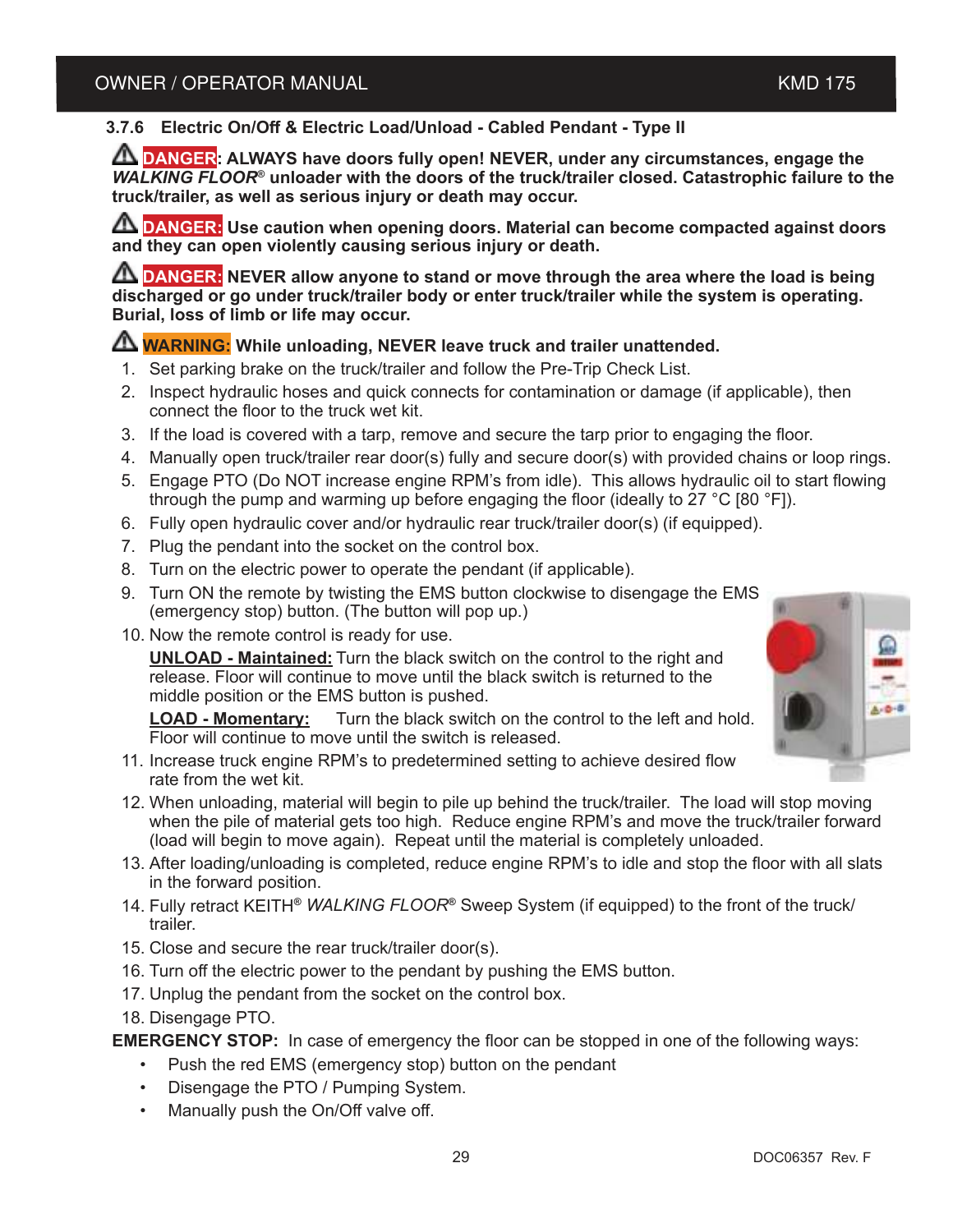#### **3.7.7 Manual Override of Electric Controls (if equipped)**

**DANGER:** ALWAYS have doors fully open! NEVER, under any circumstances, engage the *WALKING FLOOR*<sup>®</sup> unloader with the doors of the truck/trailer closed. Catastrophic failure to the **truck/trailer, as well as serious injury or death may occur.**

**ANGER:** Use caution when opening doors. Material can become compacted against doors **and they can open violently causing serious injury or death.**

**TO DANGER:** NEVER allow anyone to stand or move through the area where the load is being **discharged or go under truck/trailer body or enter truck/trailer while the system is operating. Burial, loss of limb or life may occur.**

#### **A WARNING:** While unloading, NEVER leave truck and trailer unattended.

In the case of a malfunction in the electrical system or loss of the remote control, electric valves can still be operated by activating the manual override fitted for that purpose.

- 1. Set parking brake on the truck/trailer and follow the Pre-Trip Check List.
- 2. Inspect hydraulic hoses and quick connects for contamination or damage (if applicable), then connect the floor to the truck wet kit.
- 3. If the load is covered with a tarp, remove and secure the tarp prior to engaging the floor.
- 4. Manually open truck/trailer rear door(s) fully and secure door(s) with provided chains or loop rings
- 5. (See figure below). Determine if the floor is in the load or unload mode. If the floor is not in the desired mode: (1) Push the red button in and (2) turn it half a turn. (3) Release the red button. **NOTE:** After using the system, return the red solenoid button to the default position.



**Manual Override - Control Valve (solenoid)**

6500001

#### Red Button

CW In = Unload (Default)

CCW Out = Load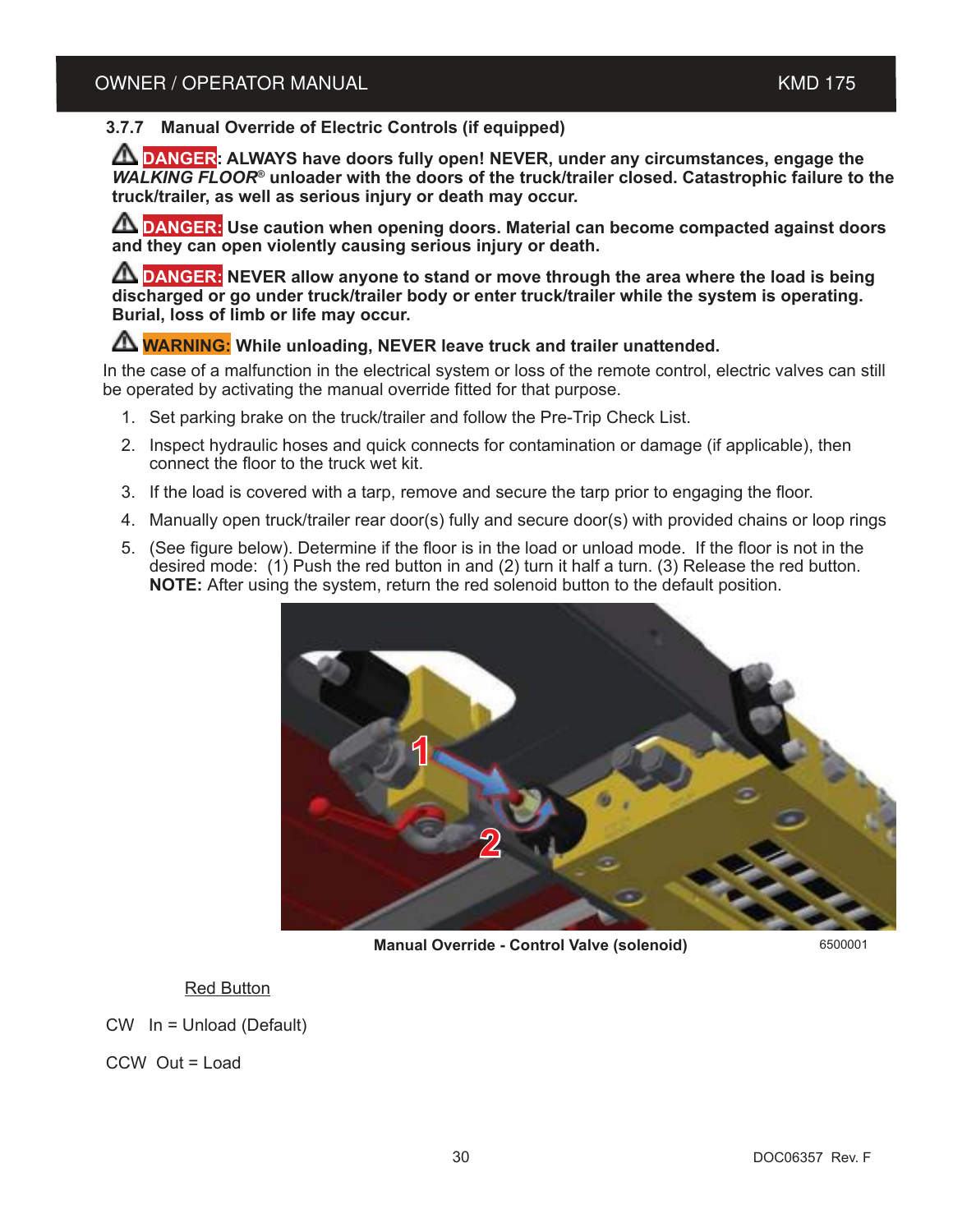#### OWNER / OPERATOR MANUAL **And the Contract of Contract Contract Contract Contract Contract Contract Contract Contract Contract Contract Contract Contract Contract Contract Contract Contract Contract Contract Contract Contra**

6. Set the On/Off Ball Valve handle (see figure below) to the fully open (OFF) position. Floor will not operate. **NOTE:** The ball valve controls (On/Off) and is used as an emergency stop.



6500001

- 7. Engage PTO (Do NOT increase engine RPM's from idle). This allows hydraulic oil to start flowing through the pump and warming up before engaging the floor (ideally to 80 °F [27 °C]).
- 8. Fully open hydraulic cover and/or hydraulic rear truck/trailer door(s) (if equipped).
- 9. Set the On/Off Ball Valve handle (see figure above) to the fully closed (ON) position. The floor will start to operate!
- 10. Increase truck engine RPM's to predetermined setting to achieve desired flow rate from the wet kit.
- 11. When unloading, material will begin to pile up behind the truck/trailer. The load will stop moving when the pile of material gets too high. Reduce engine RPM's and move the truck/trailer forward (load will begin to move again). Repeat until the material is completely unloaded.
- 12. After loading/unloading is completed, reduce engine RPM's to idle and stop the floor with all slats in the forward position.
- 13. Fully retract KEITH**®** *WALKING FLOOR***®** Sweep System (if equipped) to the front of the truck/ trailer.
- 14. Close and secure the rear truck/trailer door(s).
- 15. Disengage PTO

**(On/Off)**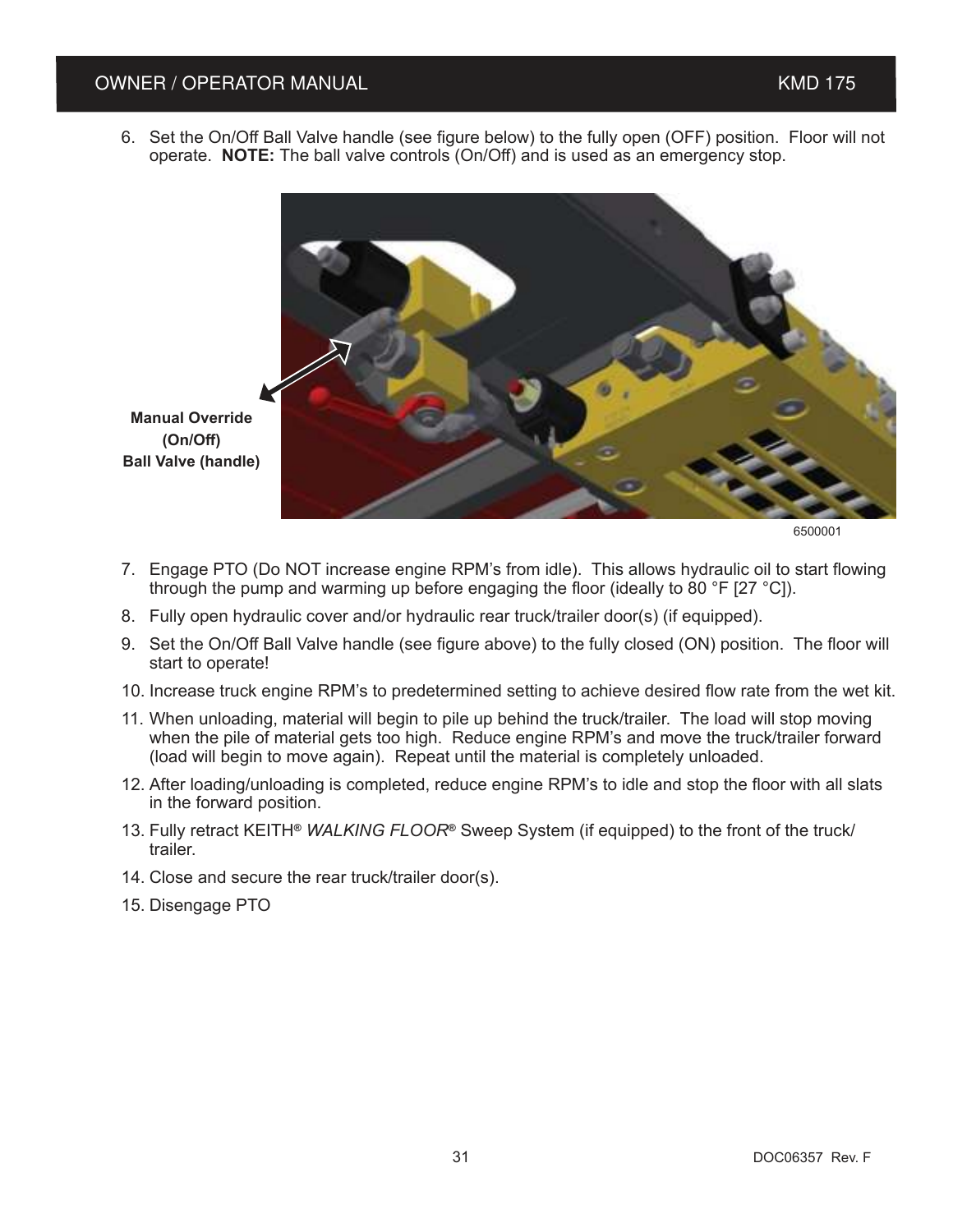#### **4.0 Maintenance**

**A DANGER:** The extreme forces exerted by the floor, when in operation, can result in damage **to equipment, as well as cause serious injury or death. Always follow lockout/tagout procedures. Switch off the Power Take Off (PTO) and manually push/turn the ball valve to the fully open position during maintenance and/or service work.**

#### **4.1 Life Extending Practices**

- Follow the Start-Up procedures in this manual.
- Use only clean oil, free from contamination.
- Regularly inspect the system for loose bolts. Loose rod clamp bolts and flooring bolts are the most common cause of severe damage to the drive or flooring.
- Be aware of the pressures your system typically runs at (with and without loads). Increased pressure can indicate potential problems.

#### **4.2 Preventative Maintenance**

- **4.2.1 Monthly Service (25 operating hours)**
	- Check the system for hydraulic leaks.
	- Check the operating temperature. No single component should be warmer than 140  $\degree$ F [60  $\degree$ C] while the system is running.
	- Torque rod clamp bolts and floor bolts. (See 4.3 Maintenance section for special values and instructions.) Any bolts that were loose should be checked weekly until found to be tight.
	- Pressure wash drive unit, sub-deck, and slats (recommended quarterly, minimum twice per year).

#### **4.2.2 6-Month Service (150 operating hours)**

- Change the oil filters.
- Cycle the system briefly in both directions and observe to ensure proper operation. Do NOT allow material to compact against the front of the trailer or against the rear doors.
- Inspect cross-drive support bearings, wearpads, tubes and shoes for wear. (See 4.4 Cross-Drive Wear Component Diagram section). Replace as needed.
- Inspect floor wear bearings and seals for excessive wear (especially above the tires). (See 4.5 Flooring Wear Component Diagrams section) Replace as needed.
- Inspect floor slats for wear. If discharge end of slats are worn down more than 75% of original material thickness rotate all floor slats, end for end, to increase life of the floor. If floor has already been rotated, contact KEITH for replacement slats.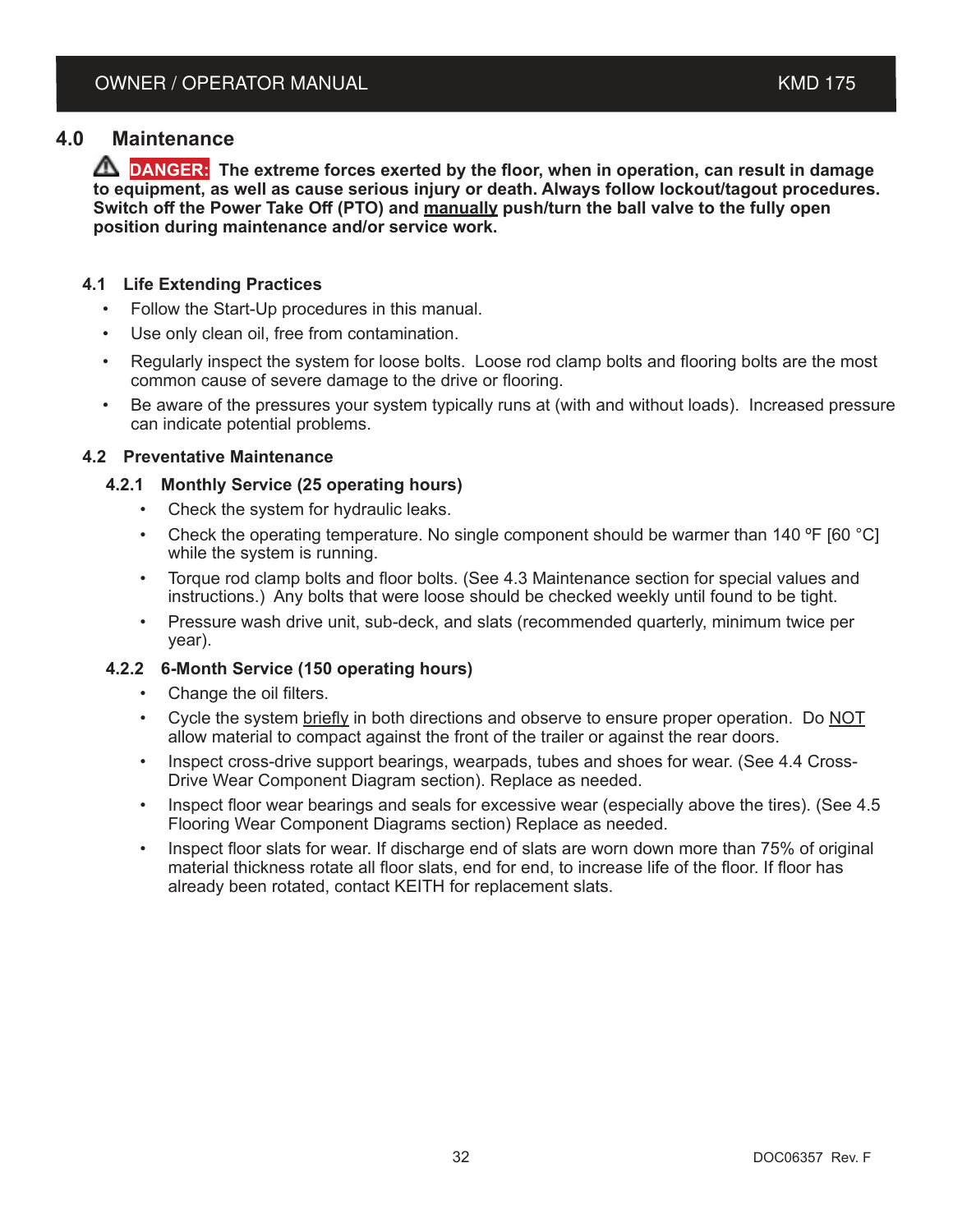#### **4.3 Bolt Torque Requirements**

| <b>Description</b>                                       | <b>Size</b>            | <u>Qty</u> | <b>Torque Values</b>              |
|----------------------------------------------------------|------------------------|------------|-----------------------------------|
| <b>Bearing Block Bolts</b>                               | <b>M12 CL12.9 SHCS</b> | 6          | Snug **<br>(Do Not Overtighten)   |
| * Rod Clamp Bolts<br>(Requires blue Loctite 243)         | <b>M12 CL12.9 SHCS</b> | 4 per Rod  | 83 ft.-lbs.<br>[113 N $\cdot$ m]  |
| * Cylinder Pack Bolts<br>(Requires blue Loctite 243)     | <b>M12 CL12.9 SHCS</b> | 10         | 83 ft.-lbs.<br>[113 $N \cdot m$ ] |
| * Cylinder Pack Bolts<br>(Requires blue Loctite 243)     | <b>M10 CL12.9 SHCS</b> | 4          | 45 ft-lbs<br>[61 N·m]             |
| * Floor Bolts (Flat Head)<br>(Requires blue Loctite 243) | M10 CL10.9 FHCS (90°)  | Varies     | 45 ft-lbs<br>[61 N $\cdot$ m]     |

\* Bolts installed using thread lock should be checked using a setting that is 5 ft-lbs [7 Nm] less than the above specified value. If the bolt moves then you should remove it, clean it, apply new loctite to the threads and torque it to the full specified value.

\*\* Over tightening the bearing block bolts can deform the bearing causing the rods to bind and not function properly.

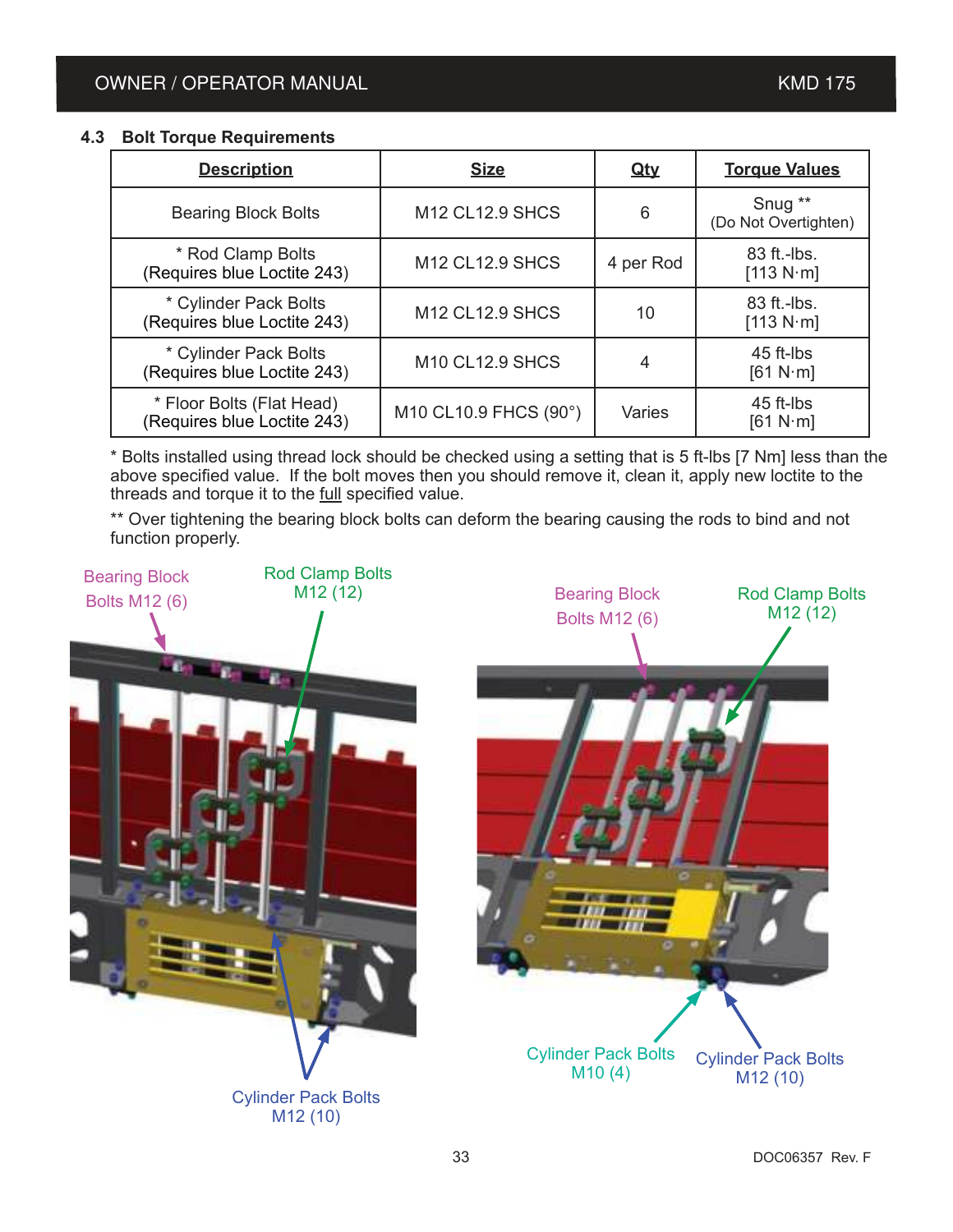## OWNER / OPERATOR MANUAL **KMD** 175

#### **4.4 Cross-Drive Wear Component Diagram**

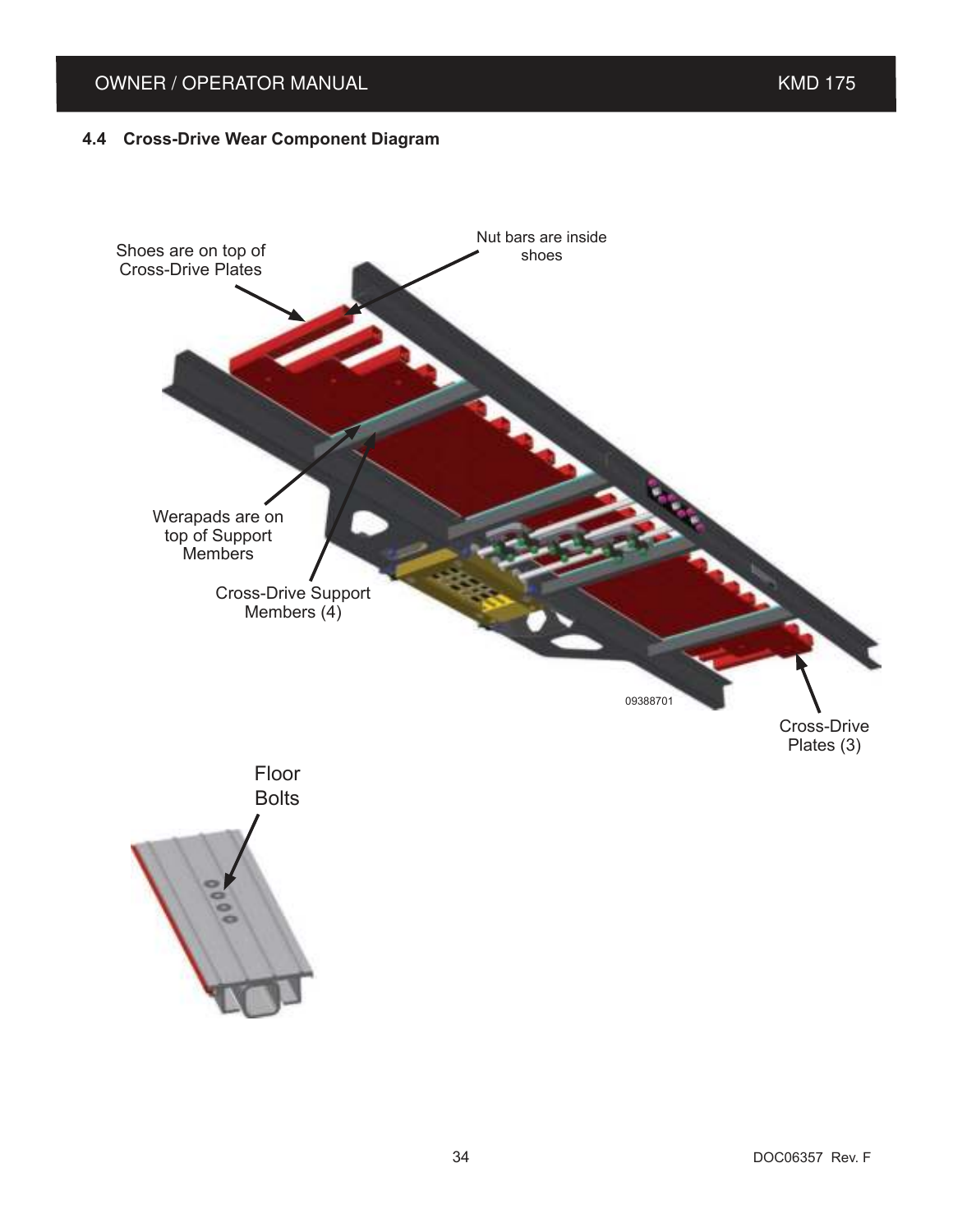#### **4.5 Flooring Wear Component Diagrams**

## Floor Wear Bearings & Seals \*

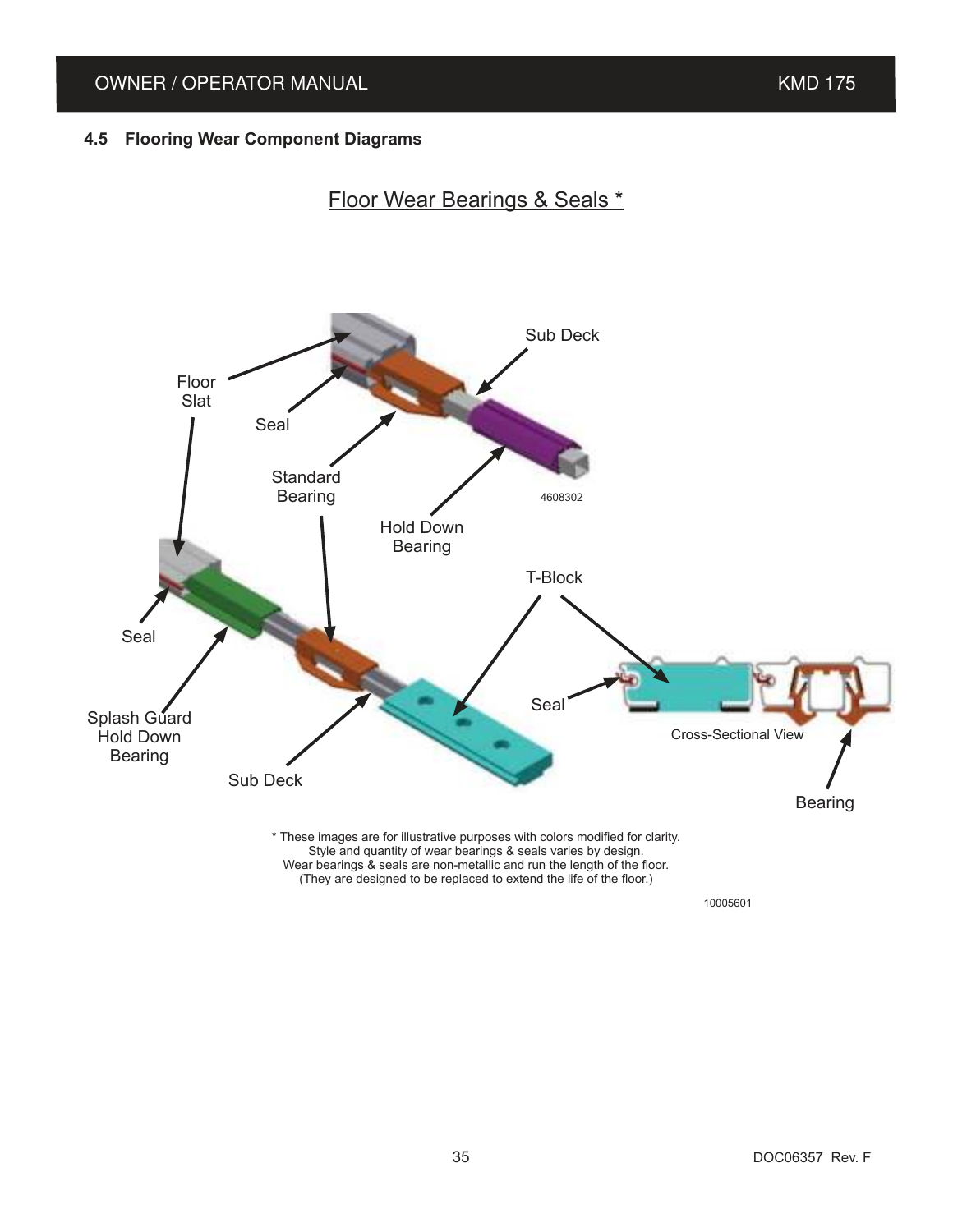### **5.0 Troubleshooting**

#### **5.1 Check List**

Before contacting KEITH for technical assistance please verify the following:

- $\checkmark$  Wet Kit: Does your entire wet kit system meet the requirements in the 2.2 Specifications section in this manual? (Additional Wet Kit information is available on our website.)
- $\checkmark$  Pump: Does it meet minimum requirements in 2.2 Specifications Section?
- $\checkmark$  Relief Valve: Is it set per the requirements in the 2.2 Specifications Section?
- $\checkmark$  Oil: Is the oil reservoir full?
- $\checkmark$  Power Take Off: Is the PTO engaged?
- $\checkmark$  Ball Valve: Is the manual ball valve (if equipped), that engages the drive unit (On/Off), fully closed?
- $\checkmark$  Control Valve: Is the control valve fully engaged in the appropriate position (Load/Unload)?
- $\checkmark$  Electrical Operation: Is there sufficient voltage? Is the Emergency Stop button disengaged?

| Problem:                 | The cycle begins, then the floor stops.                                                                                                                                                                                                                                                                                    |
|--------------------------|----------------------------------------------------------------------------------------------------------------------------------------------------------------------------------------------------------------------------------------------------------------------------------------------------------------------------|
| <b>Specific Problem:</b> | All cylinders stop at one end or the other.                                                                                                                                                                                                                                                                                |
| Possible Cause:          | Insufficient pressure.                                                                                                                                                                                                                                                                                                     |
| Solution:                | Check the pressure and adjust the pressure relief valve, if necessary. If the<br>floor stops in the full rear position and the switching valve has switched, the oil<br>pressure may not be high enough. Less pressure is required to move the load<br>than to pull the slats individually (1/3 at a time) under the load. |
| <b>Specific Problem:</b> | All cylinders move toward the rear of the vehicle, then the system stops.                                                                                                                                                                                                                                                  |
| Possible Cause #1:       | The switching valve is not switching correctly.                                                                                                                                                                                                                                                                            |
| Solution:                | Contact Keith Manufacturing Co. Service Department.                                                                                                                                                                                                                                                                        |
| Specific Problem:        | The floor functions perfectly without a load or with a light load, but not with a<br>heavy load.                                                                                                                                                                                                                           |
| Possible Cause #1:       | Insufficient pressure.                                                                                                                                                                                                                                                                                                     |
| Solution:                | Check the pressure and adjust the pressure relief valve, if necessary.                                                                                                                                                                                                                                                     |

#### **5.2 Problem / Solution - Troubleshooting**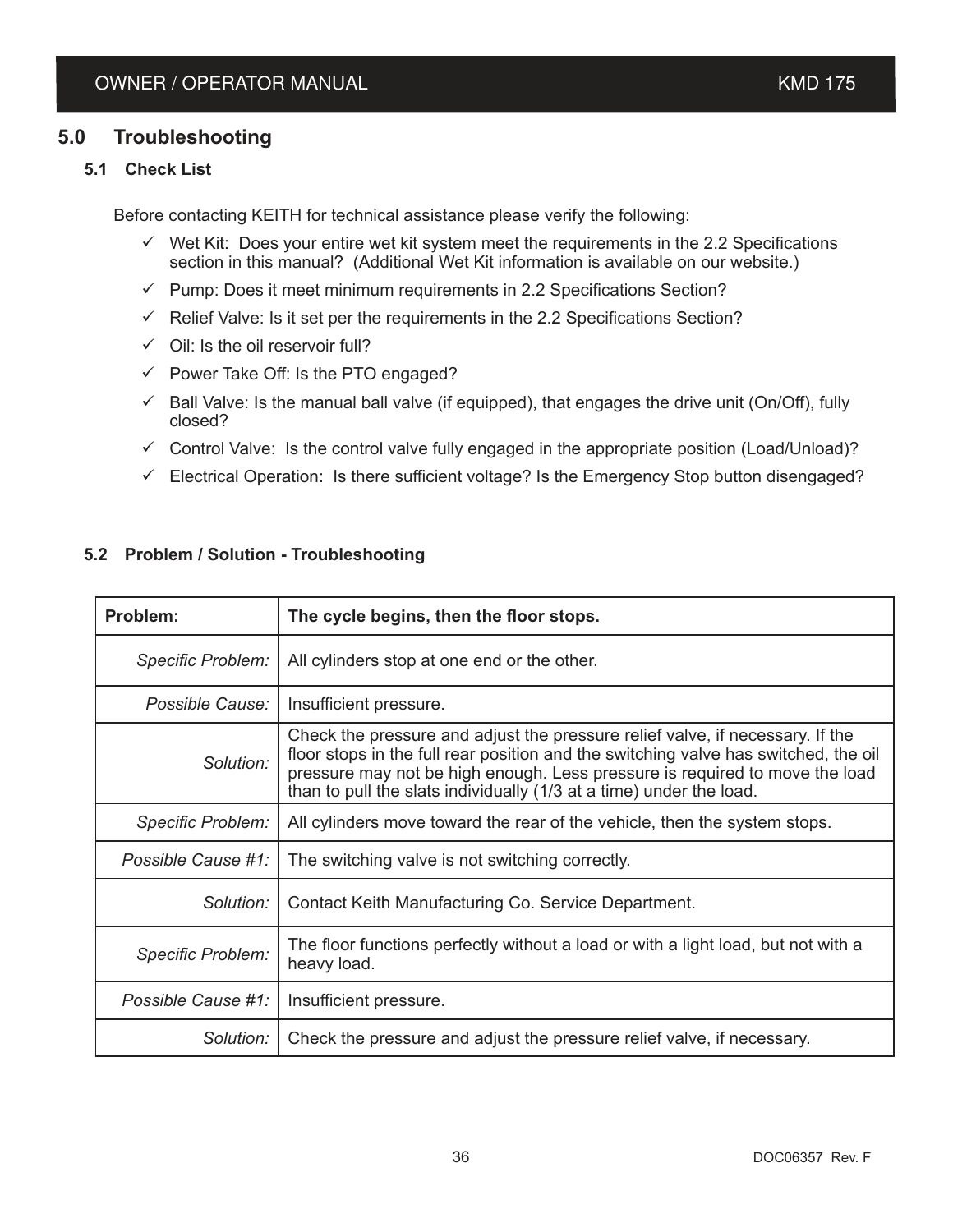| Possible Cause #2:       | The switching valve is not switching correctly.                                         |
|--------------------------|-----------------------------------------------------------------------------------------|
| Solution:                | Check the adjustment of the nuts on the threaded actuator rod as detailed<br>above.     |
| Problem:                 | Drive cycles incorrectly when unloading.                                                |
| <b>Specific Problem:</b> | Cylinders #1 and #2 extend together toward the front of the vehicle.                    |
| Possible Cause:          | The check valve at the front end of cylinder #1 has malfunctioned.                      |
| Solution:                | Replace the check valve.                                                                |
| Specific Problem:        | Cylinders #2 and #3 extend together toward the front of the vehicle.                    |
| Possible Cause:          | The check valve at the front end of cylinder #2 has malfunctioned.                      |
| Solution:                | Replace the check valve.                                                                |
| <b>Specific Problem:</b> | All cylinders extend together toward the front of the vehicle.                          |
| Possible Cause #1:       | The load/unload cartridge valve has malfunctioned.                                      |
| Solution:                | Replace the load/unload cartridge valve.                                                |
| Possible Cause #2:       | The check valves at the front end of cylinders #1 and #2 have malfunctioned.            |
|                          |                                                                                         |
| Solution:                | Replace the check valves.                                                               |
| Problem:                 | Drive cycles incorrectly when loading.                                                  |
| Specific Problem:        | Cylinders #2 and #3 extend together toward the rear of the vehicle.                     |
| Possible Cause:          | The check valve at the rear end of cylinder #3 has malfunctioned.                       |
| Solution:                | Replace the check valve.                                                                |
|                          | Specific Problem:   Cylinders #1 and #2 extend together toward the rear of the vehicle. |
| Possible Cause:          | The check valve at the rear end of cylinder #2 has malfunctioned.                       |
| Solution:                | Replace the check valve.                                                                |
| <b>Specific Problem:</b> | All cylinders extend together to the rear of the vehicle.                               |
| Possible Cause #1:       | The load/unload cartridge valve has malfunctioned.                                      |
| Solution:                | Replace the load/unload cartridge valve.                                                |
| Possible Cause #2:       | The check valves at the front end of cylinders #2 and #3 have malfunctioned.            |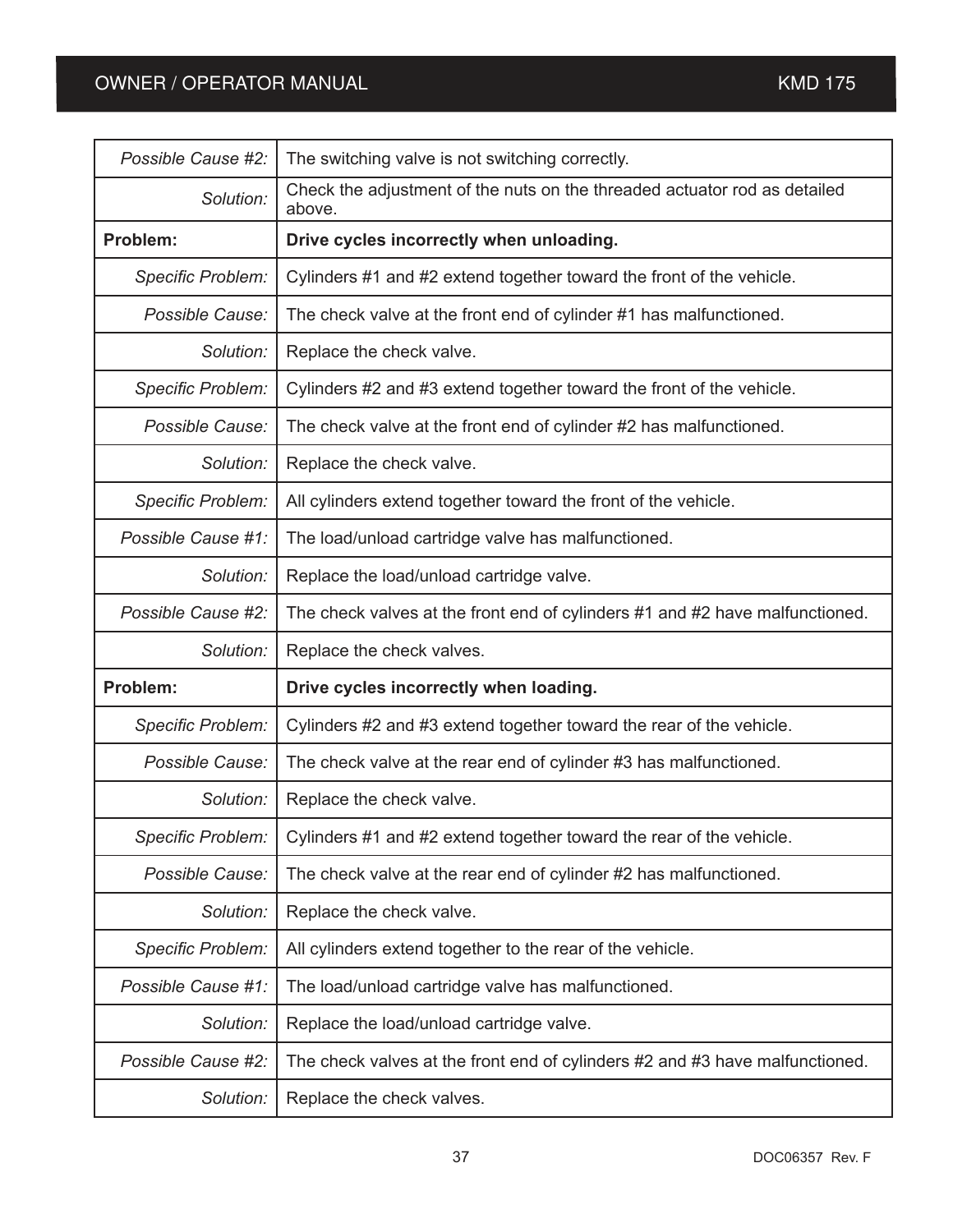#### **5.3 Adjustments & Repairs**

#### **5.3.1 Check Valve Replacement**

Replacing a KEITH® System check valve is a simple procedure.

The tools required to do this are:

- (1) 11/16" [18 mm] x 3/8" [10 mm] drive socket
- (1) 3/8" [10 mm] drive ratchet
- (1) Small magnet
- (1) Flash light
- (1) Bucket & shop towels



**NOTE:** The check valves at the rear of the cylinders (discharge end) do nothing when you are unloading and are used for loading only.

- 5.3.1.1. Check Valve Removal
	- 1. Run the cylinder away from the check valve in order to free it.
	- 2. Place the bucket under the check valve to be removed.
	- 3. Clean the area with a shop towel.
	- 4. Remove the check valve with the 11/16" [18 mm] socket and ratchet.
	- 5. Use the magnet to remove the spring and check valve.
	- 6. Inspect the valve seat for damage. Use the flash light as necessary.
- 5.3.1.2. Check Valve Installation
	- 1. Ensure all of the surfaces are clean.
	- 2. Place the supplied O-Ring on the check valve cap, if necessary.
	- 3. Insert the check valve and place the spring on the check valve stem.
	- 4. Place the check valve cap over the spring and carefully thread it into the manifold body. Be careful not to cross thread, which will cause the manifold to permanently leak.
	- 5. Tighten the cap. **DO NOT OVER TIGHTEN**!
	- 6. Run the floor and check for leaks.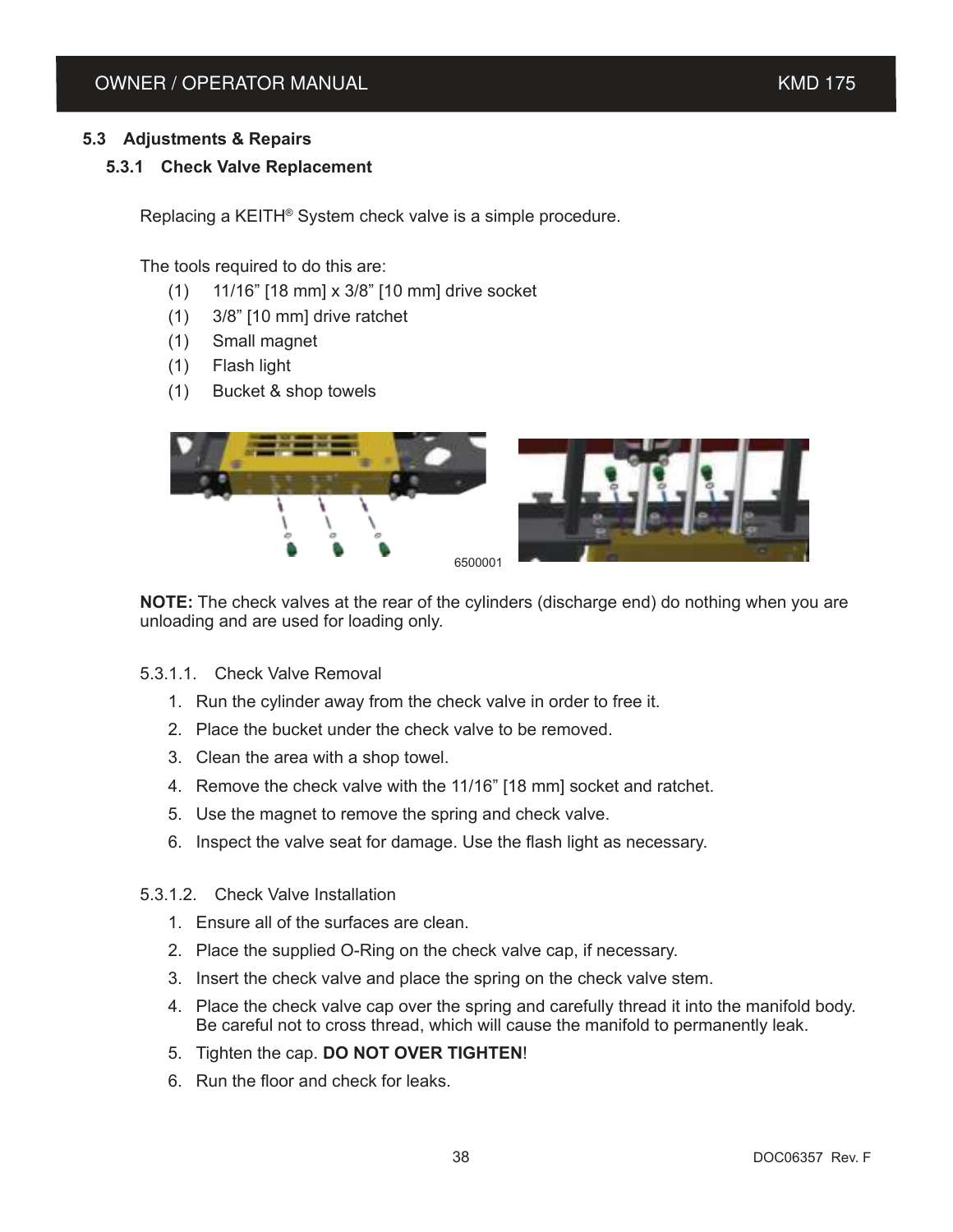#### **5.3.2 Cylinder Pack Replacement**

## Cylinder Pack Removal

Step #4 (Optional) The rod end bearing block can be left in place while replacing the cylinder pack, but can be loosened or removed to make things easier. Remove (6) M12 bolts & lock nuts, rod bearing block and cover plate. Requires:  $(1)$   $1/2$ "  $[12.5$  mm] drive impact wrench  $(1)$  10 mm hex bit 1/2" [12.5 mm] drive universal socket  $(1)$  3/4" [19 mm] open end wrench Step #3 Remove (12) M12 lower cross-drive clamp bolts and (6) clamps. Then pry the drive rods away from the crossdrives. Requires: (1) 1/2" [12.5 mm] drive impact wrench (1) 10 mm hex bit 1/2" [12.5 mm] drive universal socket (1) Pry bar Step #1 If possible, cycle all three cross-drives to the fully retracted (rear, unload) position. (Note: This step makes it easier to line up the threaded pads during assembly.) Step #2 Clean the area around the pressure & return lines with shop towels. Place a bucket under the connections and remove the lines. Requires: (1)  $7/8$ " [22 mm] open end wrench<br>(1) 1" [25 mm] open end wrench It is not necessary to remove the (4) M12 bolts or the (2) plates. The replacement cylinder pack comes with these already attached. Step #5 Loosen, but do not remove all (10) M12 cylinder pack mounting bolts. (They will support the cylinder pack.) Requires:  $(1)$  1/2" [12.5 mm] drive impact wrench  $(1)$  10 mm hex bit 1/2" [12.5 mm] drive universal socket  $(1)$  1/2" [12.5 mm] swivel drive extension is very helpful Step #6 Support the cylinder pack 45-50 lbs [20-23 kg] , then remove all (10) M12 manifold mounting bolts. The cylinder pack should be free to lower out of the frame. 65000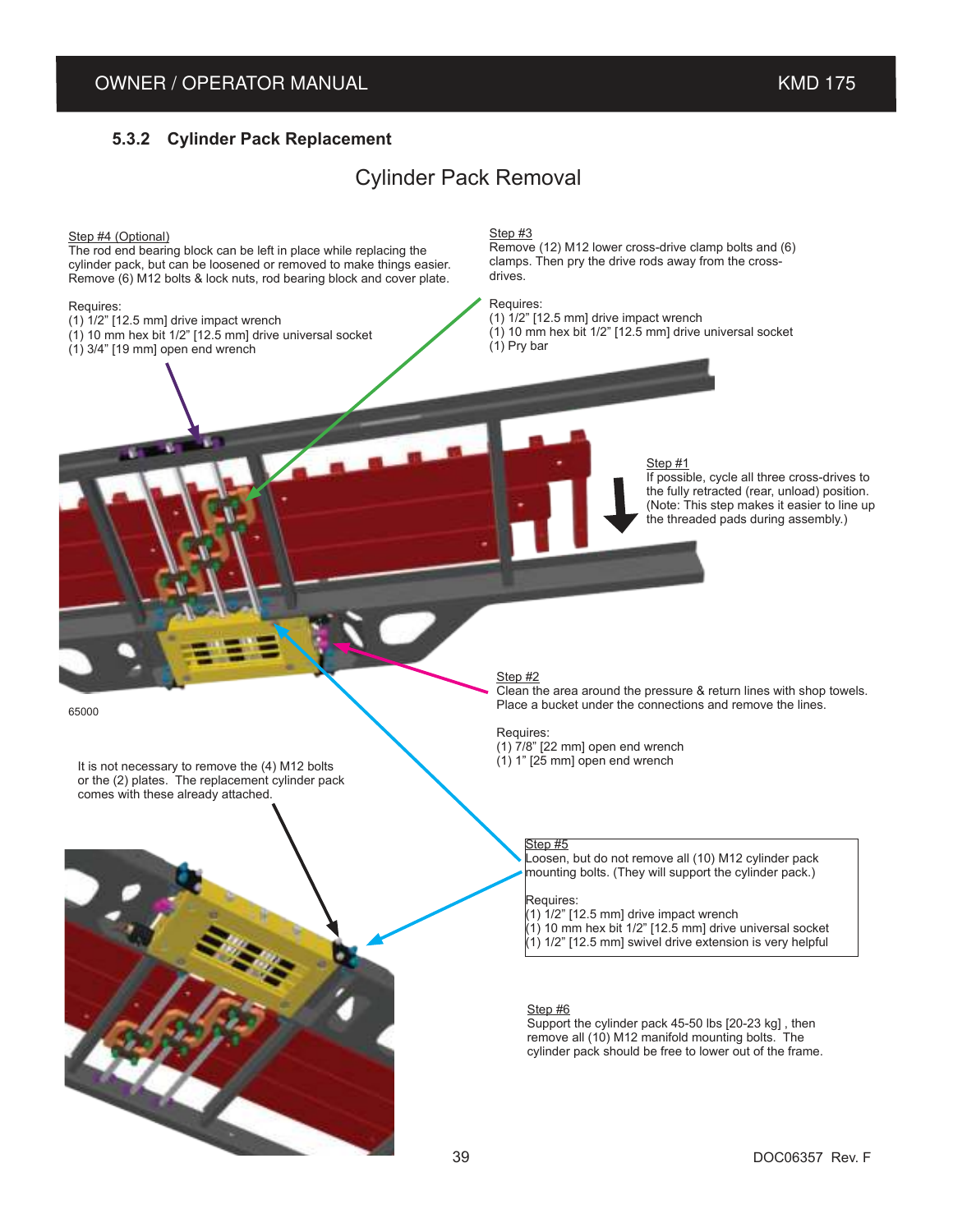## Cylinder Pack Installation

#### Step #1

If all three cross-drives were fully retracted to the rear, unload end of the trailer before removing the old cylinder pack, then the threaded rod pads should be in the correct positions for installation. Skip to step #2.

If the cross-drives were not fully retracted before removing the old cylinder pack, then the (6) check valves, poppets and springs will need to be removed from the new cylinder pack prior to installation (see previous section regarding Check Valve Replacement). This will relieve hydraulic pressure and allow the rods to be moved into the correct positions to properly engage the upper cross-drive threaded clamps.

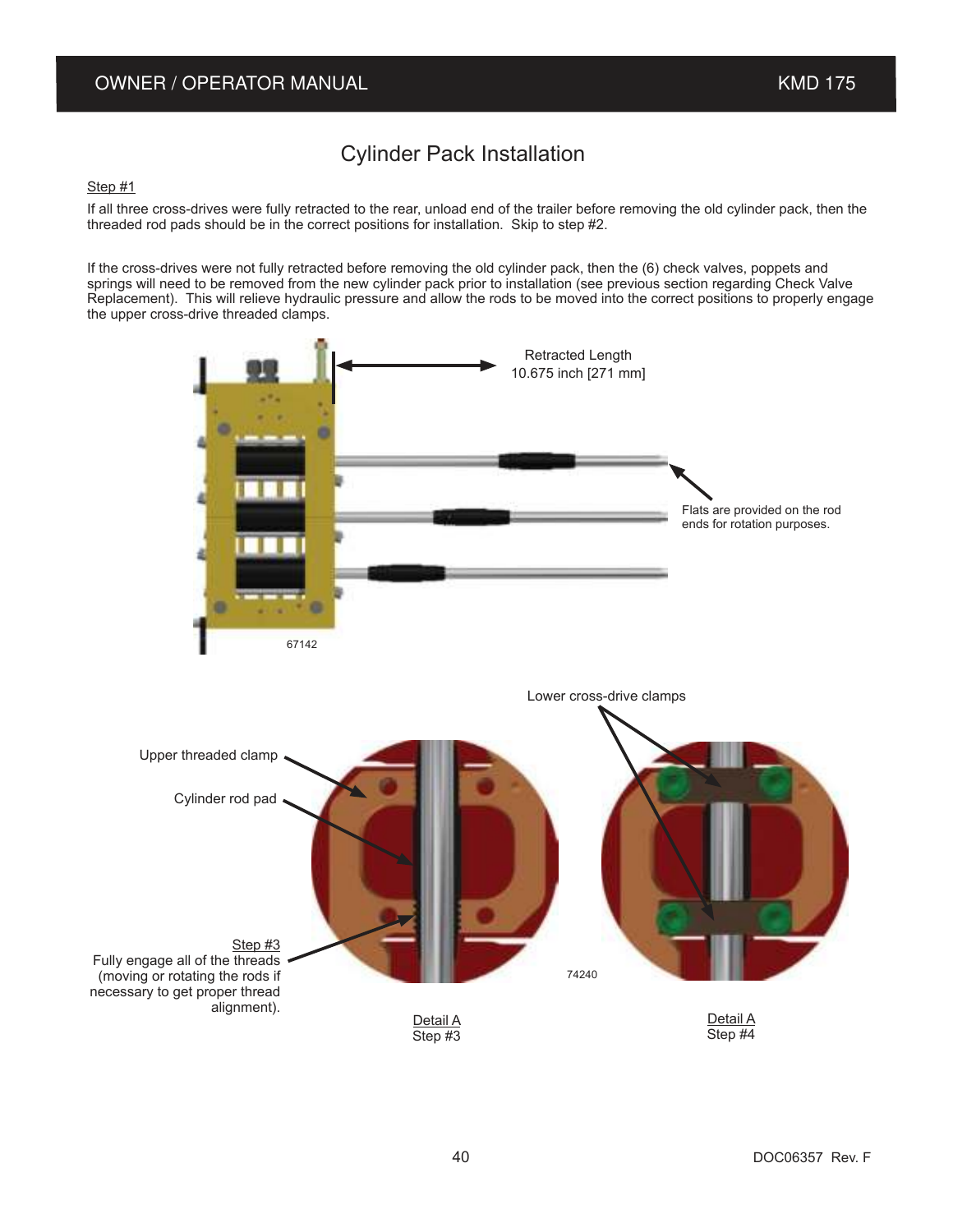#### OWNER / OPERATOR MANUAL **And Contain the Container of the Container Container and Container American Container American Container and Container and Container and Container and Container and Container and Container and Cont**



41 DOC06357 Rev. F